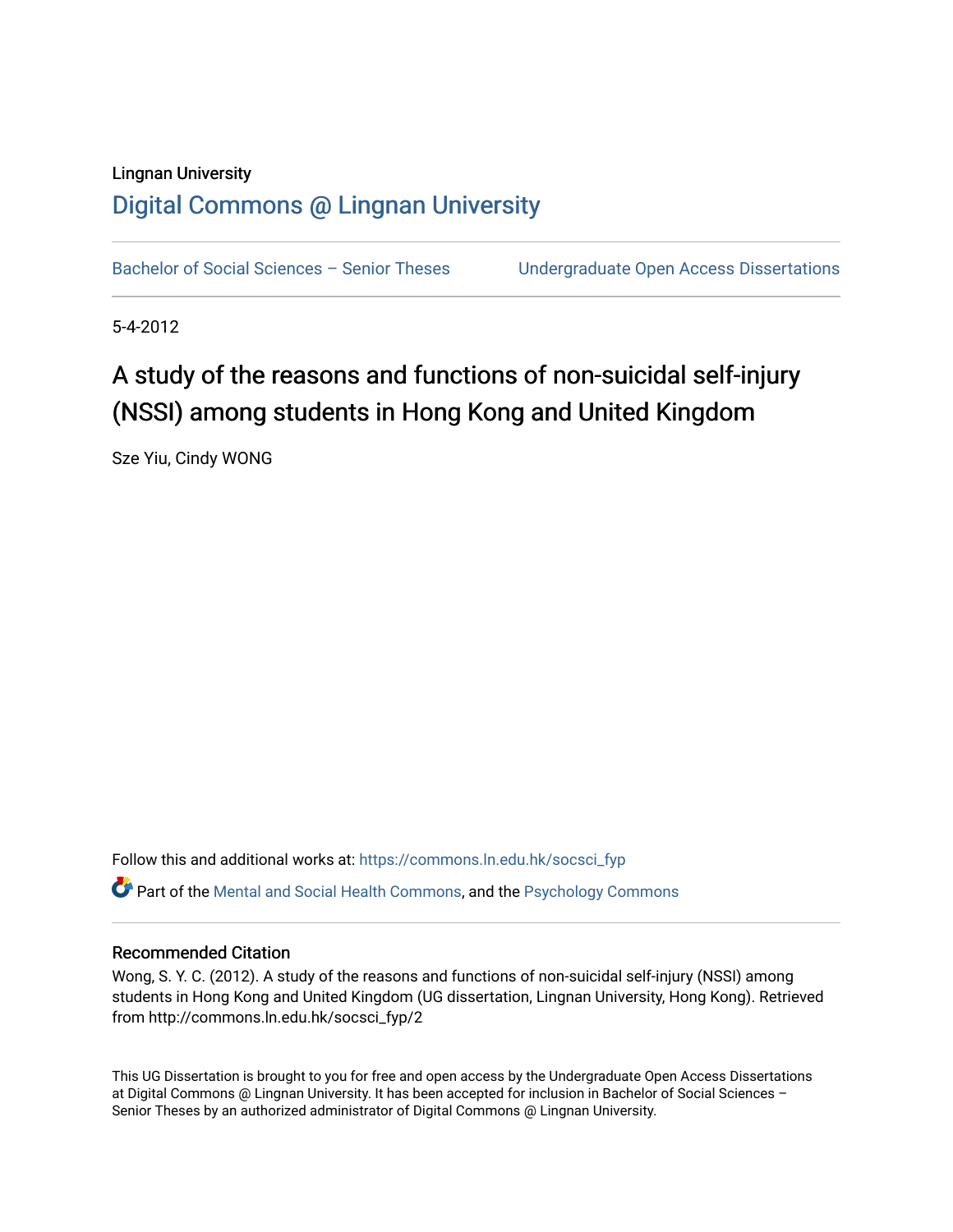Course: SSC 319 Senior Thesis (2011/2012) Name: Wong Sze Yiu, Cindy Student ID: 1112769 Supervisor: Dr. Cheung Yue Lok, Francis Date:  $4^{th}$  May, 2012

Research Topic: A Study of the Reasons and Functions of Non-suicidal Self-injury **(NSSI) among students in Hong Kong and United Kingdom**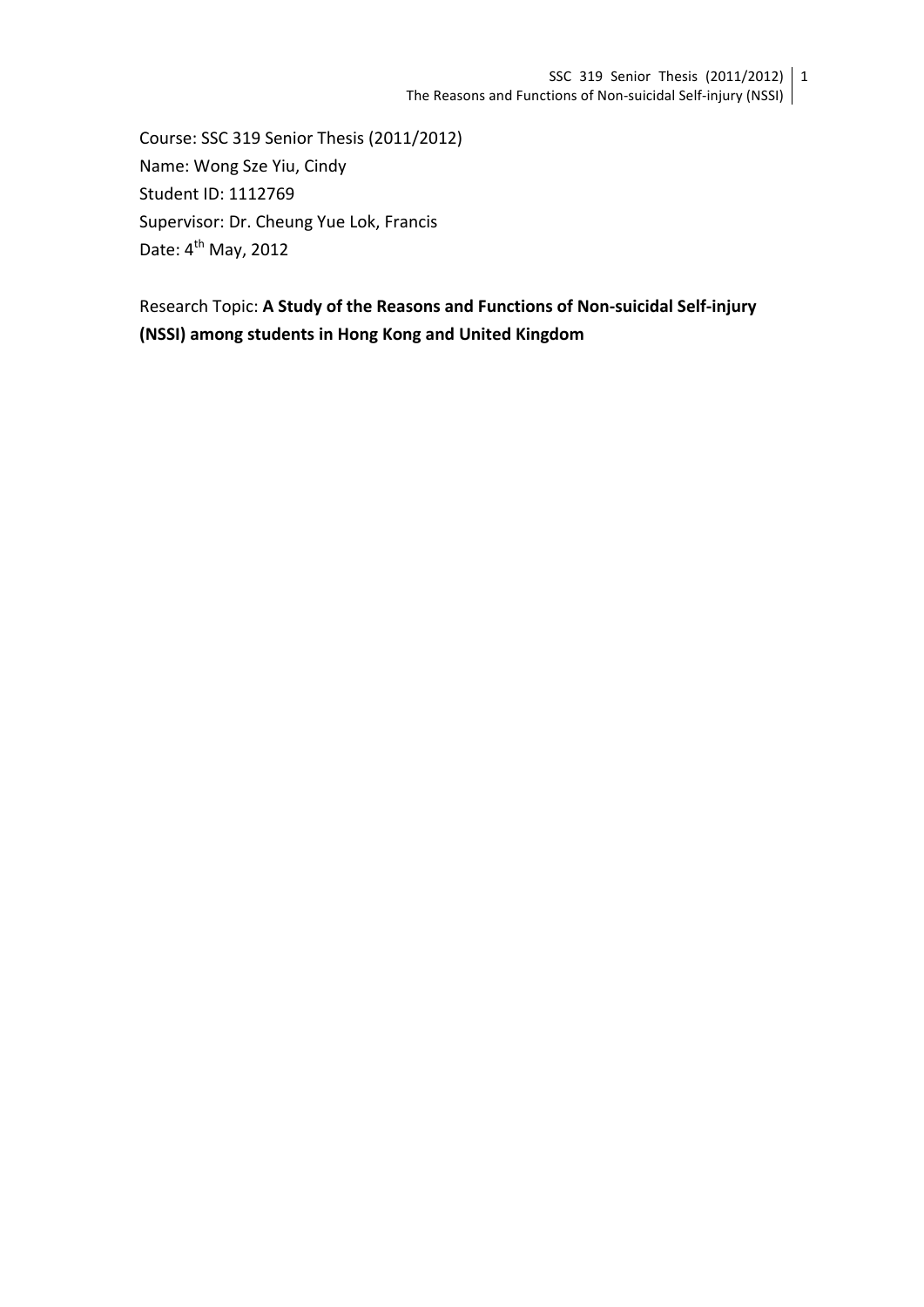#### **Abstract**

This study examines non-suicidal self-injury (NSSI) in a community sample of adolescents and young adults in Hong Kong and United Kingdom. Non-suicidal self-injury (NSSI) refers to direct, deliberate destruction of one's own body tissue in the absence of intent to die. Apart from investigating the reasons and functions of non-suicidal self-injury (NSSI), this study also examined the gender as well as cultural differences in self-injurious behaviors. Functional Assessment of Self-Mutilation (FASM) was used to examine non-suicidal self-injury (NSSI).

Overall, 17.1% (n=46) out of 269 participants (n=269) endorsed engaging in non-suicidal self-injury (NSSI) in the past 12 months, with more females (9.7%) than males  $(7.1\%)$ . 18.2%  $(n = 49)$  of participants reported engagement in non-suicidal self-injury (NSSI) at least once in their life time. Stresses and borderline personality disorders (BPD) were found to correlate with self-harm behaviors. No cultural differences in self-harm behaviors between Hong Kong and United Kingdom were shown. Meanwhile, no gender differences were shown in the types of self-harm behaviors engaged and the reasons of engaging in non-suicidal self-injury (NSSI).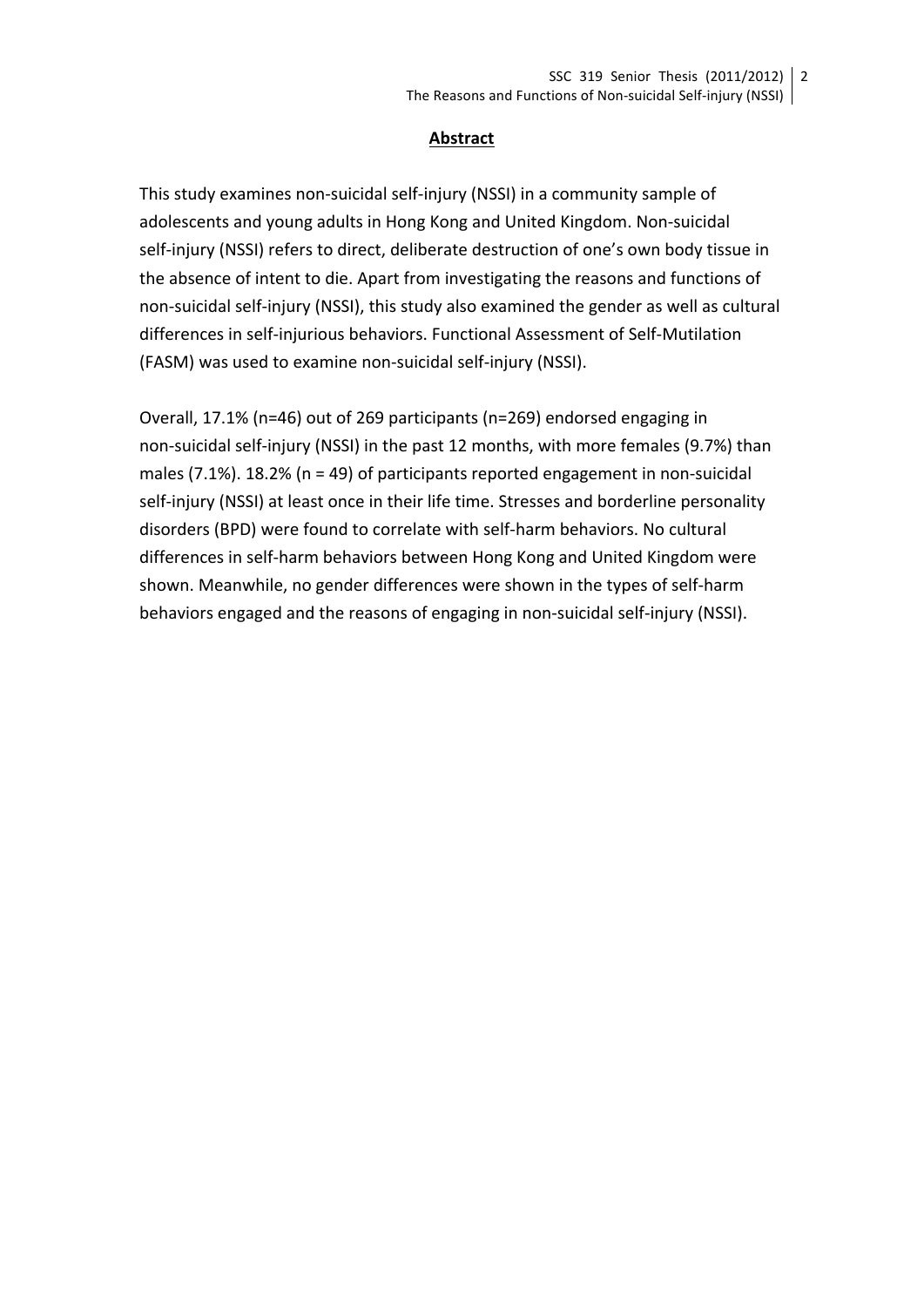# **Table of Contents**

| 2.2 Risk Factors Associated with                                              |
|-------------------------------------------------------------------------------|
|                                                                               |
|                                                                               |
|                                                                               |
|                                                                               |
| 2.2.4 The development of and maintenance of non-suicidal self-injury (NSSI)16 |
|                                                                               |
|                                                                               |
|                                                                               |
|                                                                               |
| 4.3                                                                           |
|                                                                               |
|                                                                               |
|                                                                               |
|                                                                               |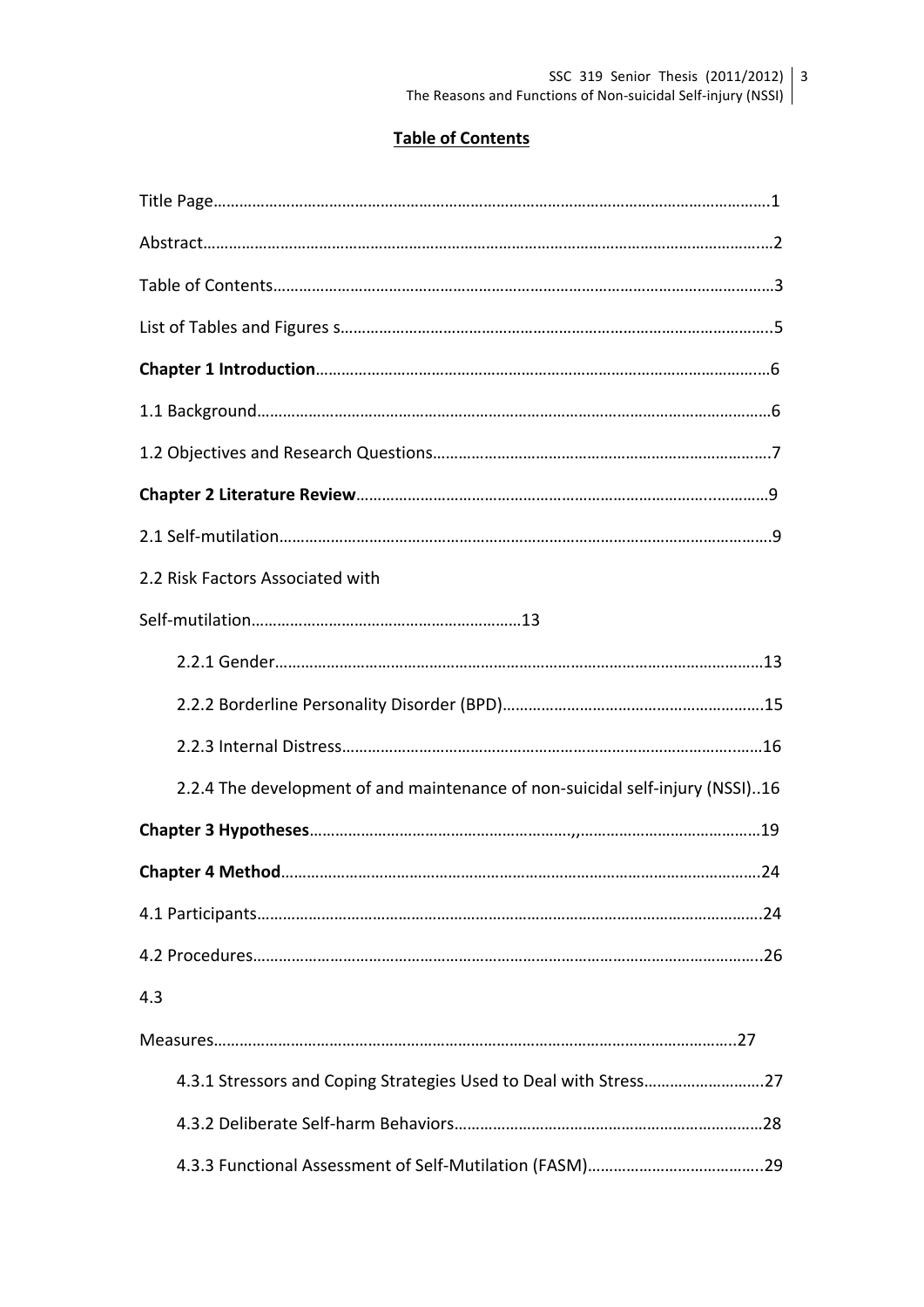SSC 319 Senior Thesis (2011/2012) The Reasons and Functions of Non-suicidal Self-injury (NSSI) 4

| <b>Appendix 1 Questionnaire (English</b>                         |  |
|------------------------------------------------------------------|--|
|                                                                  |  |
| <b>Appendix 2 Questionnaire (Chinese Version)</b>                |  |
| Appendix 3 The Four Functions of Non-suicidal Self-Injury (NSSI) |  |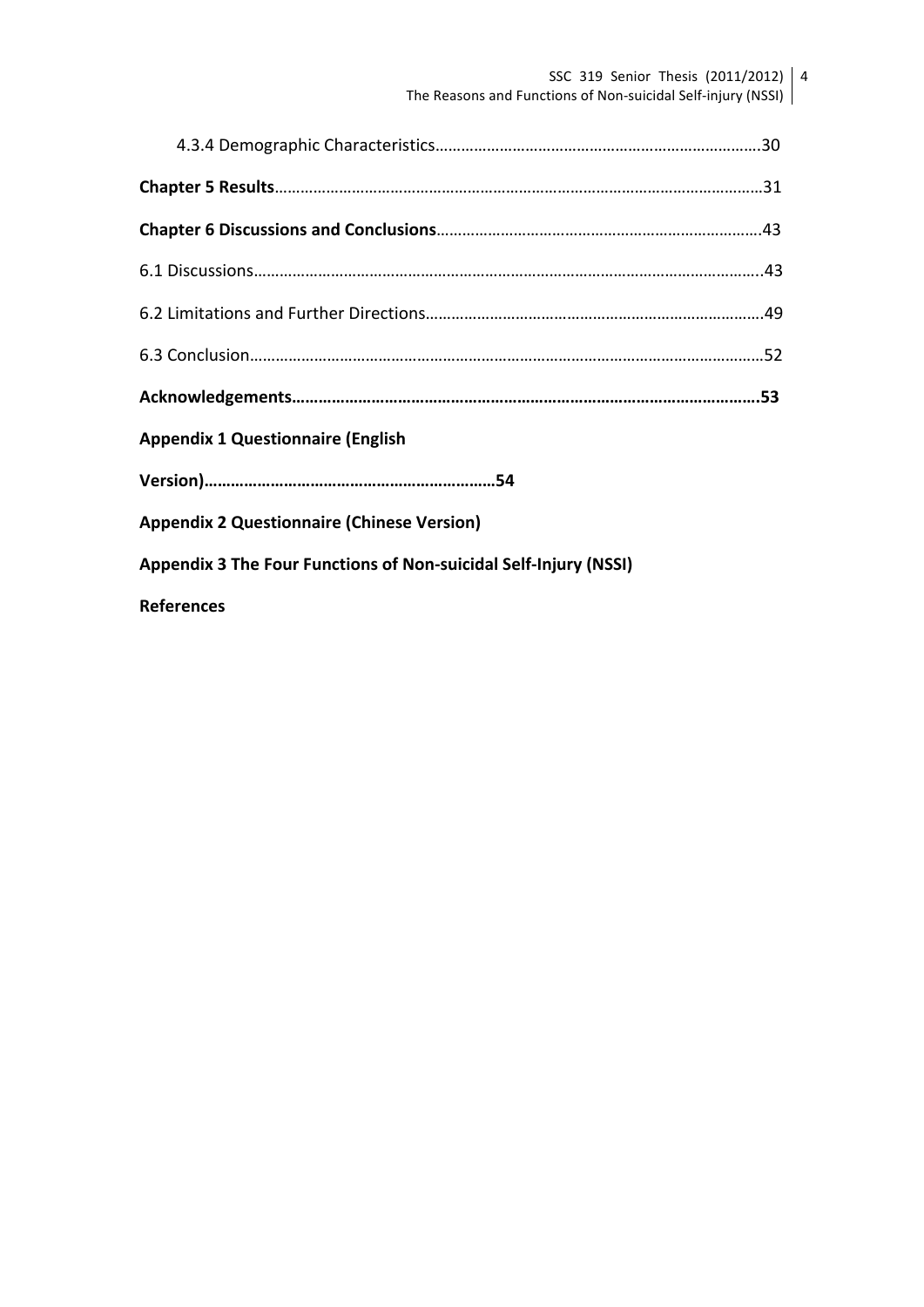# **List of Tables and Figures**

| Table 1  | Demographic characteristics of the sample                          | 26 |
|----------|--------------------------------------------------------------------|----|
| Table 2  | Descriptive characteristics and frequency of the eleven methods    | 32 |
|          | of self-injurious behaviors                                        |    |
| Table 3  | Correlation in direct non-suicidal self-injury (NSSI) and stresses | 33 |
| Table 4  | Correlation in health-comprising non-suicidal self-injury (NSSI)   | 33 |
|          | and stresses                                                       |    |
| Table 5  | Correlation in non-suicidal self-injury (NSSI) and maladaptive     | 34 |
|          | coping strategies                                                  |    |
| Table 6  | Methods of deliberate self-harm behaviors engaged by students      | 36 |
|          | in Hong Kong and United Kingdom                                    |    |
| Table 7  | Health compromising behaviors and reckless behaviors engaged       | 37 |
|          | by Hong Kong and United Kingdom participants                       |    |
| Table 8  | Cutting and eating disorders behaviors as a mean for self-injury   | 39 |
|          | engaged by female and male participants                            |    |
| Table 9  | Automatic reinforcement as a reason for self-harm behaviors        | 41 |
|          | between females and males                                          |    |
| Table 10 | Correlational relationship between borderline personality          | 42 |
|          | characteristics and non-suicidal self-injury (NSSI)                |    |
| Figure 1 | An integrated theoretical model of the development of and          | 17 |
|          | maintenance of non-suicidal self-injury (NSSI)                     |    |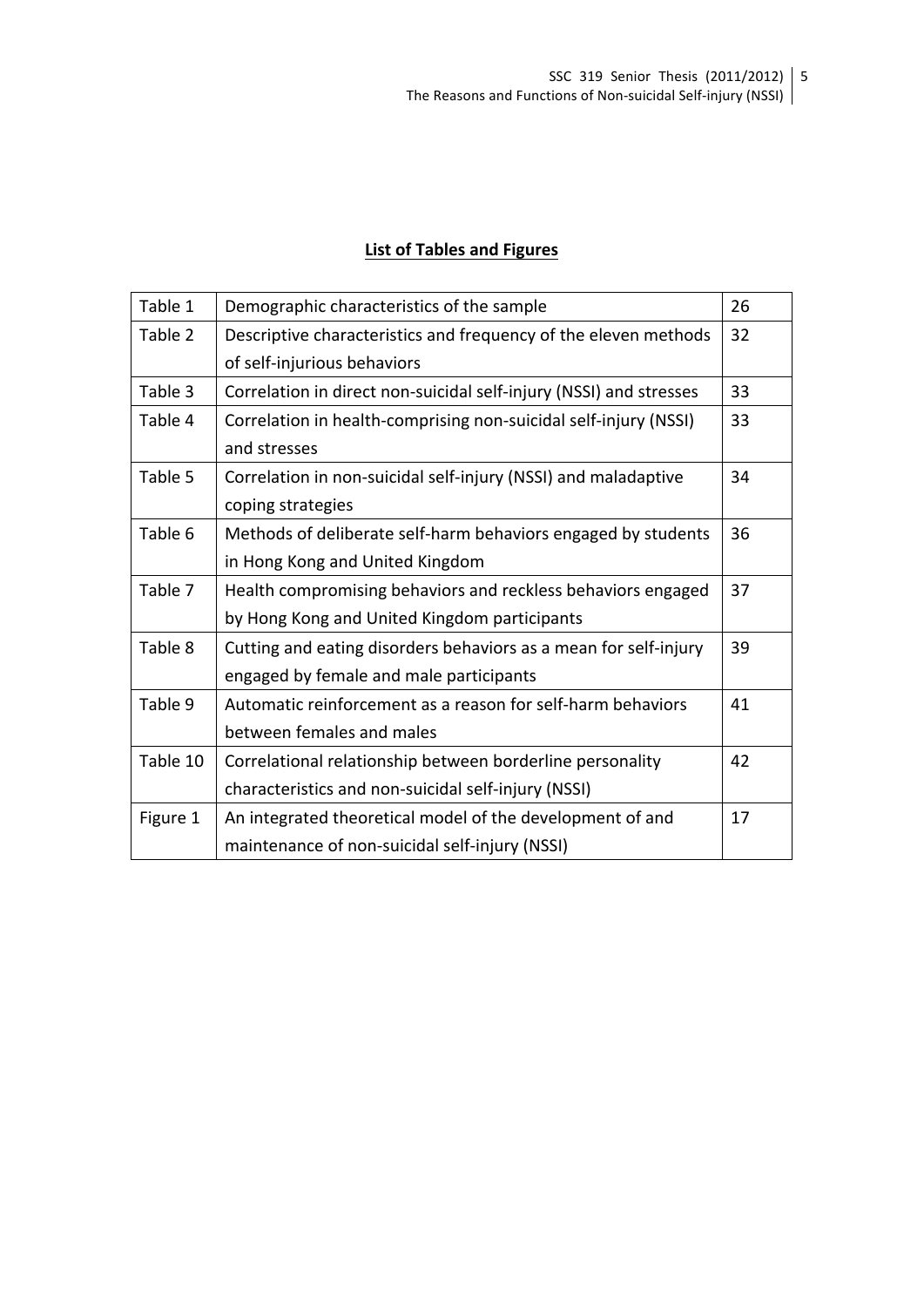#### **Chapter 1 Introduction**

#### **1.1 Background**

These days, adolescents and young adults are facing lots of problems, such as interpersonal and love issues, academic problems, etc. They may experience great pressures from these difficulties and adopt ineffective as well as harmful coping strategies. For instance, they are likely to engage in smoking, drinking and self-injury. Some of the youngsters will perform suicidal behaviors in the extreme (Nock, 2009). The Hong Kong Council of Social Service found that 2.73 per 100,000 teenagers aged 10 to 19 committed suicides in 2008 in Hong Kong (The Hong Kong Council of Social Service, n.d.). Based on the figures released by the Office for National Statistics (ONS) in United Kingdom (2012), there were 5,608 suicides in people aged 15 years and over in the UK in 2010.

According to a research conducted by the Center for Child Development (CCD) (2004) of Hong Kong Baptist University (HKBU), around 30% of over 1,600 Form 1 to Form 5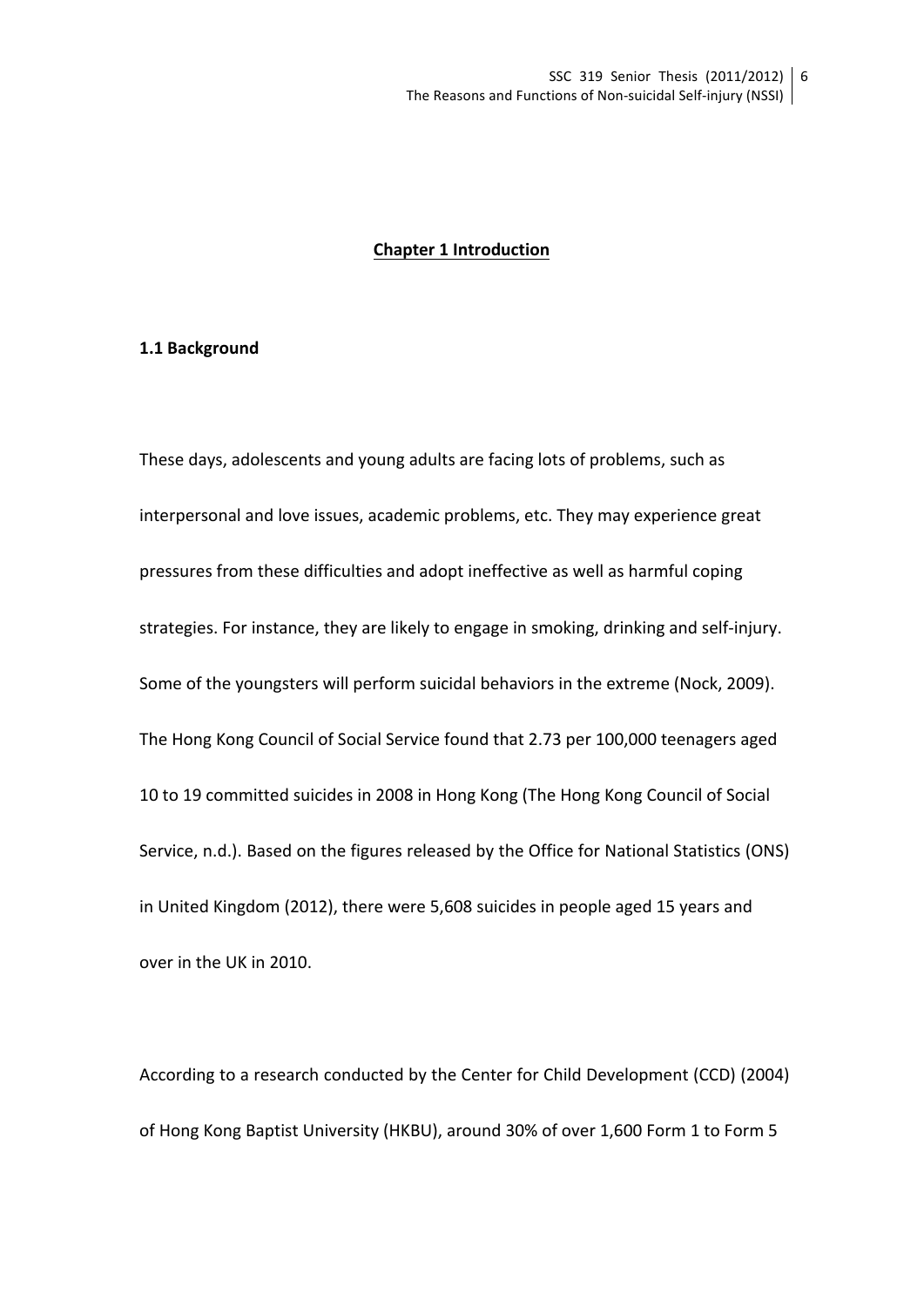secondary school students in Hong Kong have engaged in self-harm behaviors. More than 43% of the participants have had suicide intention previously. The most common form of self-injury are scratching oneself, hitting or biting oneself and cutting. In United Kingdom, 6.9% of participants out of 6020 pupils aged 15 and 16 years reported an act of deliberate self -harm in 2001 (Hawton, Rodham, Evans & Weatherall, 2002).

Although self-harm is a behavior that would lead to catastrophic consequences on the development of our new generation, the problem is being overlooked in our society. In this study, the reasons and functions of self-injurious behaviors among adolescents and young adults in Hong Kong and United Kingdom would be examined. The cultural differences in non-suicidal self-injury (NSSI) between Hong Kong and United Kingdom would be studied as well in order to understand variation in the prevalence of non-suicidal self-injury (NSSI).

#### **1.2 Objectives and Research Questions**

As suggested by the American Psychiatric Association (2010) in the coming diagnostic and Statistical Manual of Mental Disorders (DSM-5), deliberate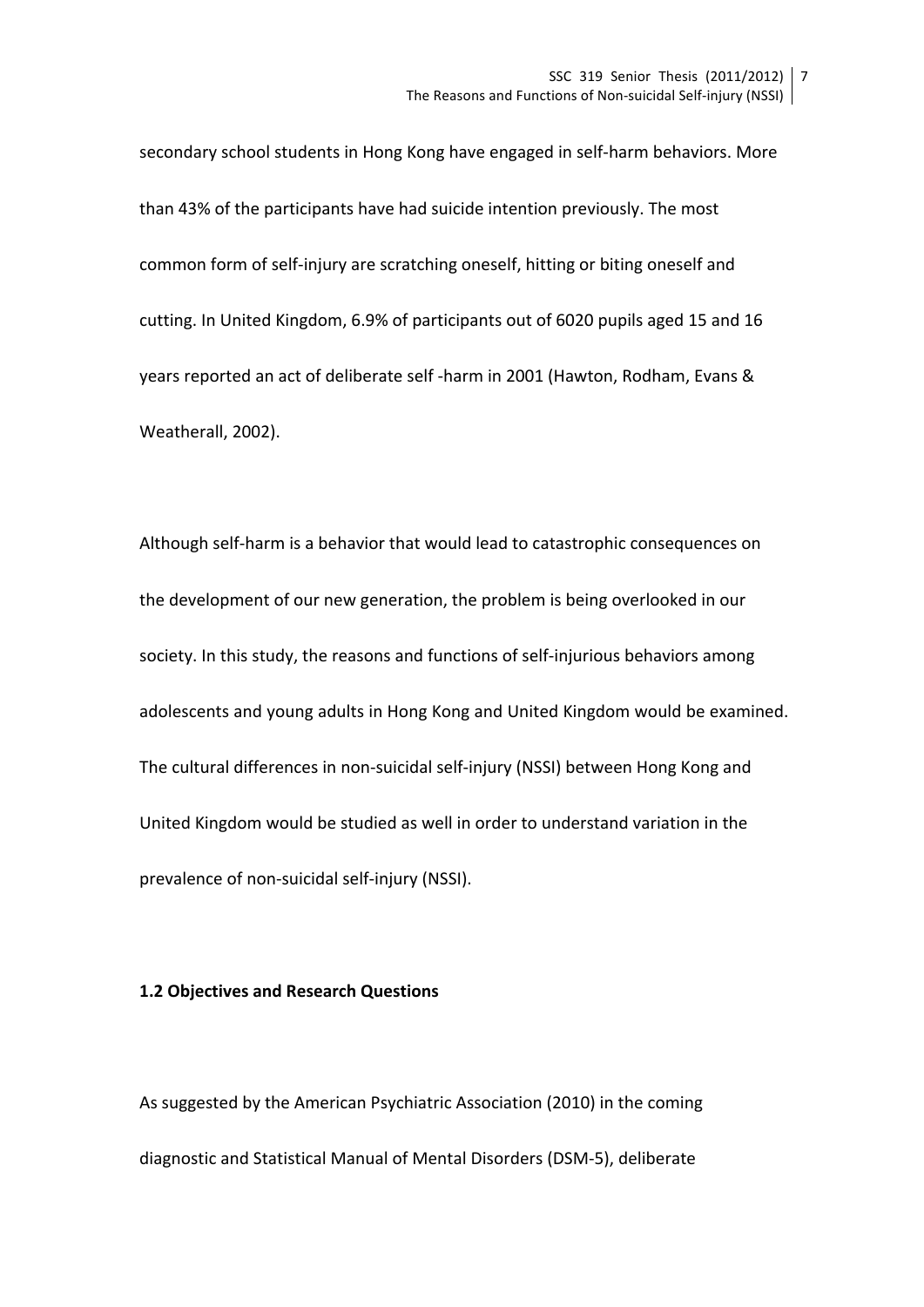self-injurious behaviors would cause clinically significant distress or impairment in interpersonal, academic, or other important areas of functioning. To understand more about the non-suicidal self-injury as well as the cultural differences in self-harm behaviors, the present study would look into the reasons and functions of non-suicidal self-injury among adolescents and young adults in Hong Kong and United Kingdom.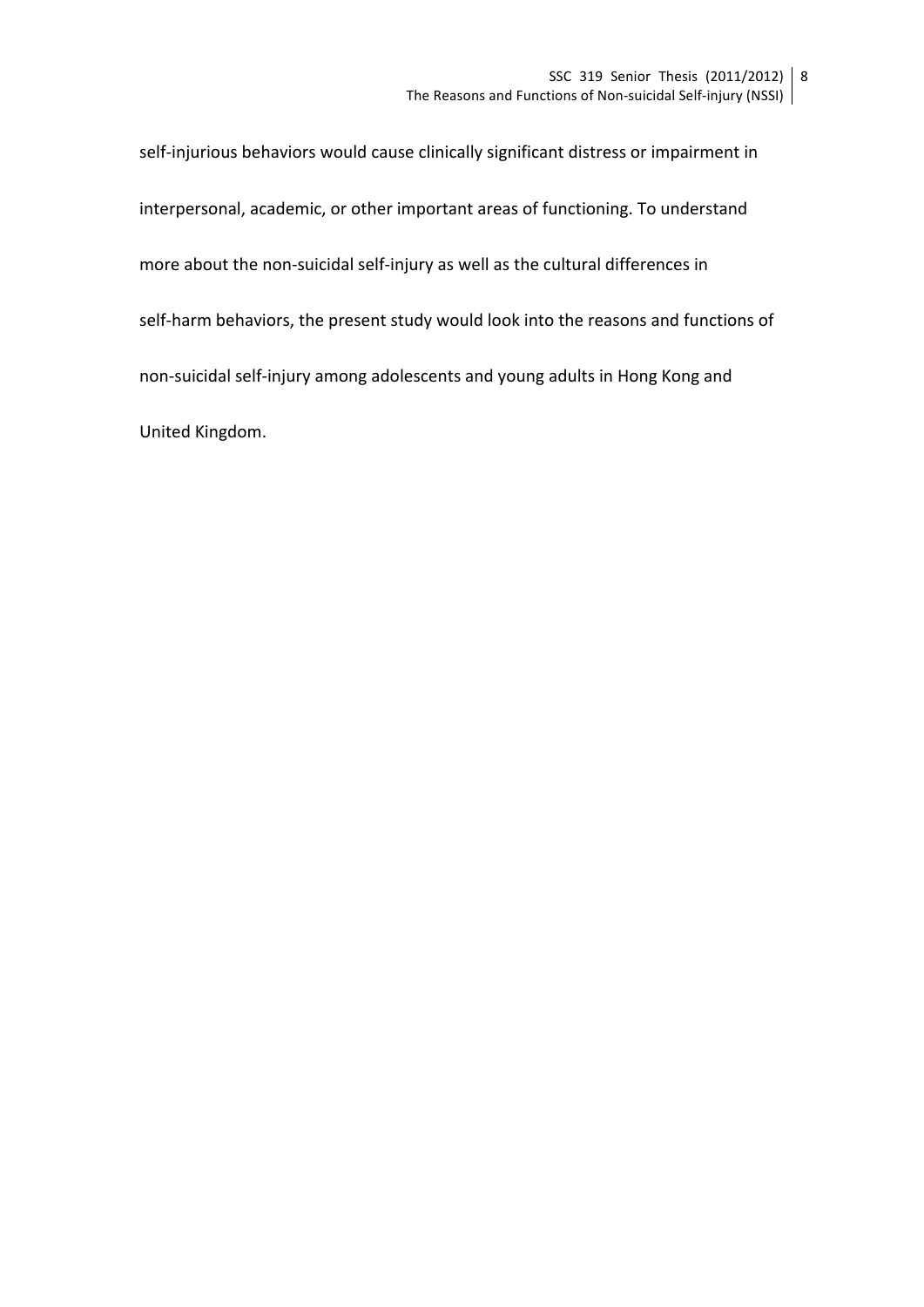#### **Chapter 2 Literature Review**

#### **2.1 Self-mutilation**

Self-mutilative behaviors (SMB) stand for deliberate damage to one's own body tissue without suicidal intent and are part of the larger class of self-injurious behaviors that includes actions ranging from stereotypic skin rubbing to completed suicide (Nock & Prinstein, 2004, 2005). Self-harm behaviors can be also named as non-suicidal self-injury (NSSI) and self-injurious behavior (SIB) in plentiful studies. Non-suicidal self-injury (NSSI) refers to direct, deliberate destruction of one's own body tissue in the absence of intent to die (Nock, Joiner Jr, Gordon, Lloyd-Richardson & Prinstein, 2006; Klonsky, 2007; Tang et al., 2011) while self-injurious behavior (SIB) means individual directly and deliberately causes harm to oneself (Nock et al., 2006). To combine the definition of self-mutilation among studies, it indicates that one destructs him or her deliberately without suicidal intention.

Nock and Prinstein (2004) stated that 82.4% of 108 participants engaged in at least one incident of self-injurious behaviors in the past one year. The samples used in Nock and Prinstein's study (2004) were patients drawn from consecutive admissions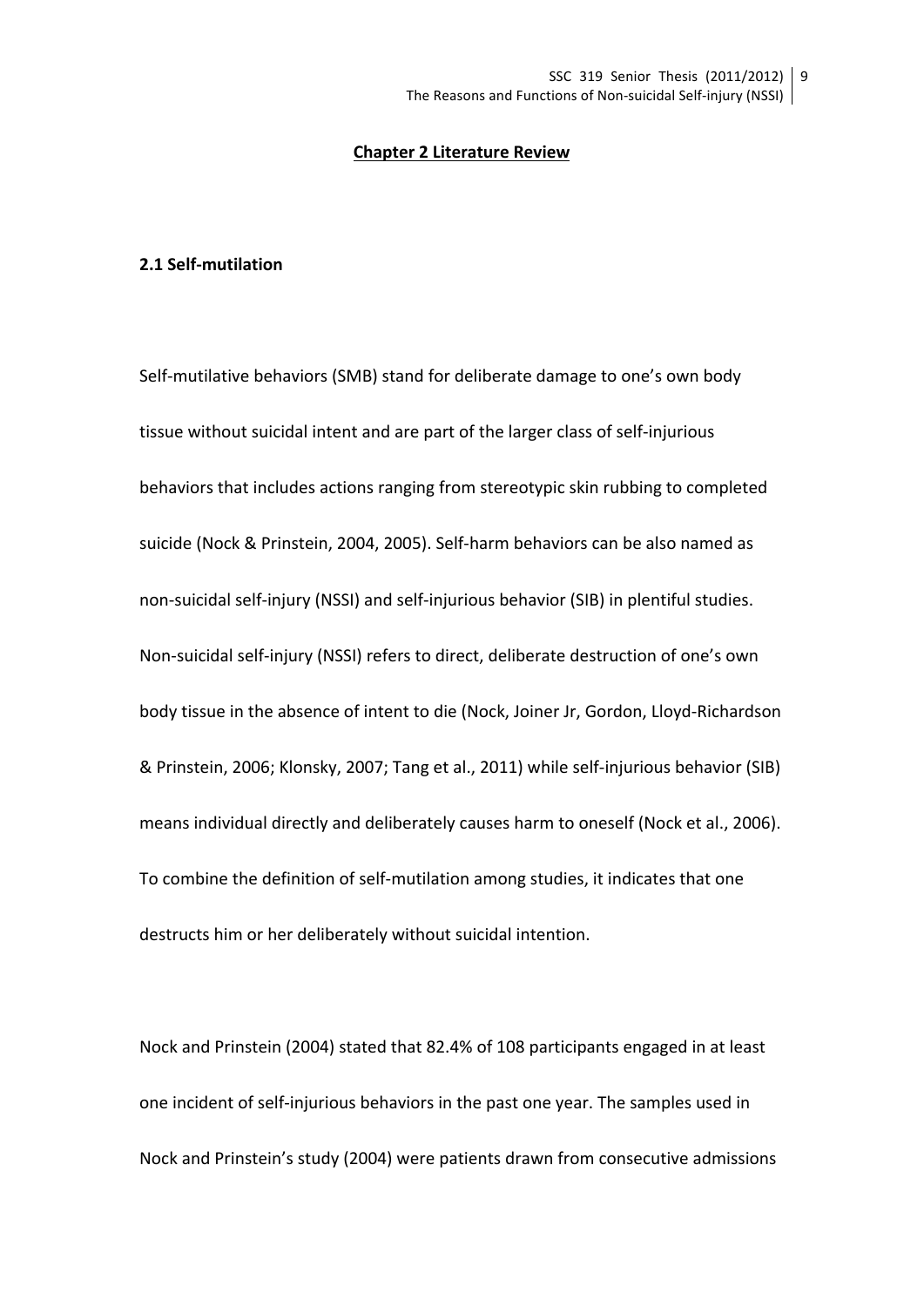to an adolescent psychiatric inpatient unit in New England. Whitlock, Powers & Eckenrode (2006) reported that 490 individuals (17.0%) out of 2875 practiced self-harm behaviors without suicidal intention. Common methods of self-mutilation include cutting or craving on skin, picking at a wound, hitting self, biting self, burning skin and pulling out one's own hair (Nock & Prinstein, 2004; Whitlock et al. 2006; Whitlock, Eckenrode & Silverman, 2006; Klonsky & Olino, 2008;). The average age of onset of self-injurious behaviors was 15 to 16 years old, which was during the middle adolescence stage (Whitlock et al., 2006).

In the proposed fifth edition of Diagnostic and Statistical Manual of Mental Disorders (DSM-5) developed by the American Psychiatric Association (2010), Non-Suicidal Self Injury will be included as one of the psychological disorders. One of the proposed diagnostic criteria of non-suicidal self-injury is ' In the last year, the individual has, on 5 or more days, engaged in intentional self-inflicted damage to the surface of his or her body, of a sort likely to induce bleeding or bruising or pain (e.g., cutting, burning, stabbing, hitting, excessive rubbing), for purposes not socially sanctioned (e.g., body piercing, tattooing, etc.), but performed with the expectation that the injury will lead to only minor or moderate physical harm'. Meanwhile, non-suicidal self-injury behaviors are thought to be associated with a purpose, for example, relief from a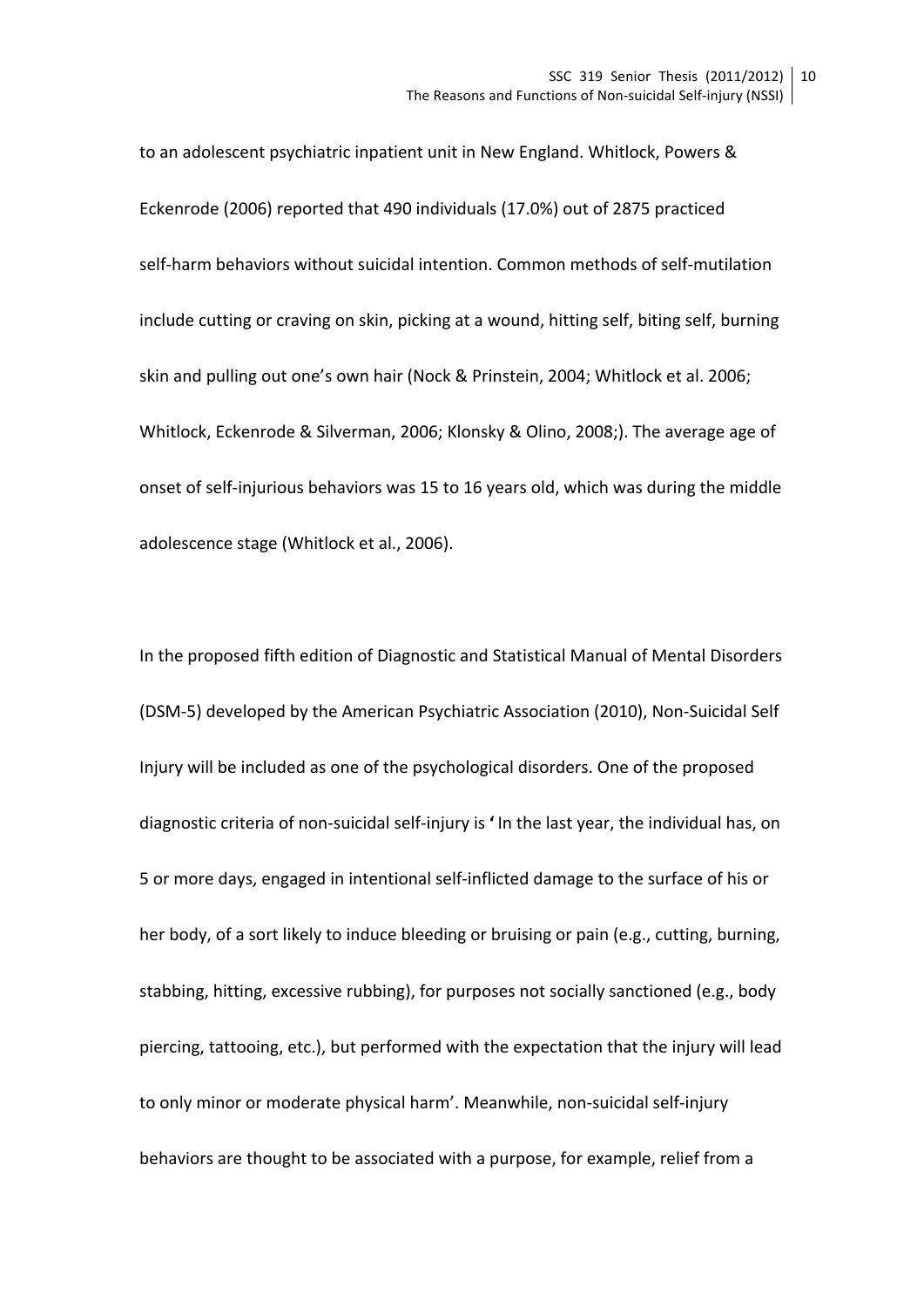negative feeling, cognitive state or interpersonal difficulty or induction of a positive feeling state.

When it comes to the function of self-mutilative behaviors. Nock and Prinstein (2004) proposed four primary functions of the behavior, including automatic negative reinforcement, automatic positive reinforcement, social negative reinforcement and social positive reinforcement. The validity and reliability of these four functions have been tested and supported by confirmatory factor analyses and reliability analyses (Nock & Prinstein, 2005).

For automatic negative reinforcement, it refers to an individual's use of self-mutilaitve behaviors to achieve a reduction in tension or other negative affective states, such as "to stop bad feelings". Automatic positive reinforcement involves engaging in self-mutilative behaviors to create a desirable physiological state, like "to feel something even if it was pain". When it comes to social negative reinforcement, it means an individual's use of self-mutilative behaviors to escape from interpersonal task demands, for example, "to avoid punishment from others" or "to avoid doing something unpleasant". Social positive reinforcement refers to gaining attention from others or gaining access to materials, such as "to try to get a reaction out of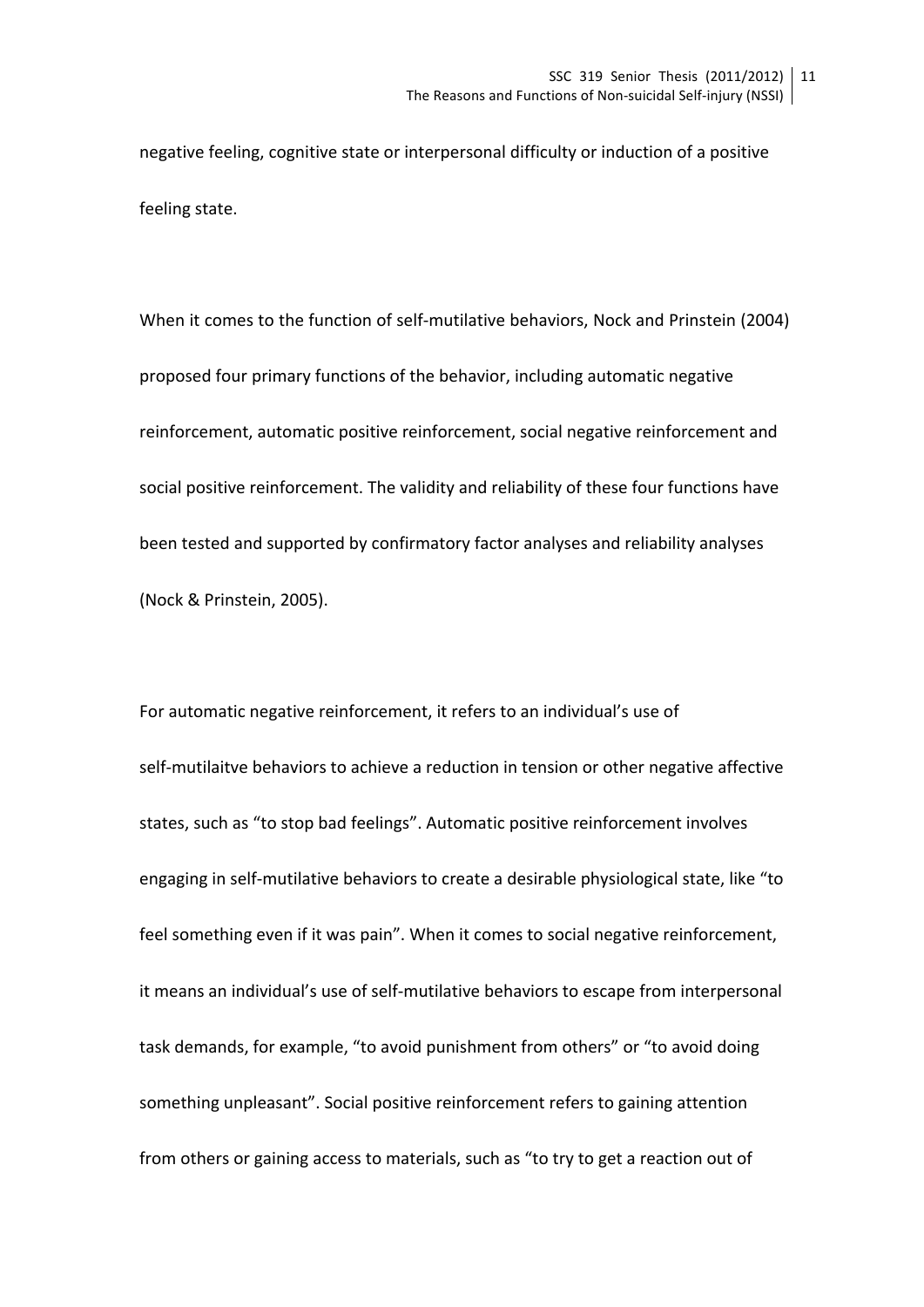someone, even if it is negative" or "to let others know now unhappy I am" (Nock & Prinstein, 2004).

In this study, the definition of self-mutilation will be extended to include not only physically self-injurious behaviors like cutting, biting self, but also include health compromising behaviors and reckless behaviors. Health compromising behaviors include eating disorders behaviors such as restrained eating, binge eating as well as smoking and drinking. These health compromising behaviors do not lead to immediate and visible injury in most cases (Laye-Gindhy & Schonert-Reichl, 2005). Reckless behaviors include non-suicidal drug abuse, drunk driving and thrill-seeking behaviors such as speeding.

Only a few studies examined s non-suicidal self-injury (NSSI) behavior across a continuum, including these indirect behaviors (Laye-Gindhy & Schonert-Reichl, 2005). Since some teenagers participants reported they defined eating disordered behaviors and non-suicidal self-harm as self-mutilation (Laye-Gindhy & Schonert-Reichl, 2005), this study will included these indirect behaviors to attend adolescents' viewpoints of self-injury.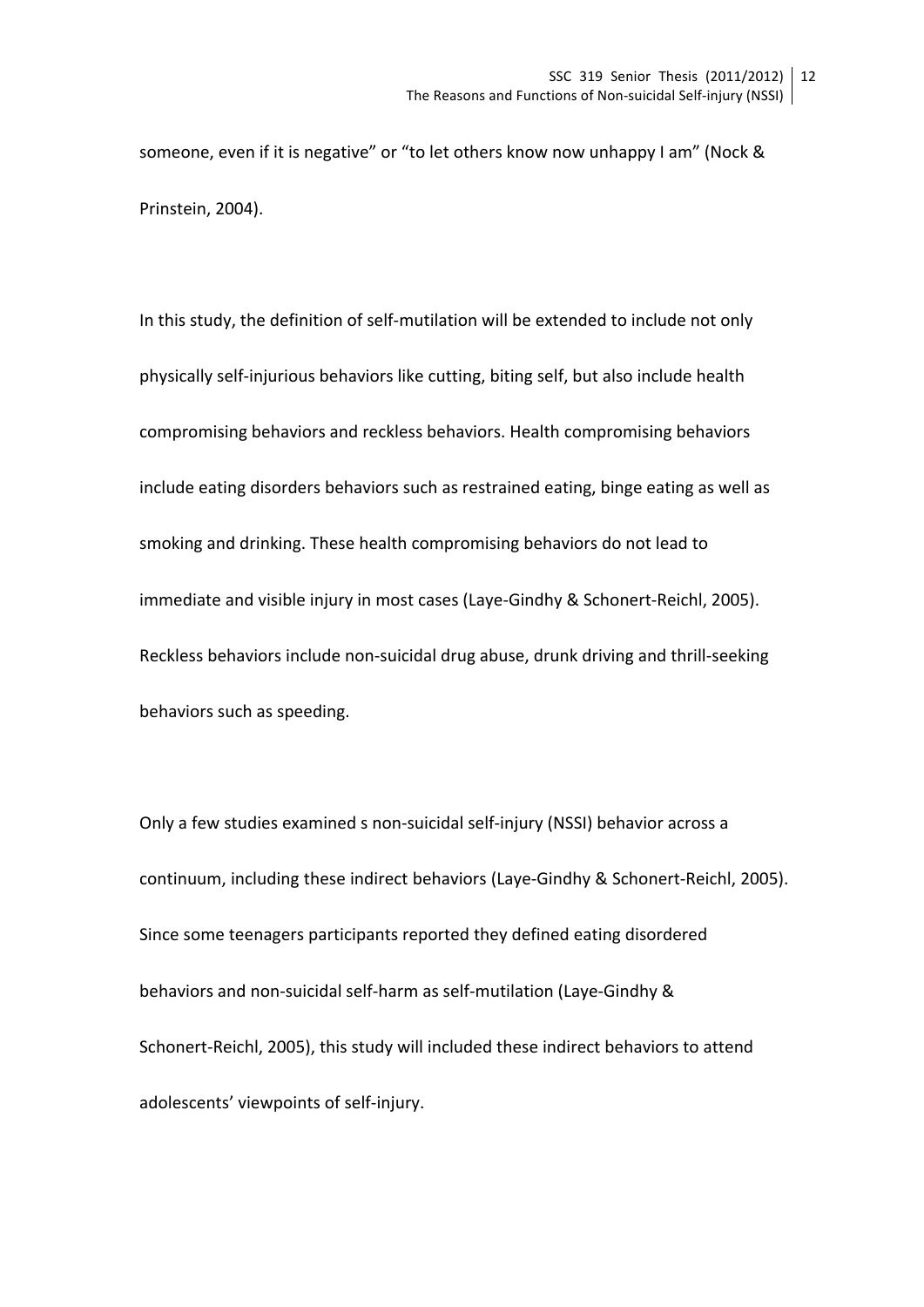#### **2.2 Risk Factors Associated with Self-mutilation**

#### **2.2.1 Gender**

There are few risk factors associated with self-mutilative behaviors. Wong, Stewart and Lam (2007) showed that deliberate self-injurers were frequently girls, older and with more suicidal ideation. The study done by Ross and Heath (2002) also showed that female (64%) were more likely to engage in self-mutilative behaviors than male (36%) while other studies showed similar gender differences in deliberate self-harm behaviors too (Hawton et al., 2002). The reason for the gender difference suggested by Ross and Heath (2002) was due to the difference in coping behaviors between males and females. Since outward expression of anger is not a socially acceptable coping strategy for female, they tend to express their anger inwardly toward themselves and engage in self-injurious behaviors more easily. Boys, however, tend to direct their emotions outwardly (Crick & Zahn-Waxler, 2003).

Apart from the gender difference in the number of self-harm, the types and motivations of self-harm behaviors are different between male and females. Laye-Gindhu and Schonert-Reichl (2005) proposed that girls are more likely to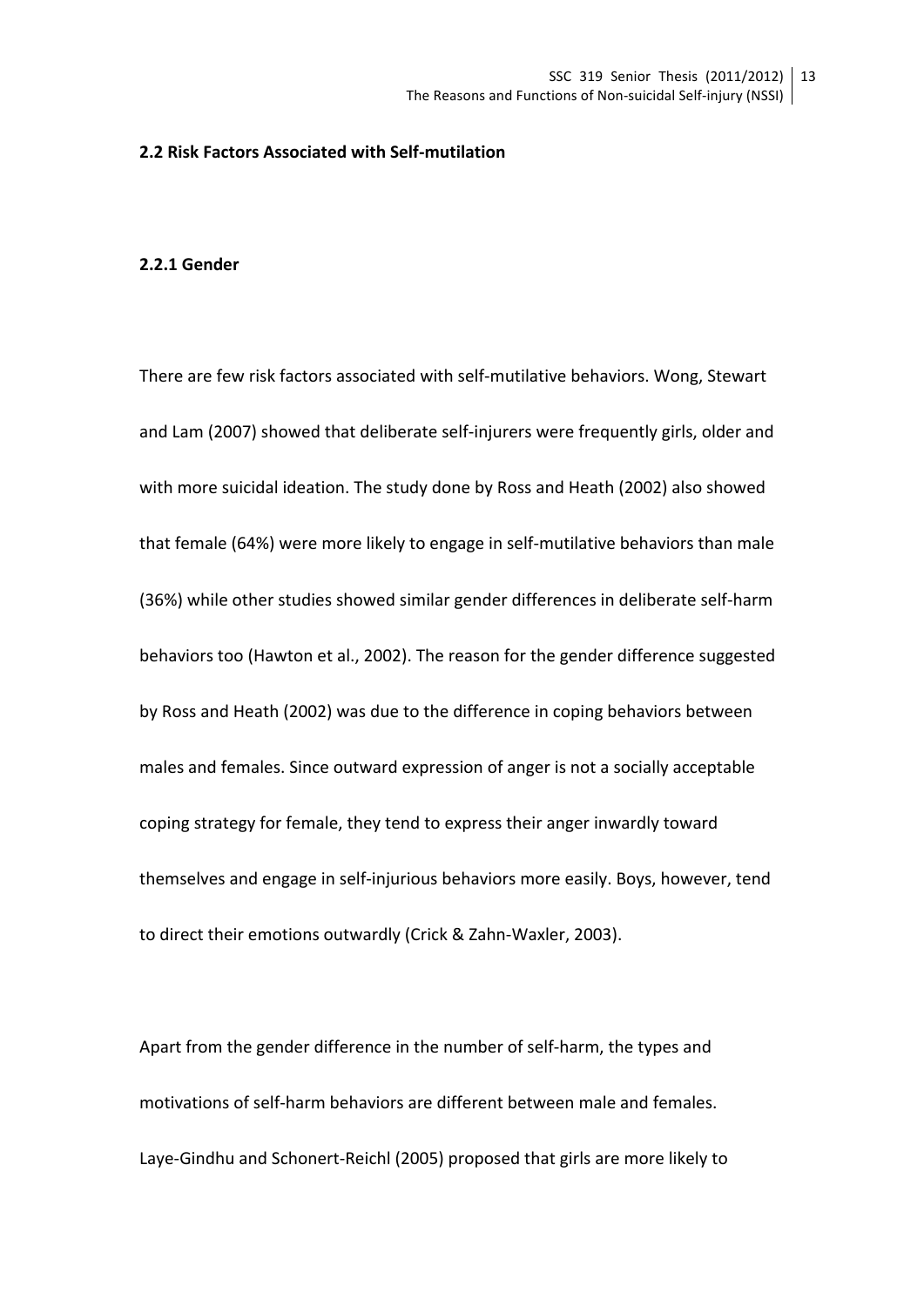engage in cutting-type behaviors whereas boys will use hitting, biting or punching themselves for self-harm. Only females in the study reported substance abuse and eating disordered behaviors as self-mutilative behaviors. The reasons suggest by Laye-Gindhu and Schonert-Reichl (2005) are that females' self-injurious behaviors are motivated by despair and other negative emotions such as depression while boys want to communicate with and influence others by self-harm. Therefore, the types of non-suicidal self-injury are different between male and females. In this study, the reasons and types of non-suicidal self-injury between female and male will be examined for the sake of studying gender differences in self- mutilative behaviors.

Meanwhile, females were significantly more to engage in repetitive self-injurious behaviors than males (Whitlock et al., 2006). Contrary to these results showing females were more likely to engage self-harm behaviors, some studies showed that males were more likely to be engaged in non-suicidal self-injury (NSSI) (Tang et al., 2011). While some studies indicated the gender differences, some researchers reported no significant gender difference in the prevalence of self-injury (Gollust, Eisenberg & Golberstein, 2008; Lloyd-Richardson et al., 2007).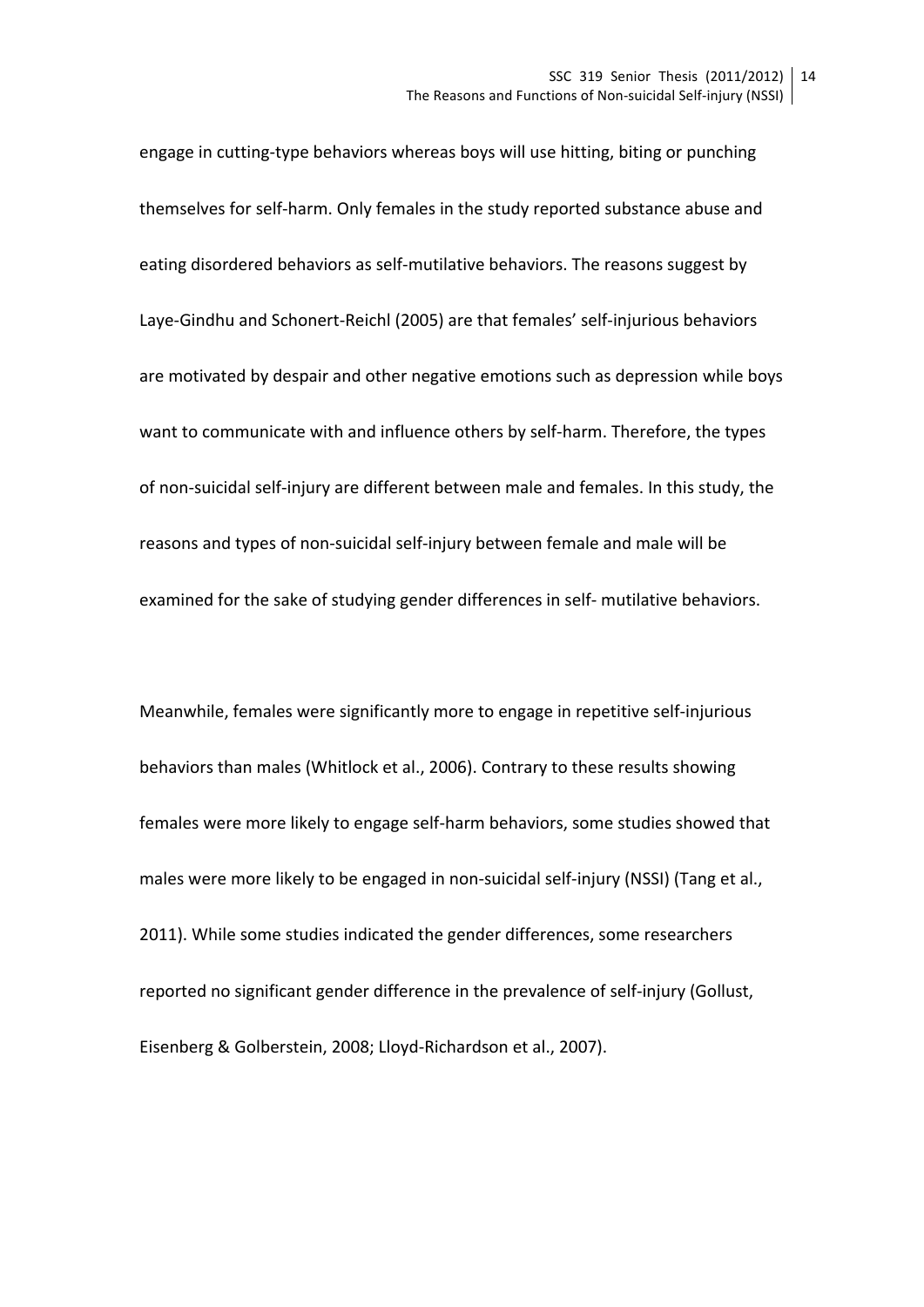#### **2.2.2 Borderline Personality Disorder (BPD)**

Another risk factors causing non-suicidal self0injury (NSSI) behaviors) is borderline personality disorder (BPD). In earlier studies, self-injurious behaviors were usually linked with borderline personality disorder (BPD). Referring to the Diagnostic and Statistical Manual of Mental Disorders (DSM-IV) published by the American Psychiatric Association (2000), borderline personality disorder (BPD) is a pervasive pattern of instability of interpersonal relationships, self-image, and affects and marked impulsivity beginning by early adulthood. There are nine diagnostic criteria for borderline personality disorder (BPD), for instance, recurrent suicidal behaviors, gestures, or threats or self-mutilating behavior. Due to the impulsivity of borderline personality disorder, patients are more easily in engaging in self-harm behaviors. Moreover, individuals are likely to use self-mutilate behaviors to avoid abandonment when they experience intense abandonment fears and instable interpersonal relationships.

Despite being one of the five diagnostic criteria of Borderline Personality Disorder (BPD) in DSM-IV, self-mutilative behaviors are no longer solely viewed as a pathognomonic of borderline personality disorder (BPD) in some studies.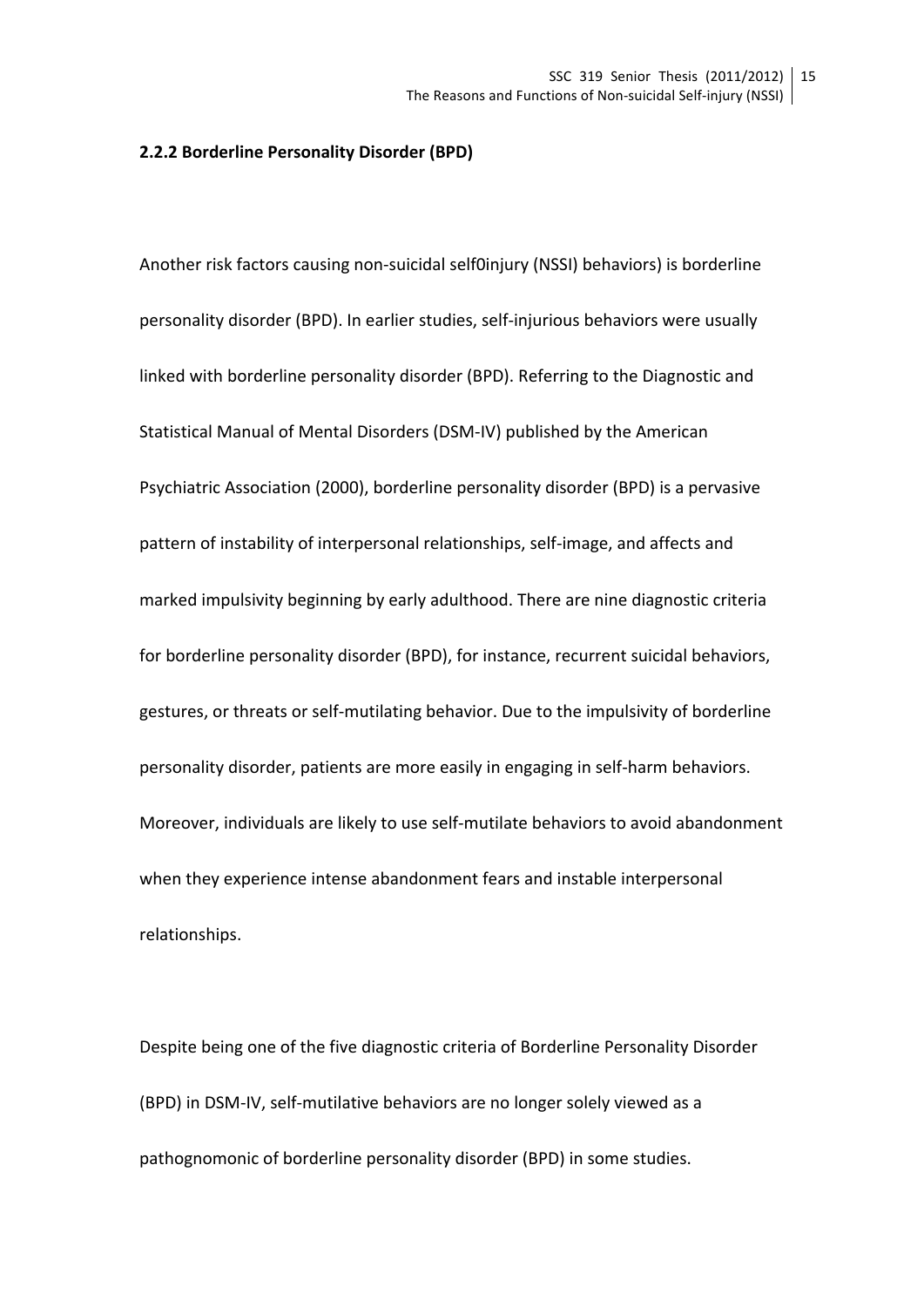In other studies, borderline personality disorder (BPD) is still viewed as a causal factor of non-suicidal self-injury (NSSI). Nock, Joiner Jr, Gordon, Lloyd-Richardson and Prinstein (2006) showed that 51.7% of female participants reported self-harm behaviors met criteria for borderline personality disorder (BPD).

#### **2.2.3 Internal Distress**

Other risk factors include internal distress such as depressive symptoms and interpersonal distress like peer victimization (Hilt, Cha & Nolen-Hoeksema 2008). Hilt, Cha and Nolen-Hoeksema (2008) stated rumination moderated the relationship between depressive symptoms and self-injurious behaviors while quality of peer communication moderated the relationship between peer victimization and self-harm behaviors.

#### **2.2.4** The development of and maintenance of non-suicidal self-injury (NSSI)

Moreover, Nock (2009) suggested an integrated theoretical model of the development of and maintenance of non-suicidal self-injury (NSSI), indicating distal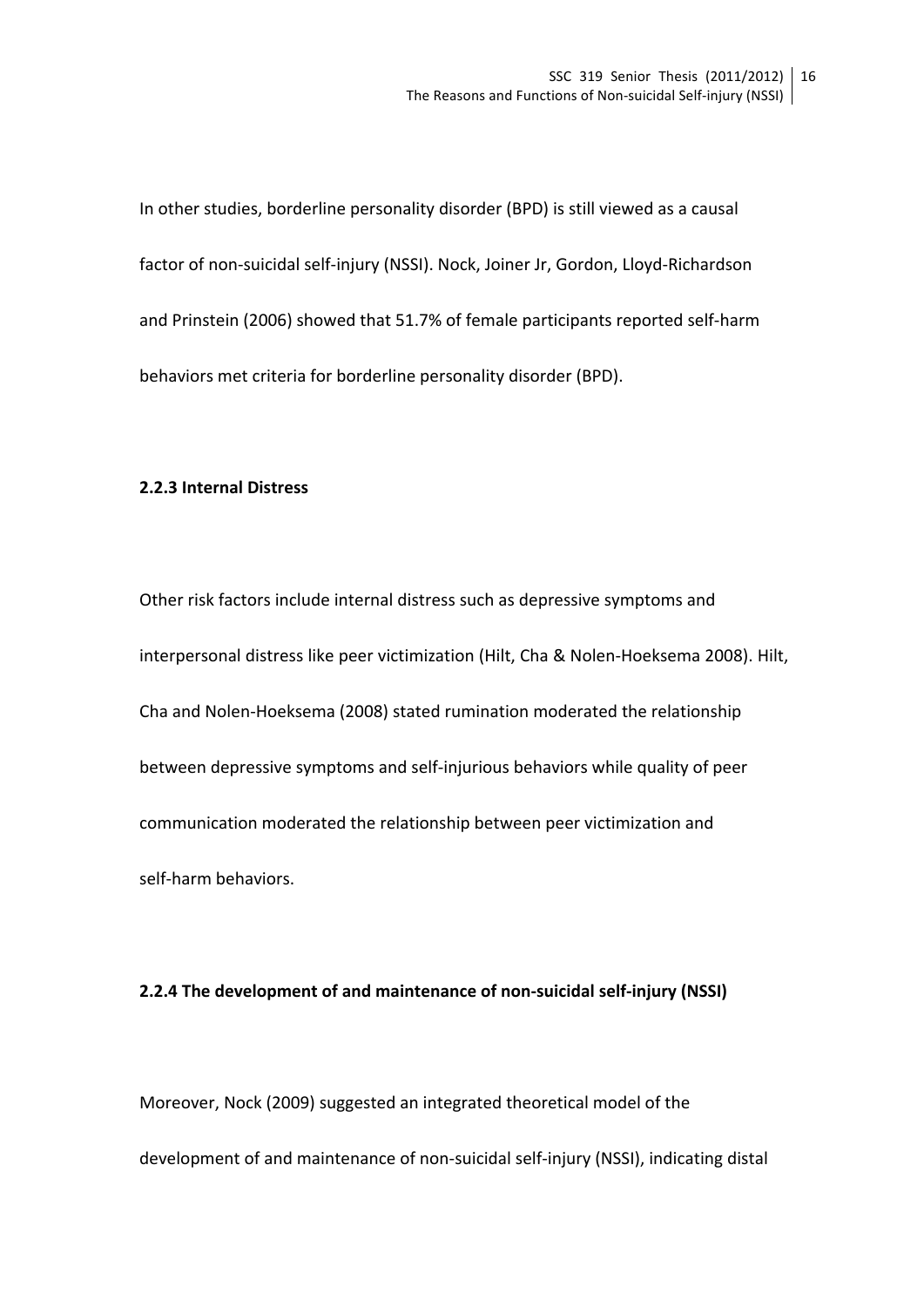risk factors, and intrapersonal as well as interpersonal vulnerability factors for self-injurious behaviors. Distal risk factors contains genetic predisposition for high emotional or cognitive reactivity, childhood abuse and familial hostility. The presences of distal risk factors will increase the probability of developing non-suicidal self-injury (NSSI). For intrapersonal vulnerability factors, it consists of high aversive emotions and cognitions as well as poor distress tolerance. Interpersonal vulnerability is composed of poor communication skills and social problem-solving. 



Regulation of social situation

### Figure 1: An integrated theoretical model of the development of and maintenance

**of non-suicidal self-injury (NSSI)** 

With these three risk and vulnerability factors, they will affect the stress response

like over-arousal or under-arousal triggered by stressful events and NSSI-specific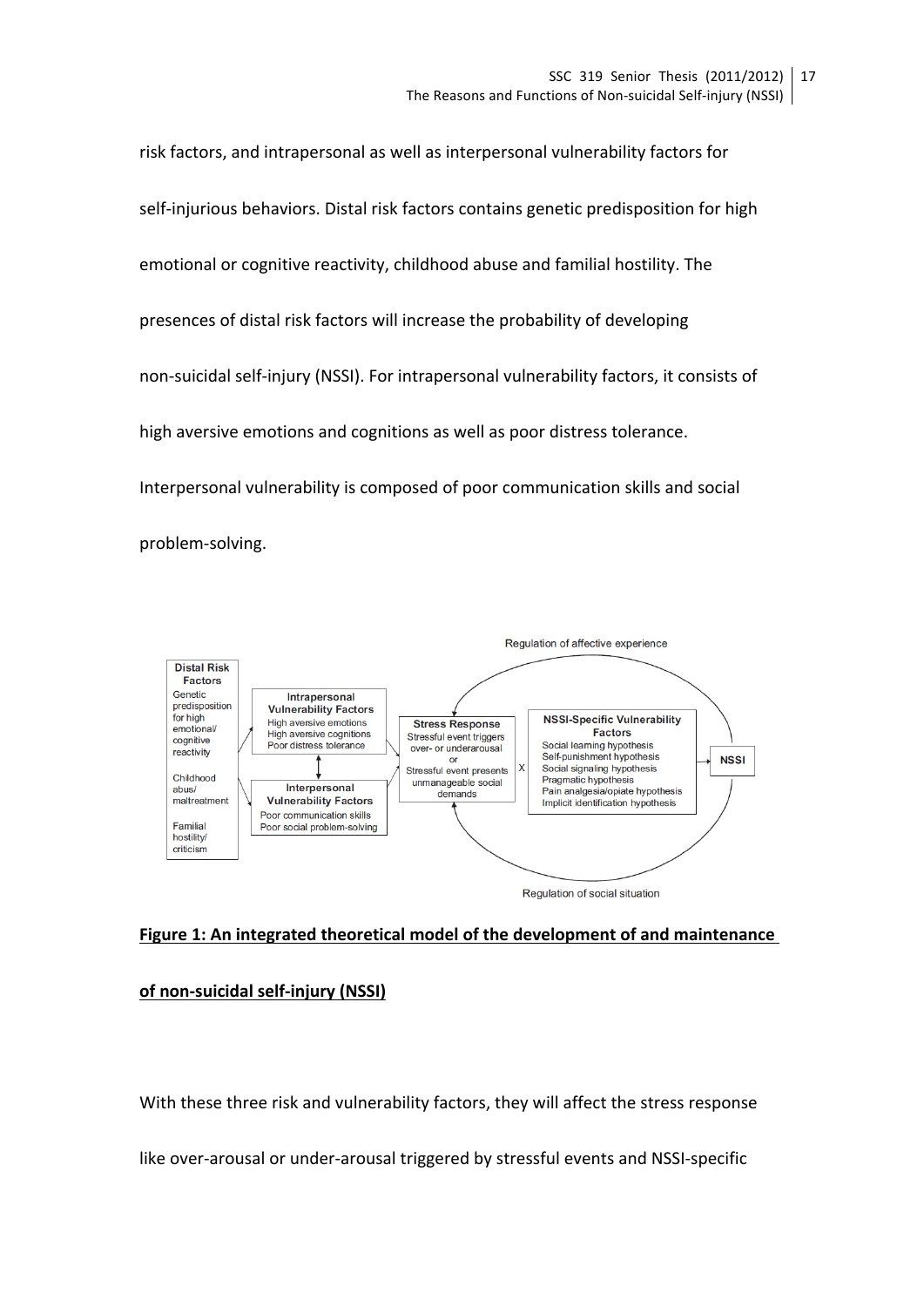vulnerability factors, for example, pragmatic hypothesis and self-punishment

hypothesis, etc. These two factors will mediate the likelihood of engaging in

non-suicidal self-injury (NSSI).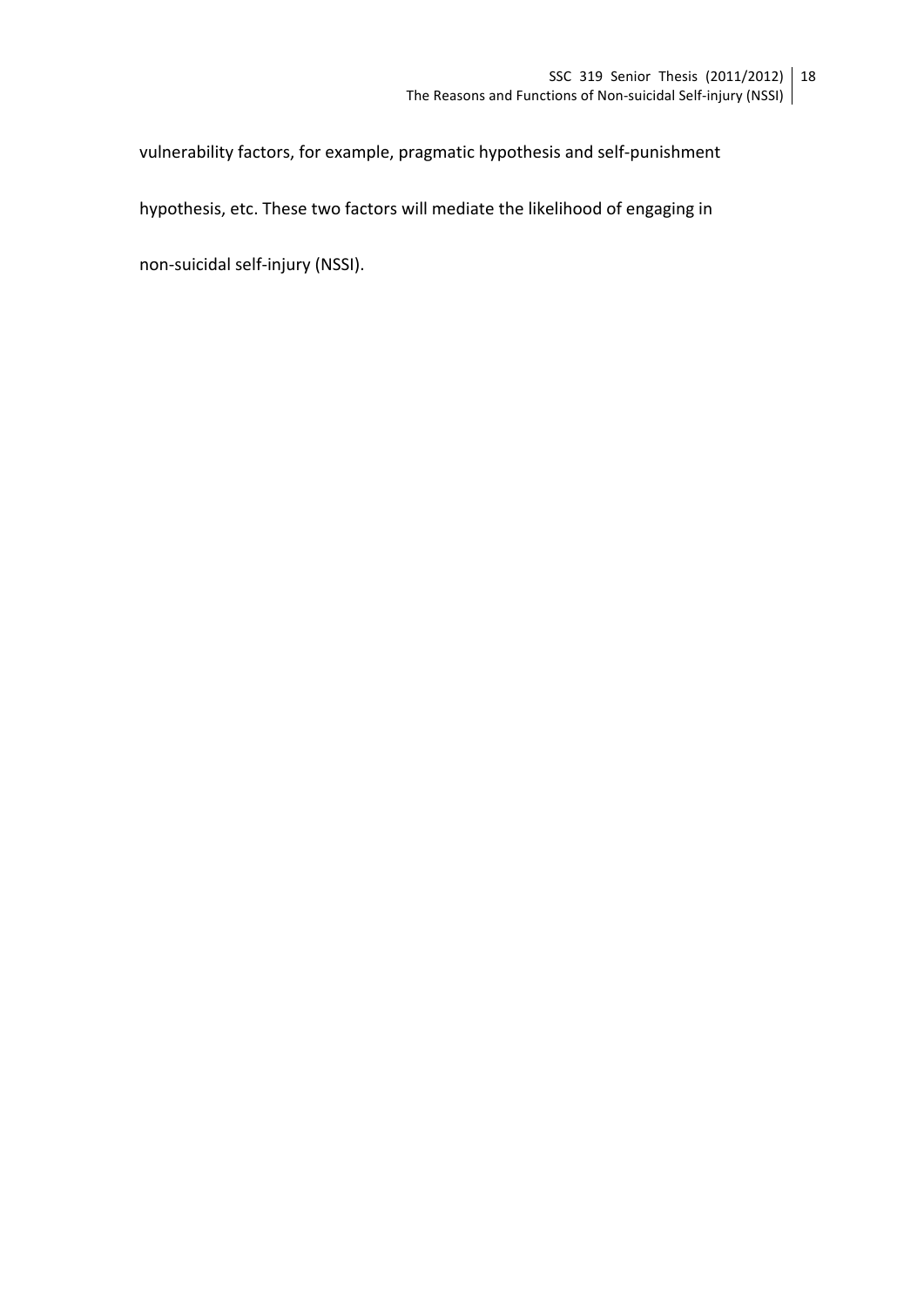#### **Chapter 3 Hypotheses**

Based on earlier discussion, there are totally six hypotheses which will be tested in this research.

Teenagers and young adults may report higher level of stress because of the overwhelming problems and difficulties they encounter. For instance, they may worry about their academic results and their future career plan. Thus, they may have high probability to engage in non-suicidal self-injury (NSSI) if they feel too stressful.

Hypothesis 1: Adolescents and young adults are more likely to engage in non-suicidal self-injury (NSSI) when they are stressful and unable to cope with the stressors. Hypothesis 1: perceived stress will be positively correlated with non-suicidal self-injury (NSSI)

Despite facing problems and difficulties, some teenagers and young adults may not choose to engage in deliberate self-harm behaviors. For those who engage in deliberate self-harm behaviors, it is believed that they may tend to adopt maladaptive coping strategies instead of adaptive coping strategies. Due to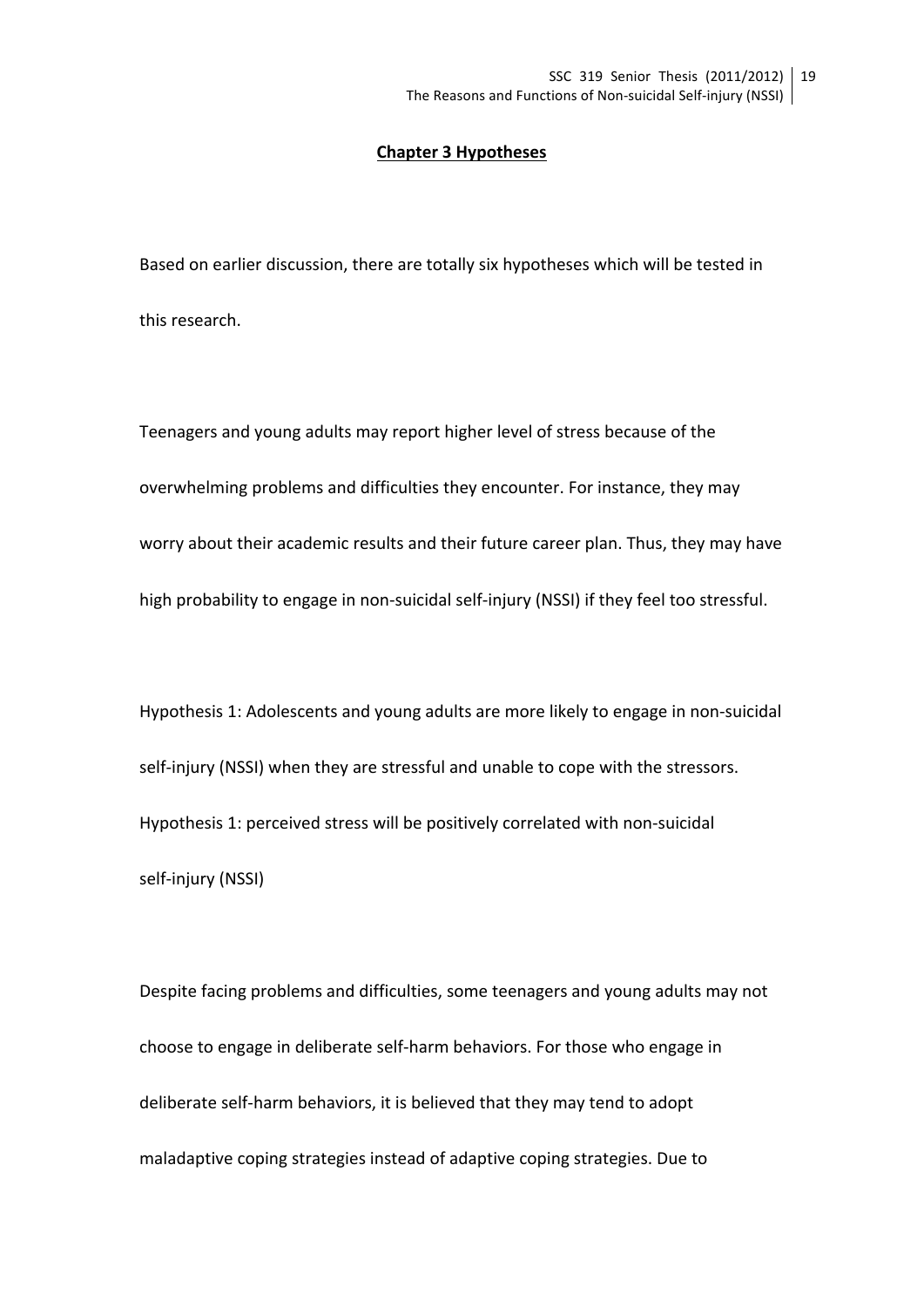intrapersonal vulnerability factors (Nock, 2009), some adolescents and young adults may have difficulties in expressing their feelings to others and communicating with others. They are overwhelmed by the stressful events and over-aroused by the stressful events, such as academic and intrapersonal problems. Therefore, they may be more likely to engage in non-suicidal self-injurious behaviors.

These hypotheses can be tested by the strategies used by adolescents and young adults to deal with stress. If they tend to use maladaptive coping strategies such as engage in risky things and hurt themselves on purpose, they may have a higher tendency in engaging in self-harm behaviors.

Hypothesis 2: Maladaptive coping strategies are correlated with non-suicidal self-injury (NSSI) positively.

Due to the cultural differences in Hong Kong and United Kingdom, the prevalence of non-suicidal self-injury (NSSI) is expected to be varied. In Hong Kong, youngsters and young adults are affected by the Chinese cultures, which make them believe in filial piety. The concept of filial piety is crucial to Chinese family systems, prescribing how Chinese children should behave toward their parents (Ho, 1994; Leung, Wong, Wong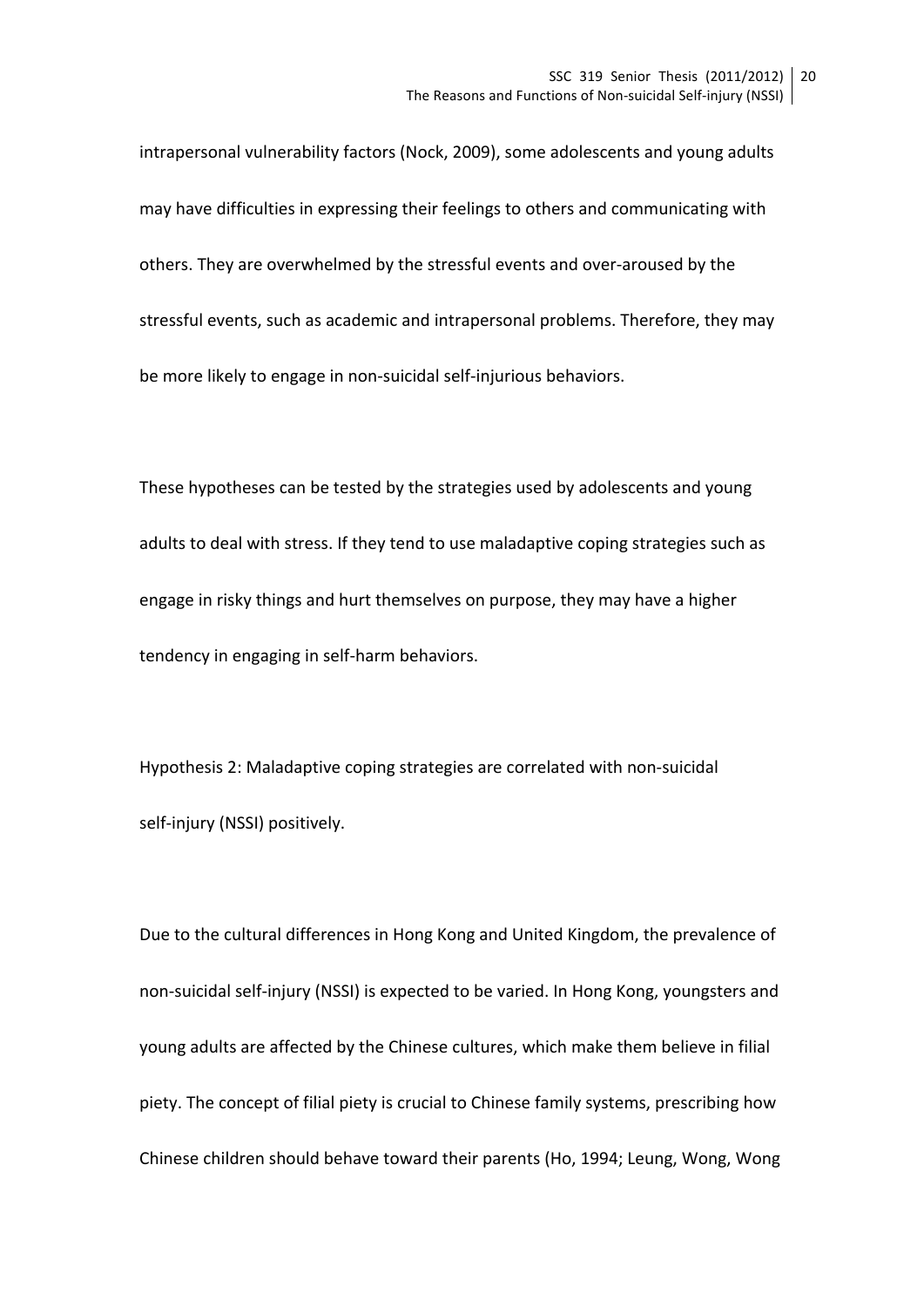& McBride-Chang, 2010). In traditional Chinese cultures, filial piety involves respect and obedience for one's parents, including preserving family honor, avoiding family disgrace (Leung, Wong, Wong & McBride-Chang, 2010). Adolescents and young adults may not dare to engage in deliberate self-injurious behaviors, which may hurt their parents' feelings and break the family honor.

On the contrary, students in United Kingdom are more likely to engage in deliberate self-injurious behaviors because of individualism. Individuals under this culture seek to maintain their independence from others by attending to the self and by discovering and expressing their unique inner attributes (Markus & Kitayama, 1991). They engage in any behaviors they enjoy and take the responsibility by their own. Thus, they may have high possibility in engaging in non-suicidal self-injury (NSSI).

Hypothesis 3: Adolescents and young adults in United Kingdom are more likely to engage in non-suicidal self-injury (NSSI) than that in Hong Kong.

Besides cultural differences, gender differences in non-suicidal self-injury (NSSI) would be investigated. As suggested by Laye-Gindhu and Schonert-Reichl (2005), females and males define non-suicidal self-injury differently. Their reasons for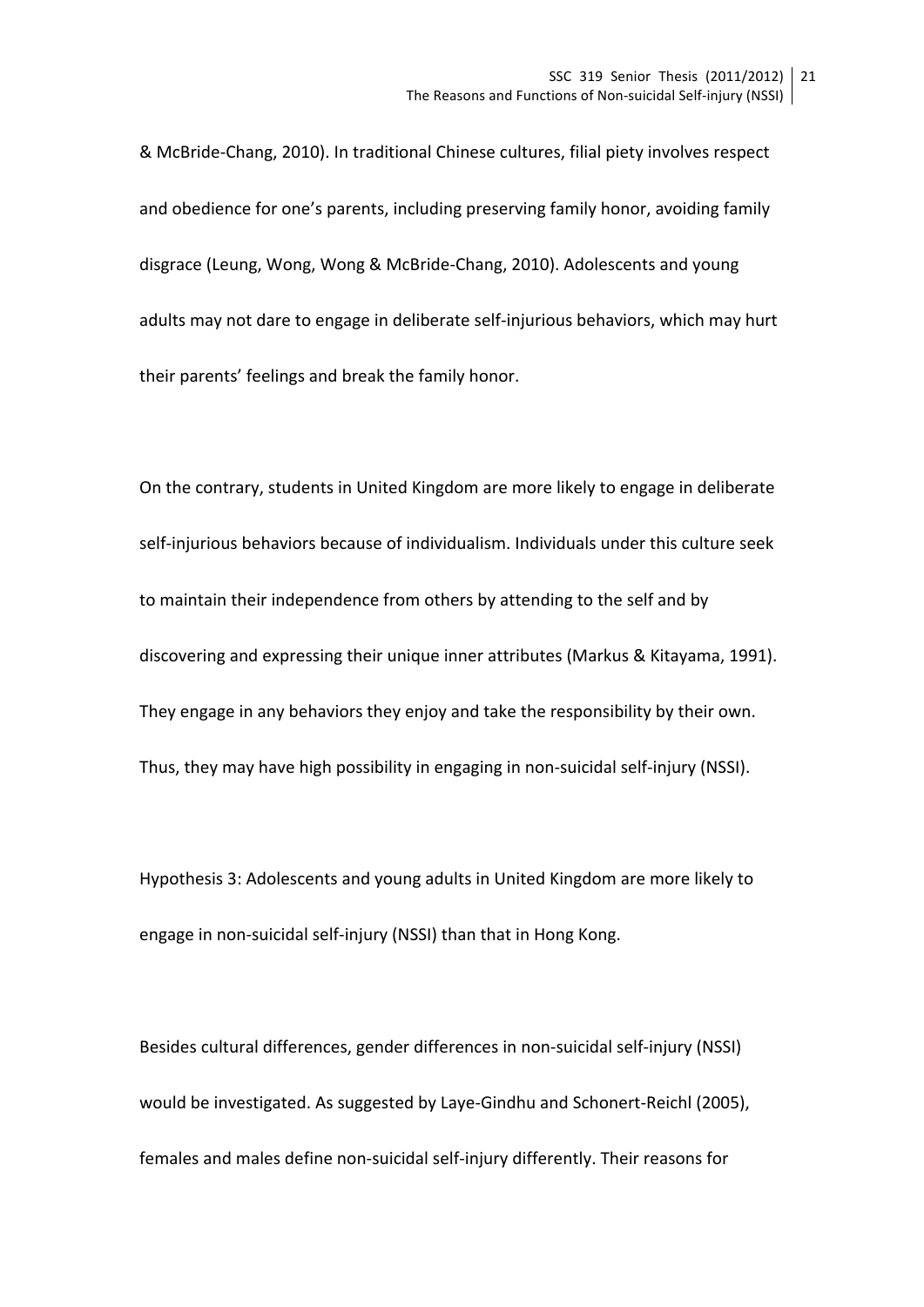performing self-injurious behaviors are different as well. This study proposed that females are more likely than males to involve in cutting-type behaviors and health compromising behaviors, particularly eating disorder behaviors as a mean for self-injury. Females tend to express their feelings inwardly under socialization (Crick & Zahn-Waxler, 2003), encouraging the internalization of problems and the use of hidden methods such as cutting and binge eating to relief their feelings.

Hypothesis 4: Females are more likely than males to use cutting and eating disorder behaviors as a mean for self-injury.

What is more, females engage in these types behaviors as a mean of self-harm for automatic reinforcement, such as to stop bad feelings and punish themselves since they are not expressive of their emotions (Crick & Zahn-Waxler, 2003). For males, they aim at using self-injurious behaviors to influence others and communicate with others (Laye-Gindhu & Schonert-Reichl, 2005). Therefore, they may engage in non-suicidal self-injury for social reinforcement, such as getting other people to act differently or change by hitting or punching themselves.

Hypothesis 5: Females are more motivated than males by automatic reinforcement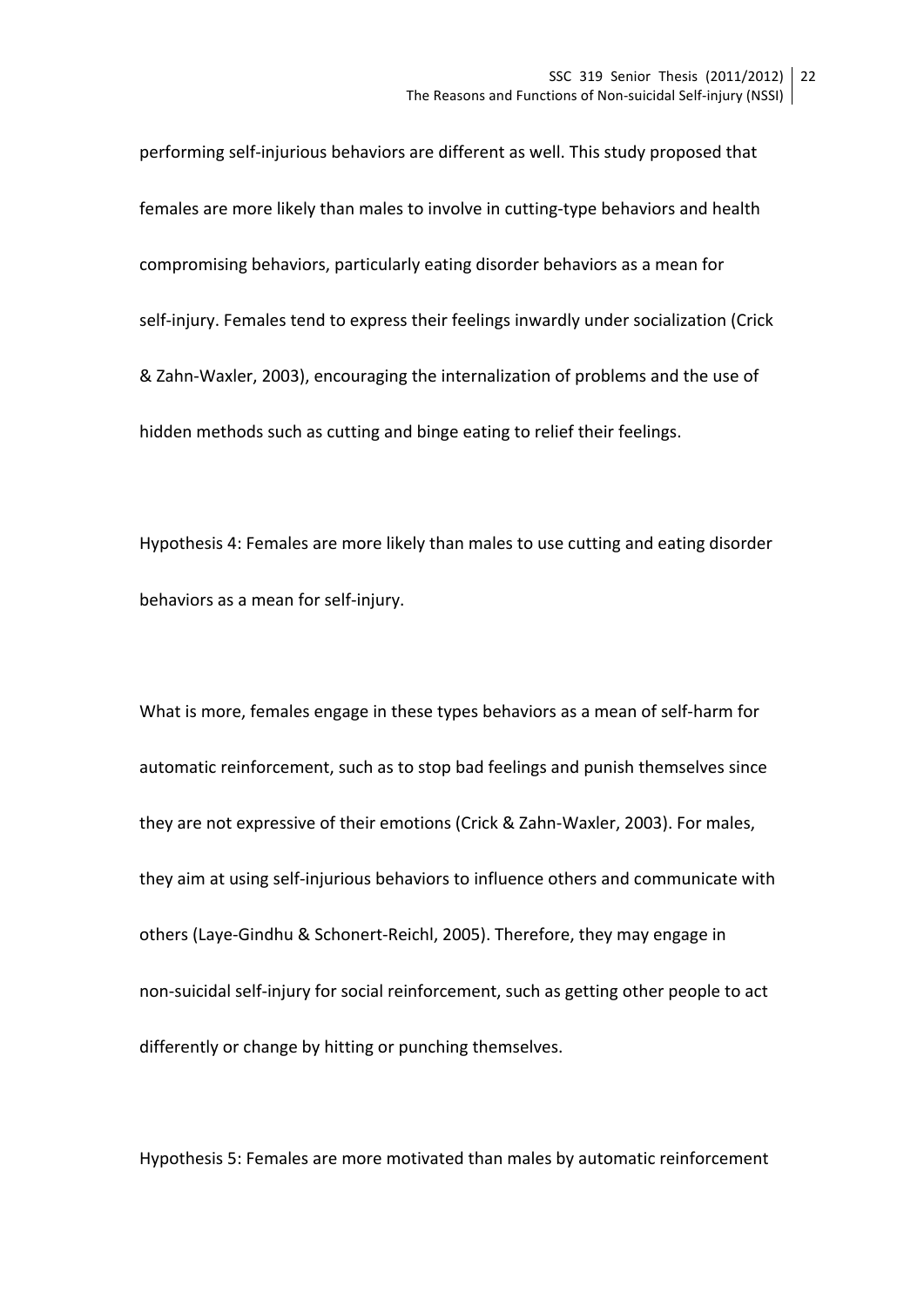when performing non-suicidal self-injurious behaviors.

Apart from cultural as well as gender differences, borderline personality disorders (BPD) is often associated with non-suicidal self-injury (NSSI), the rate of borderline personality disorders (BPD) among adolescents with non-suicidal self-injury (NSSI) behaviors are unclear (Nock, Joiner Jr, Gordon, Lloyd-Richardson & Prinstein, 2006). Since recurrent self-mutilative behavior is one of the criteria in diagnosing borderline personality disorders (BPD) under the Diagnostic and Statistical Manual of Mental Disorders (DSM-IV), adolescents and young adults may have higher level of non-suicidal self-injury (NSSI) they have higher borderline personality disorders characteristics.

Hypothesis 6: Adolescents and young adults with have higher borderline personality disorders characteristics are prone to engaging in non-suicidal self-injury (NSSI).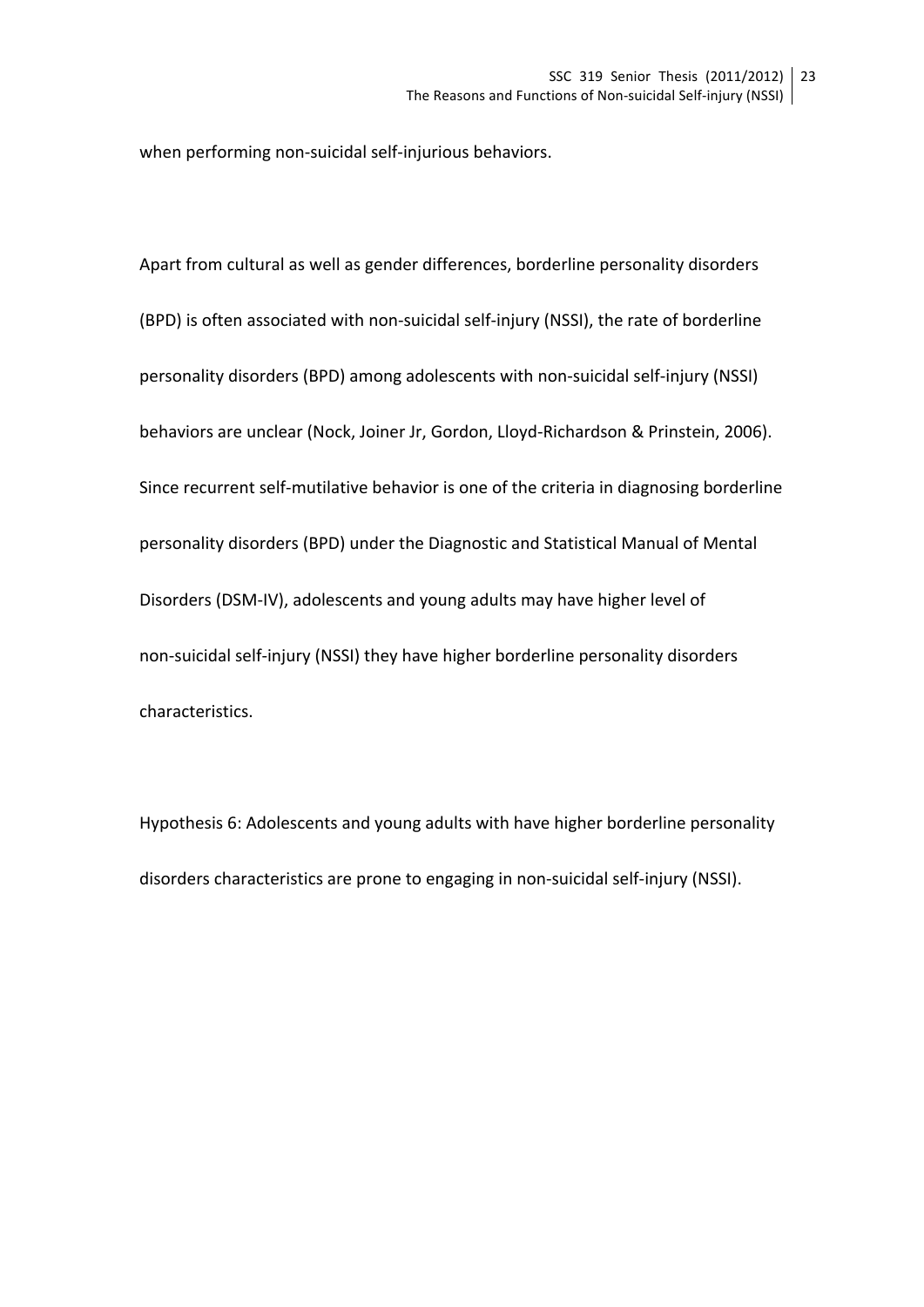#### **Chapter 4 Method**

#### **4.1 Participants**

Based on the information provided by the Education Bureau (2011), there are eight tertiary institutions funded by the University Grants Committee (UGC). For secondary education, there are 533 secondary schools in the 2010/11 school year in Hong Kong (Education Bureau, 2011). In United Kingdom, there are 41 higher education institutions in London (Department for Education, n.d.). Questionnaires were then being randomly distributed to students studying in secondary schools and universities in Hong Kong and London.

A total of 269 (n=269) questionnaires are randomly distributed to secondary school students and university students in Hong Kong and United Kingdom. 57 (21.2%) questionnaires are disturbed to university students in United Kingdom while 212 (78.8%) questionnaires are disturbed to secondary school and university students in Hong Kong. As in total 269 questionnaires are collected back, the overall response rate is 100%.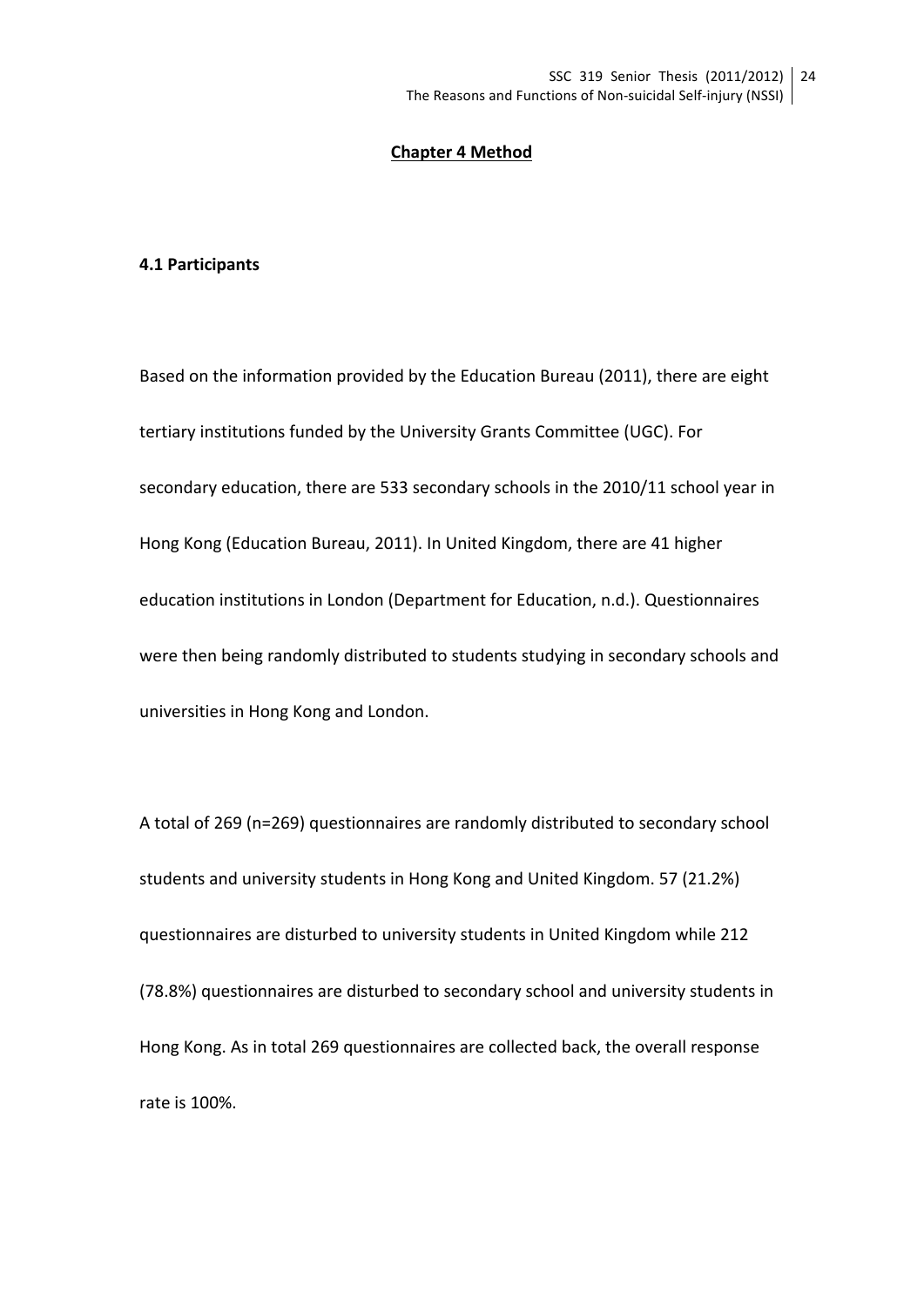Table 1 showed the demographic characteristics of the sample. The sample had 269 participant with a mean age of 19.61 (SD=3.16) and 61.7% (n=166) of the respondents were female. The racial composition was 79.9% Asian, 8.6% British, 1.1% American and 0.7% Germany. 30.1% of the participants were studying in university Year 3, 21.2% were studying in university Year 2, 18.6% were studying in Secondary Form 1 to 3 and 12.3 were studying in Secondary Form 4 to 7.

For the location of school, 74.7% of participates were studying schools in Hong Kong. 74.4% of participants had married parents, 12.3% had divorced or separated home and 8.2% had widowed or single parent.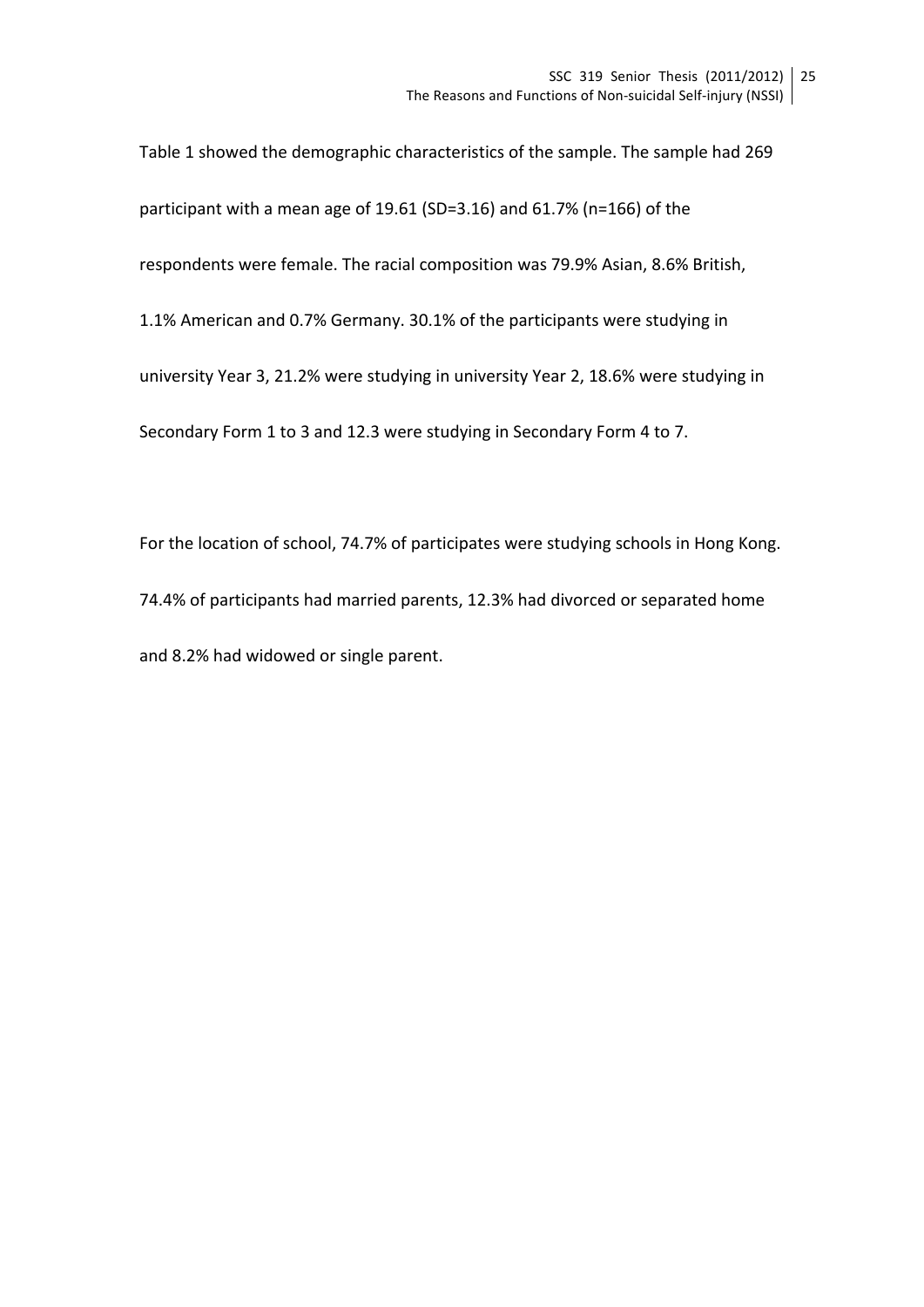|                           |                         |                | Frequency (n) Percentage (%) |
|---------------------------|-------------------------|----------------|------------------------------|
| <b>Sex</b>                | Female                  | 166            | 61.7                         |
|                           | Male                    | 95             | 35.3                         |
| Race                      | Asian                   | 215            | 79.9                         |
|                           | American                | 3              | 1.1                          |
|                           | <b>British</b>          | 23             | 8.6                          |
|                           | Germany                 | $\overline{2}$ | 0.7                          |
|                           | Other                   | 17             | 6.3                          |
| <b>Year in School</b>     | Form 1-3                | 50             | 18.6                         |
|                           | Form 4-7                | 33             | 12.3                         |
|                           | Year 1                  | 23             | 8.6                          |
|                           | Year <sub>2</sub>       | 57             | 21.2                         |
|                           | Year 3                  | 81             | 30.1                         |
|                           | Year 4                  | 13             | 4.8                          |
| <b>Location of School</b> | Hong Kong               | 201            | 74.7                         |
|                           | United Kingdom          | 56             | 20.8                         |
|                           | Other                   | 4              | 1.5                          |
| <b>Family structure</b>   | Married parents         | 201            | 74.7                         |
|                           | Divorced/Separated Home | 33             | 12.3                         |
|                           | Widowed/Single Parent   | 22             | 8.2                          |

**Table 1. Demographic characteristics of the sample (n=269)** 

# **4.2 Procedures**

Data are obtained through both self-administrated, paper-based questionnaires and online questionnaires. Online questionnaires was being set up on Qualtrics, which was an Online Survey Software used for building online survey. The online questionnaire was being posted on the social-networking site (SNS), Facebook. After collecting the questionnaires from respondents, only the data collected from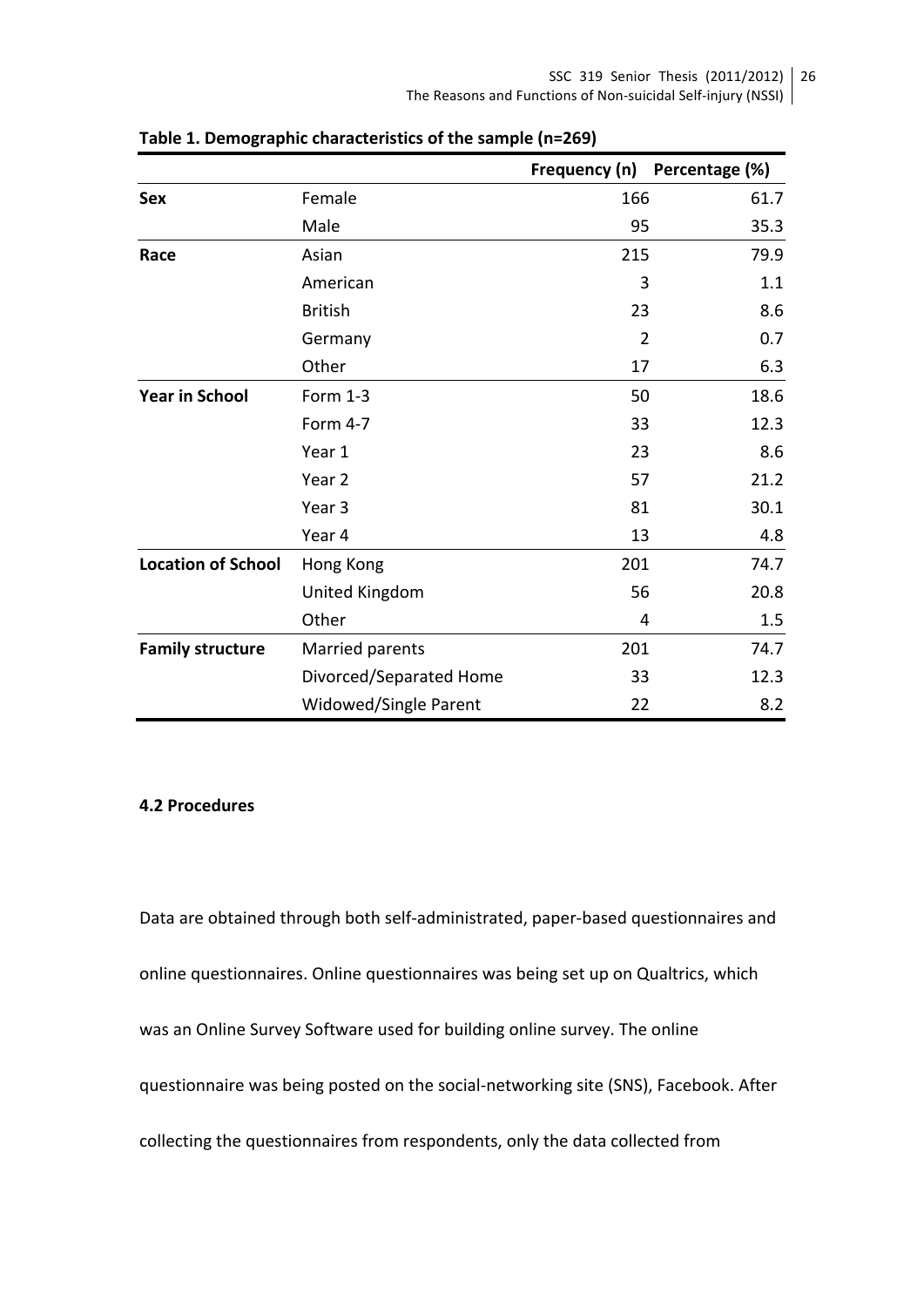paper-based questionnaires were used for analysis while the data collected from online questionnaires are used for references only.

#### **4. 3 Measures**

The questionnaire used in this study was based on self-report, which consists of four parts. The first part of the questionnaire was used to examine the stressors and the coping strategies used by teenagers and young adults when they deal with stress. The second part was used to evaluate particular types of deliberate self-harm behaviors, such as health compromising behaviors and reckless behaviors. The third part focused on physical self-harm behaviors and their functions through the Functional Assessment of Self-Mutilation (FASM). The third part evaluated other deliberate self-harm behaviors, such as health compromising behaviors and reckless behaviors. The last part of the questionnaire was used to collect demographic information. 

#### **4.3.1 Stressors and Coping Strategies Used to Deal with Stress**

This part was used to examine the coping strategies adopted by adolescents to deal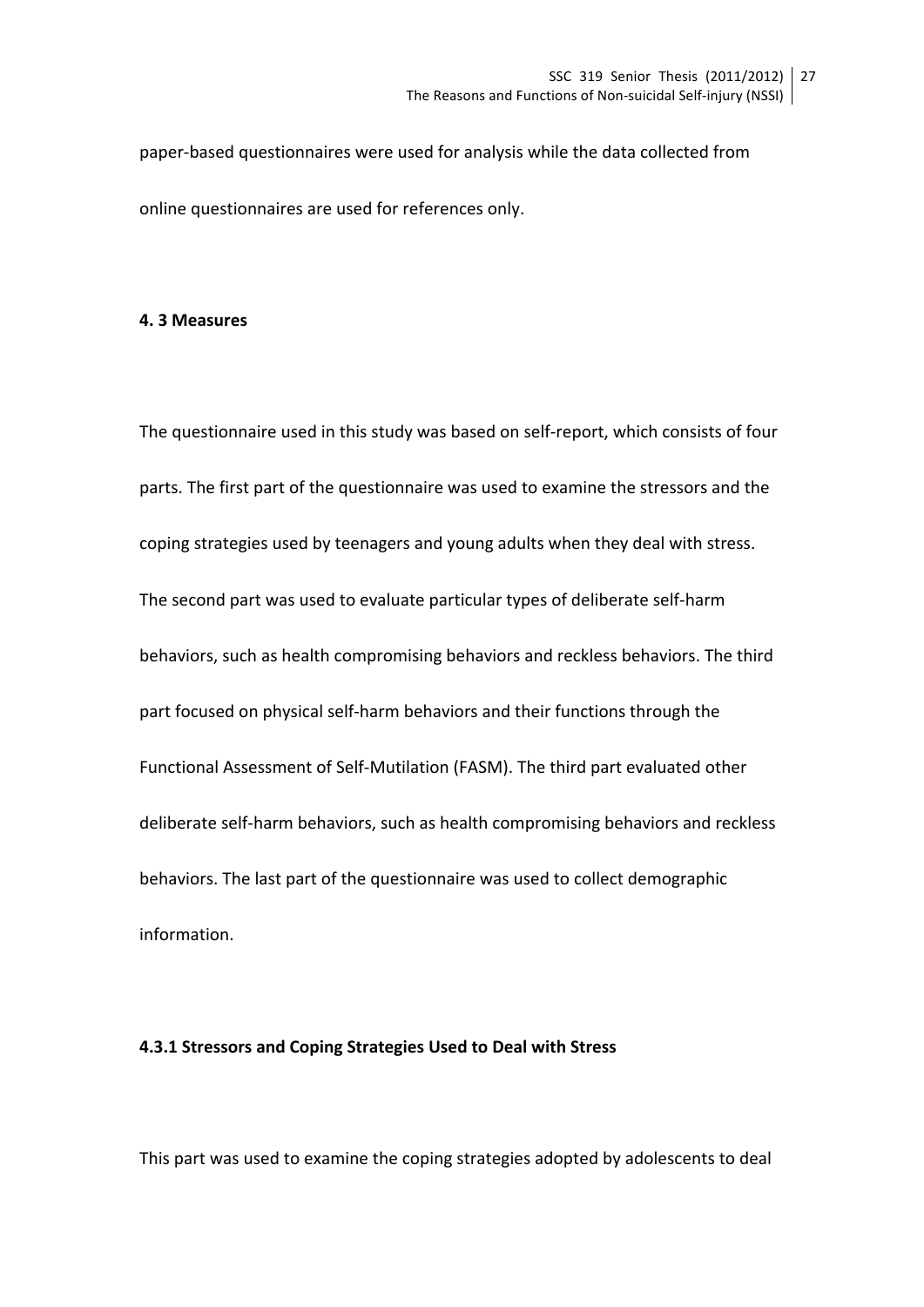with stress and difficulties. It was a modified version of a self-report questionnaire, "How I deal with stress" designed by Ross and Heath (2002). The questionnaire contained 21 items evaluated by a four-point Likert scales, ranging from 'frequently', 'a couple of times', 'once' and 'never'. The coping strategies listed in the questionnaires comprised of adaptive behaviors, such as 'Try to solve the problem' and maladaptive behaviors like 'pnch yourself'. Besides understanding the coping methods used by teenagers and young adults in Hong Kong and United Kingdom, this part was used as a first screening of any signs of non-suicidal self-injury (NSSI).

Furthermore, different types of problems were listed so that respondents could rate how often they were stressed out by these events. This was used to understand the type of stressors faced by teenagers and young adults briefly.

# **4.3.2 Deliberate Self-harm Behaviors**

The second part was used to examine other forms of non-suicidal self-injury (NSSI), such as health compromising behaviors and reckless behaviors. Behaviors, such as substance abuse, smoking and drinking were included. This part was separated from the third part as their natures were different from the self-injurious behaviors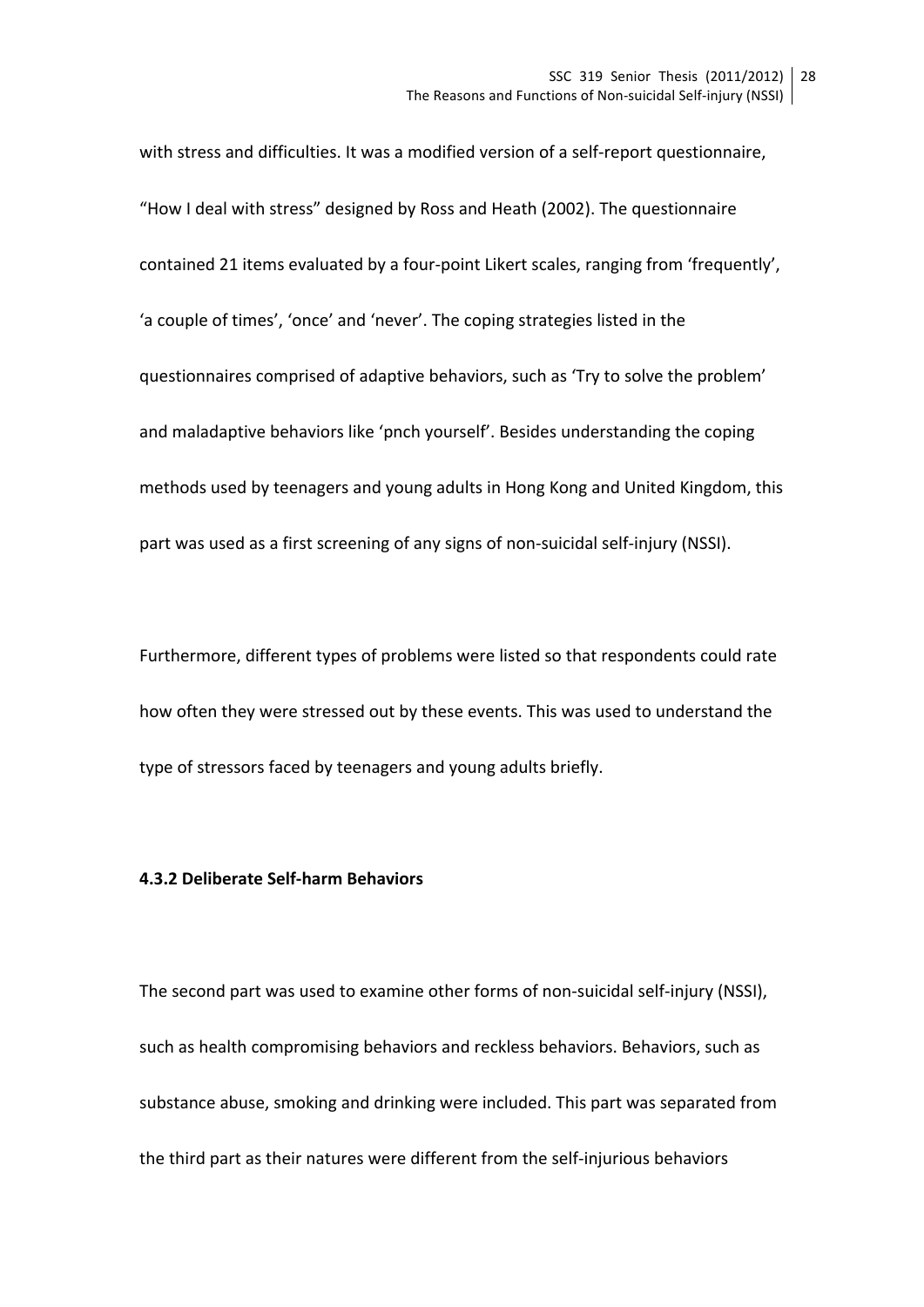studied in the third part. Apart from examining the frequency of engaging in these self-injurious behaviors, the reasons for performing such self-injurious behaviors were studied. It was a simplified and modified version of the motivations of non-suicidal self-injury in the Functional Assessment of Self-Mutilation (FASM). There were 9 items identifying the motivations and in turn identified the functions of self-injurious behaviors with a four-point Likert scales (1= 'never', 2= 'rarely', 3='some' and 4='often'). 

### **4.3.3 Functional Assessment of Self-Mutilation (FASM)**

To assess non-suicidal self-injury (NSSI) among adolescents and young adults, the Functional Assessment of Self-Mutilation (FASM) was used in the questionnaire. The Functional Assessment of Self-Mutilation (FASM) was a semi-structured clinical interview designed to evaluates the behavioral functions and the frequency of different methods of non-suicidal self-injury (NSSI) used by adolescents over the previous 12 months as well as other characteristics of this behaviors (Nock et al., 2006). The first part of the FASM was a checklist of non-suicidal self-injury (NSSI) to see whether participants have engaged in 11 different self-injurious behaviors whereas the second part was used to assess the motivations of non-suicidal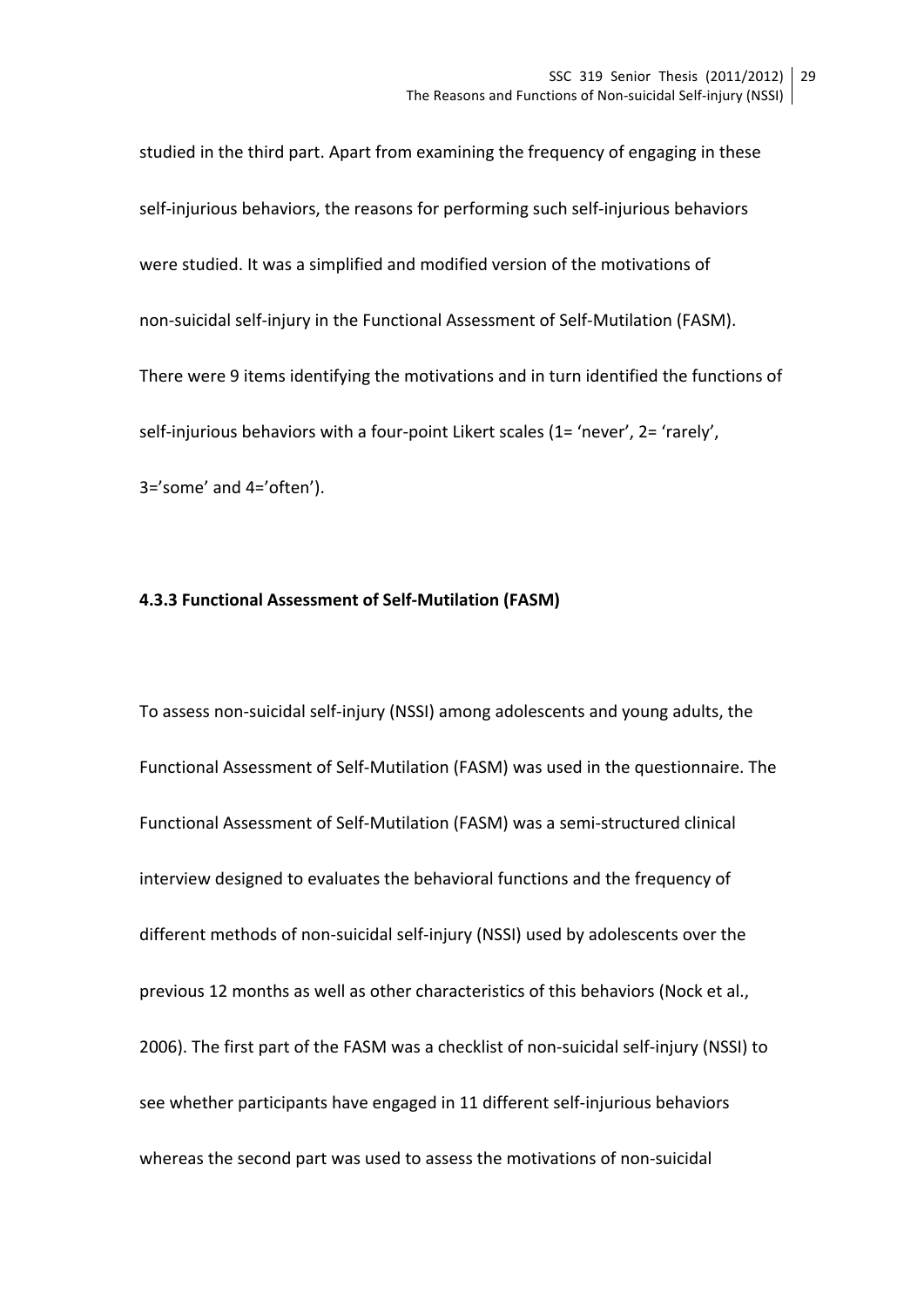self-injury (NSSI) with 22 statements (Lloyd-Richardson, Perrine, Dierker & Kelley, 2007). These 22 statements were rated on a four-point Likert scale, which consisted of "Never", "Rarely", "Some" and "Often".

In order to link and examine the functions of deliberate self-injurious behaviors, the four-factor model of non-suicidal self-injury (NSSI) developed by Nock and Prinstein (2004) are merged with the Functional Assessment of Self-Mutilation (FASM) (Lloyd-Richardson et al., 2007). For instance, item 14, "To stop bad feelings" was linked to Automatic-negative reinforcement whereas item 3, "To get attention" was linked with Social-positive reinforcement. See Appendix B for the table.

#### **4.3.4 Demographic Characteristics**

The last part of the questionnaires was used to examine the demographic characteristics, including age, sex and race. Other demographic characteristics, including year in school, location of school and family structured were asked as well.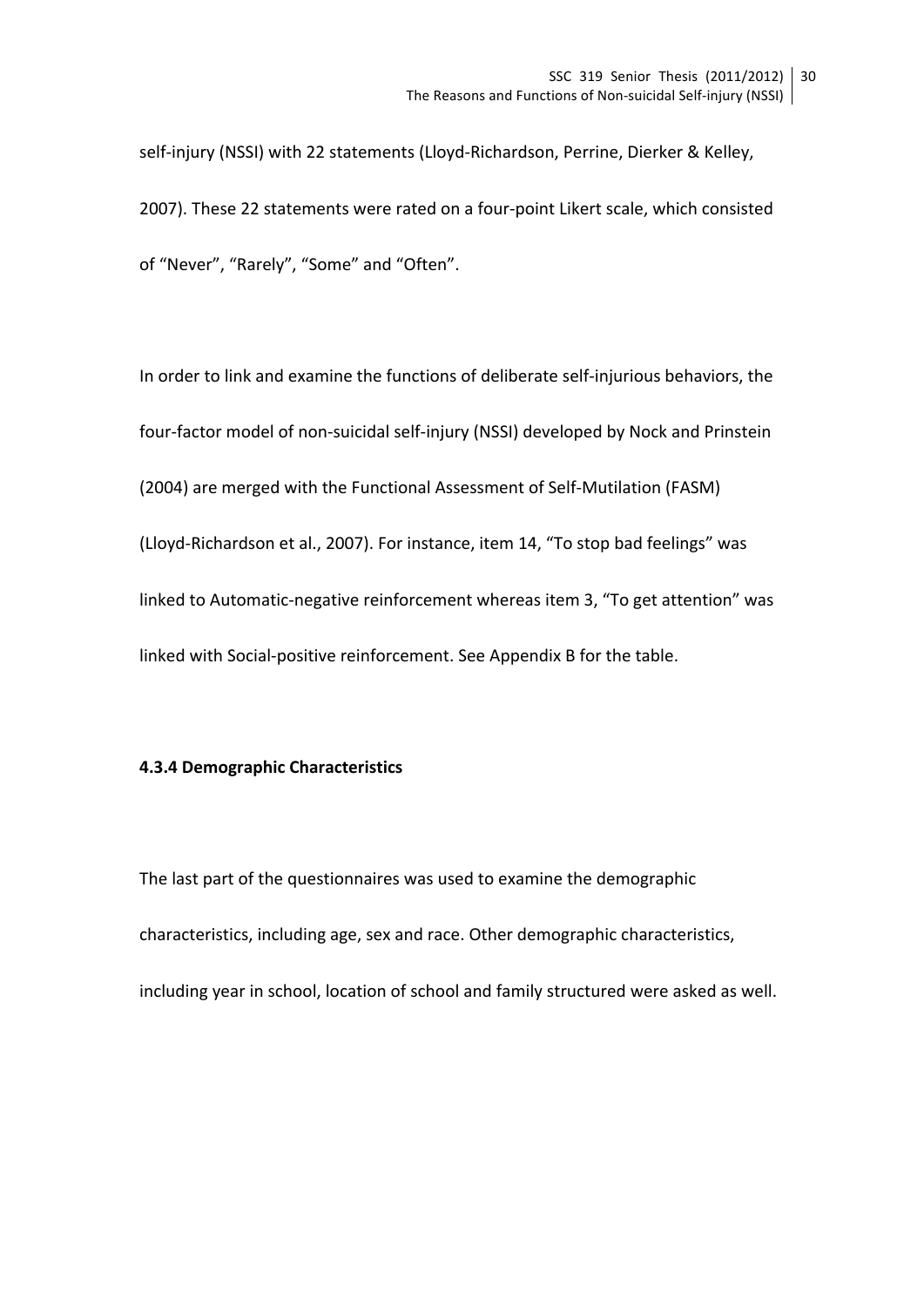#### **Chapter 5 Results**

For deliberately self-harm behaviors that participants engaged in the past year (Question 5), the most common self-injurious behaviors engaged is 'bit yourself' (9.7%, n=26), following 'hit yourself on purpose' (6.7%, n=18), 'pulled your hair out' (4.8%, n=13) and 'picked at a wound' (4.1%, n=11). Data collected on the descriptive characteristics and the frequencies of the eleven methods of self-injurious behaviors in Functional Assessment of Self-Mutilation (FASM) were presented in Table 2. No participants engaged in other methods of self-mutilative behaviors other than the eleven methods listed in Table 2.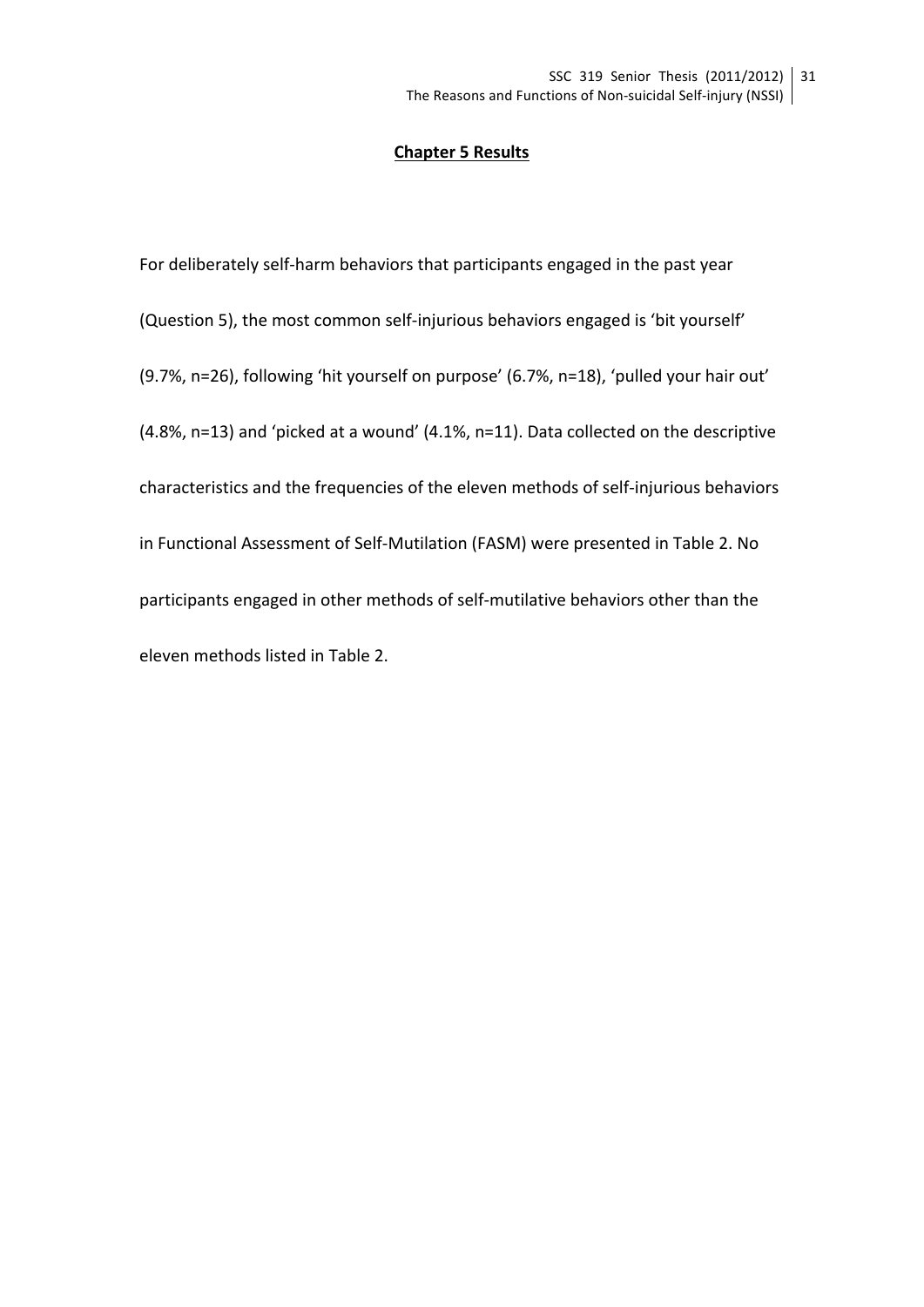|                                                            | Incidents     |                                                 |                |                                       |                |                                                  |                |                                                 |                |                |  |
|------------------------------------------------------------|---------------|-------------------------------------------------|----------------|---------------------------------------|----------------|--------------------------------------------------|----------------|-------------------------------------------------|----------------|----------------|--|
|                                                            |               | Yes                                             | $\mathbf{1}$   |                                       | $2$ to 5       |                                                  | 6 to 10        |                                                 | $\geq$ 11      |                |  |
| Method of self-injurious behaviors                         | Frequency (n) | $\mathcal{\mathcal{\mathcal{E}}}$<br>Percentage | Frequency (n)  | $\mathcal{\mathcal{E}}$<br>Percentage | Frequency (n)  | $\mathcal{\mathcal{\overline{S}}}$<br>Percentage | Frequency (n)  | $\mathcal{\mathcal{\widehat{S}}}$<br>Percentage | Frequency (n)  | Percentage (%) |  |
| Cut or carved on your skin                                 | 10            | 3.7                                             | $\overline{2}$ | 0.7                                   | $\mathbf{1}$   | 0.4                                              | 0              | 0                                               | $\overline{2}$ | 0.7            |  |
| Hit yourself on purpose                                    | 18            | 6.7                                             | 4              | 1.5                                   | $\overline{2}$ | 0.7                                              | $\mathbf{1}$   | 0.4                                             | 0              | 0              |  |
| Pulled your hair out                                       | 13            | 4.8                                             | 3              | 1.1                                   | 4              | 1.5                                              | $\Omega$       | 0                                               | 0              | 0              |  |
| Gave yourself a tattoo                                     |               | 1.5                                             | $\overline{2}$ | 0.7                                   | 0              | 0                                                | 0              | 0                                               | 0              | 0              |  |
| Picked at a wound                                          |               | 4.1                                             | $\mathbf 0$    | $\mathbf 0$                           | $\overline{0}$ | 0                                                | $\overline{0}$ | 0                                               | 0              | 0              |  |
| Burned your skin (i.e., with a                             |               |                                                 |                |                                       |                |                                                  |                |                                                 |                |                |  |
| cigarette, match or other hot                              | 4             | 1.5                                             | $\overline{2}$ | 0.7                                   | $\Omega$       | $\overline{0}$                                   | $\overline{0}$ | $\overline{0}$                                  | $\mathbf 0$    | 0              |  |
| object)                                                    |               |                                                 |                |                                       |                |                                                  |                |                                                 |                |                |  |
| Inserted objects under your nails<br>or skin               | 6             | 2.2                                             | $\mathbf{1}$   | 0.4                                   | $\Omega$       | 0                                                | $\overline{0}$ | $\overline{0}$                                  | $\mathbf 0$    | 0              |  |
| Bit yourself (e.g., your mouth or<br>lip)                  | 26            | 9.7                                             | 5              | 1.9                                   | $\overline{2}$ | 0.8                                              | $\overline{1}$ | 0.4                                             | $\mathbf 1$    | 0.4            |  |
| Picked areas of your body to the<br>point of drawing blood | 10            | 3.7                                             | $\mathbf 0$    | $\mathbf 0$                           | $\mathbf{1}$   | 0.4                                              | $\overline{0}$ | $\overline{0}$                                  | 0              | 0              |  |
| Scraped your skin                                          | 9             | 3.3                                             | 0              | 0                                     | $\mathbf{1}$   | 0.4                                              | 0              | 0                                               | 0              | 0              |  |
| "Erased" your skin                                         | 7             | 2.6                                             | $\overline{0}$ | $\mathbf 0$                           | $\overline{0}$ | 0                                                | 0              | 0                                               | $\overline{0}$ | 0              |  |

# Table 2. Descriptive characteristics and frequency of the eleven methods of **self-injurious behaviors**

In hypothesis 1, it was proposed that participants were more likely to engage in non-suicidal self-injury (NSSI) when they were stressful and not able to cope with the stressors. Higher level of stress was estimated to be positively related to non-suicidal self-injury (NSSI) behaviors. Correlation was used to examine the correlation in self-harm behaviors and stresses. Table 3 and table 4 showed correlational relationship in both direct and health-comprising self-harm behaviors and stresses.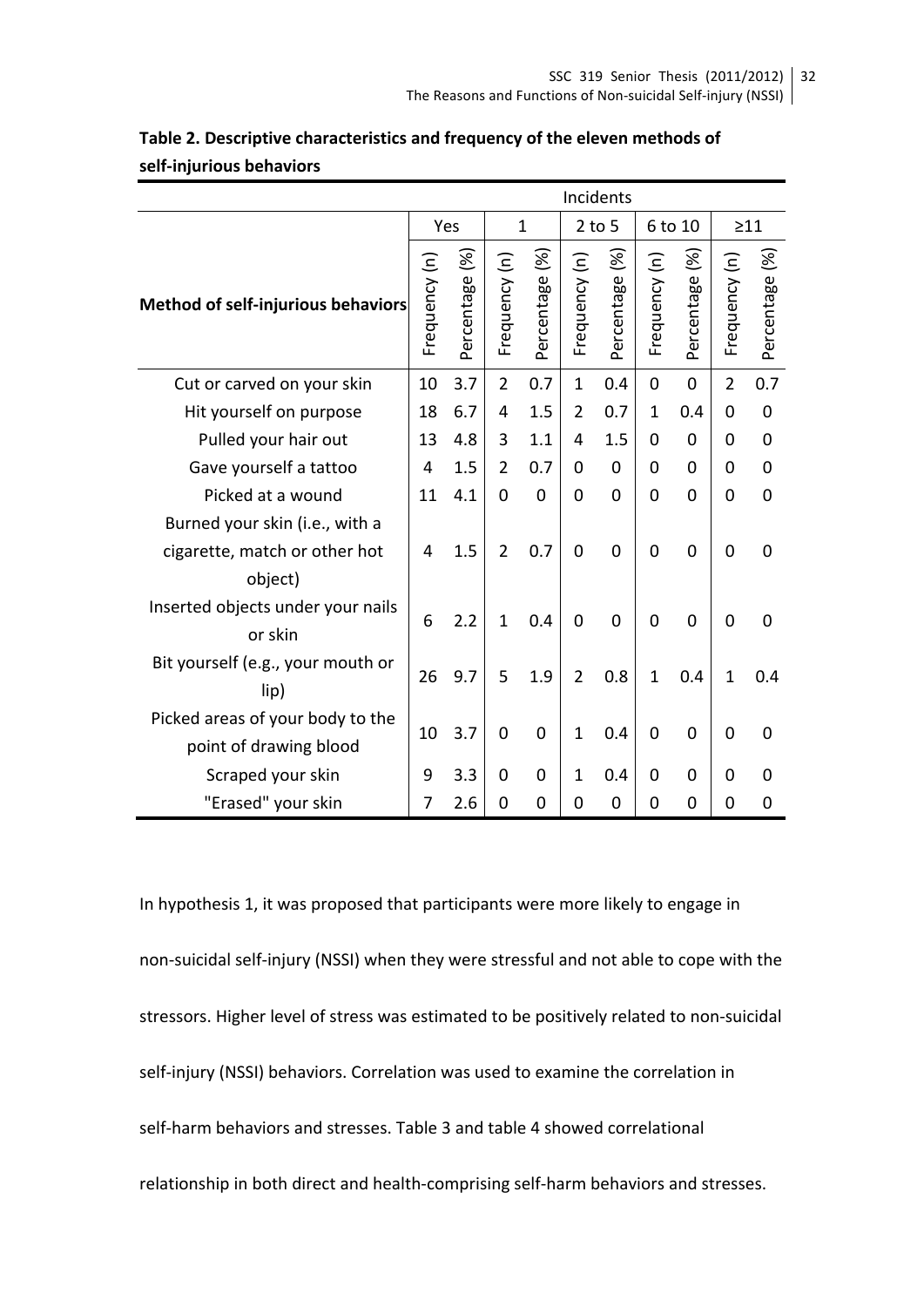Direct self-harm behaviors included 'cut or carved on your skin' and 'hit yourself on purpose', etc. whereas health-comprising self-injurious behaviors included 'eating disorders behaviors' and 'smoking', etc.

Results showed that direct non-suicidal self-injury (NSSI) behaviors were positively related to stresses (pr = .206,  $p < .01$ ). For health-comprising non-suicidal self-injury (NSSI) behaviors, they were correlated with stresses in a positive way as well (pr  $= .337$ ,  $p < .01$ ). With a statistically significant relationship, hypothesis 1 was fully supported.

Table 3. Correlation in direct non-suicidal self-injury (NSSI) and stresses

|               | Frequency (n) | Mean | Sd              | Pearson Correlation Sig. (2-tailed) |      |     |
|---------------|---------------|------|-----------------|-------------------------------------|------|-----|
| <b>Stress</b> | 268           |      | 11.9067 5.94880 |                                     |      | 265 |
| <b>NSSI</b>   | 266           |      | 11.4248 1.28415 | .206                                | .001 |     |

NSSI: non-suicidal self-injury

# Table 4. Correlation in health-comprising non-suicidal self-injury (NSSI) and **stresses**

|               | Frequency (n) | Mean | <b>Sd</b>       | Pearson Correlation Sig. (2-tailed) |      | -N  |
|---------------|---------------|------|-----------------|-------------------------------------|------|-----|
| <b>Stress</b> | 268.          |      | 11.9067 5.94880 |                                     |      | 267 |
| <b>HNNSI</b>  | 267           |      | 1.8652 2.97050  | .337                                | .000 |     |

HNNSI: health-comprising non-suicidal self-injury

For hypothesis 2, maladaptive coping strategies were hypothesized to correlate with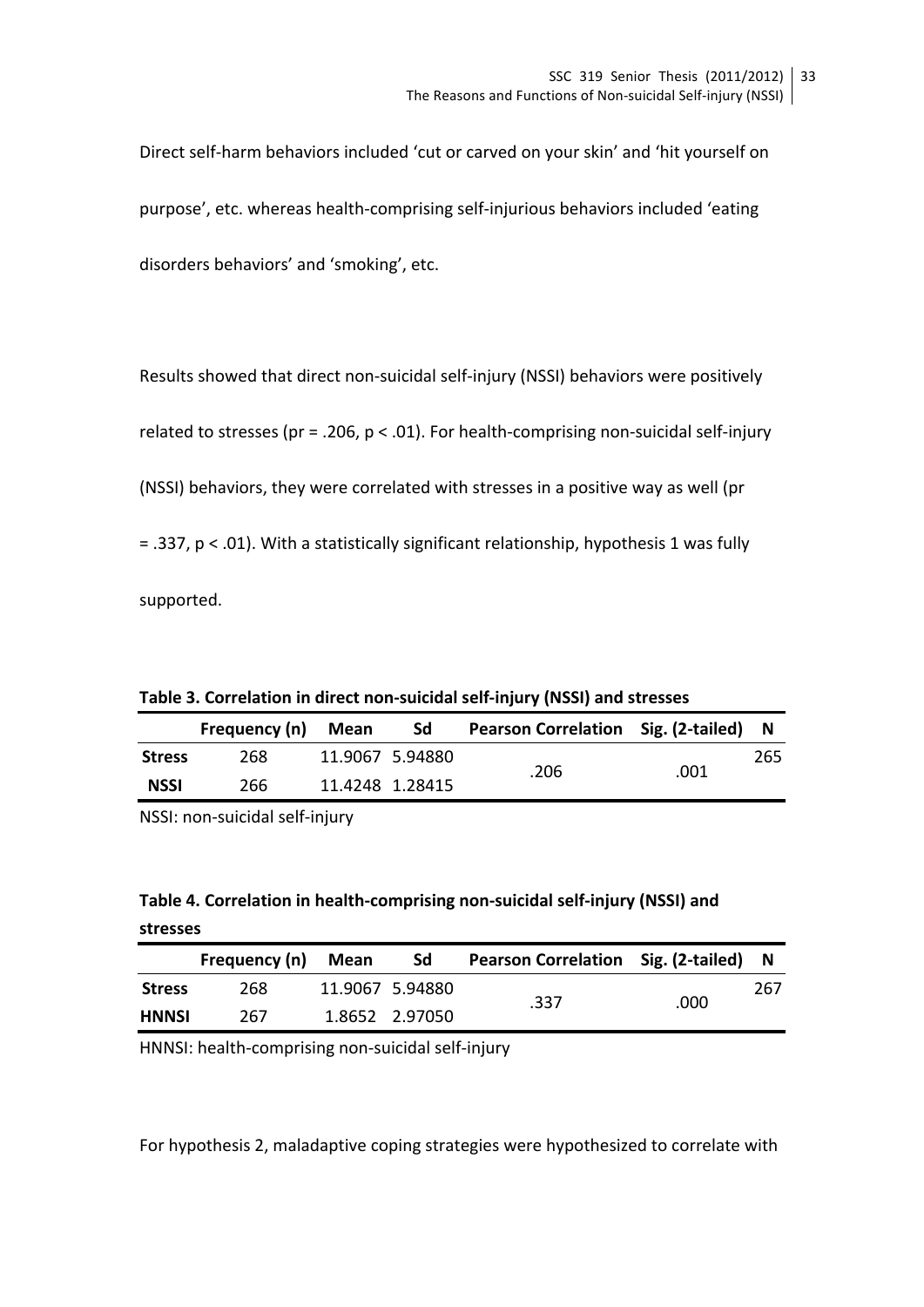non-suicidal self-injury (NSSI) positively. Maladaptive coping strategies include 'binge eating', 'stop eating', 'punch yourself', 'hit someone', 'argue with others', 'use drugs', 'smoke', 'reckless behaviors', 'drinking' and 'cut, scratch yourself or hurt yourself'. Correlation was used to investigate the correlation in maladaptive coping strategies and non-suicidal self-injury (NSSI). Table 5 showed correlational relationship in maladaptive coping strategies and self-harm behaviors.

The result presented that non-suicidal self-injury (NSSI) behaviors were related to maladaptive coping strategies positively (pr = .326, p < .05). Hypothesis 2 was supported.

| Table 5. Correlation in non-suicidal self-injury (NSSI) and maladaptive coping |  |
|--------------------------------------------------------------------------------|--|
| strategies                                                                     |  |

|             | Frequency (n) | Mean | Sd              | <b>Pearson Correlation Sig. (2-tailed)</b> |      | - N |
|-------------|---------------|------|-----------------|--------------------------------------------|------|-----|
| <b>MCS</b>  | 26v           |      | 1.8652 2.97050  |                                            |      | 264 |
| <b>NSSI</b> | 266           |      | 11.4248 1.28415 | .326                                       | .000 |     |

MCS: maladaptive coping strategies

Next, table 6 presented the differences in methods of deliberate self-harm behaviors engaged by students in Hong Kong and United Kingdom. The differences between students in Hong Kong and United Kingdom were examined through using cross tabulations. The differences between two groups of students were the largest in 'bit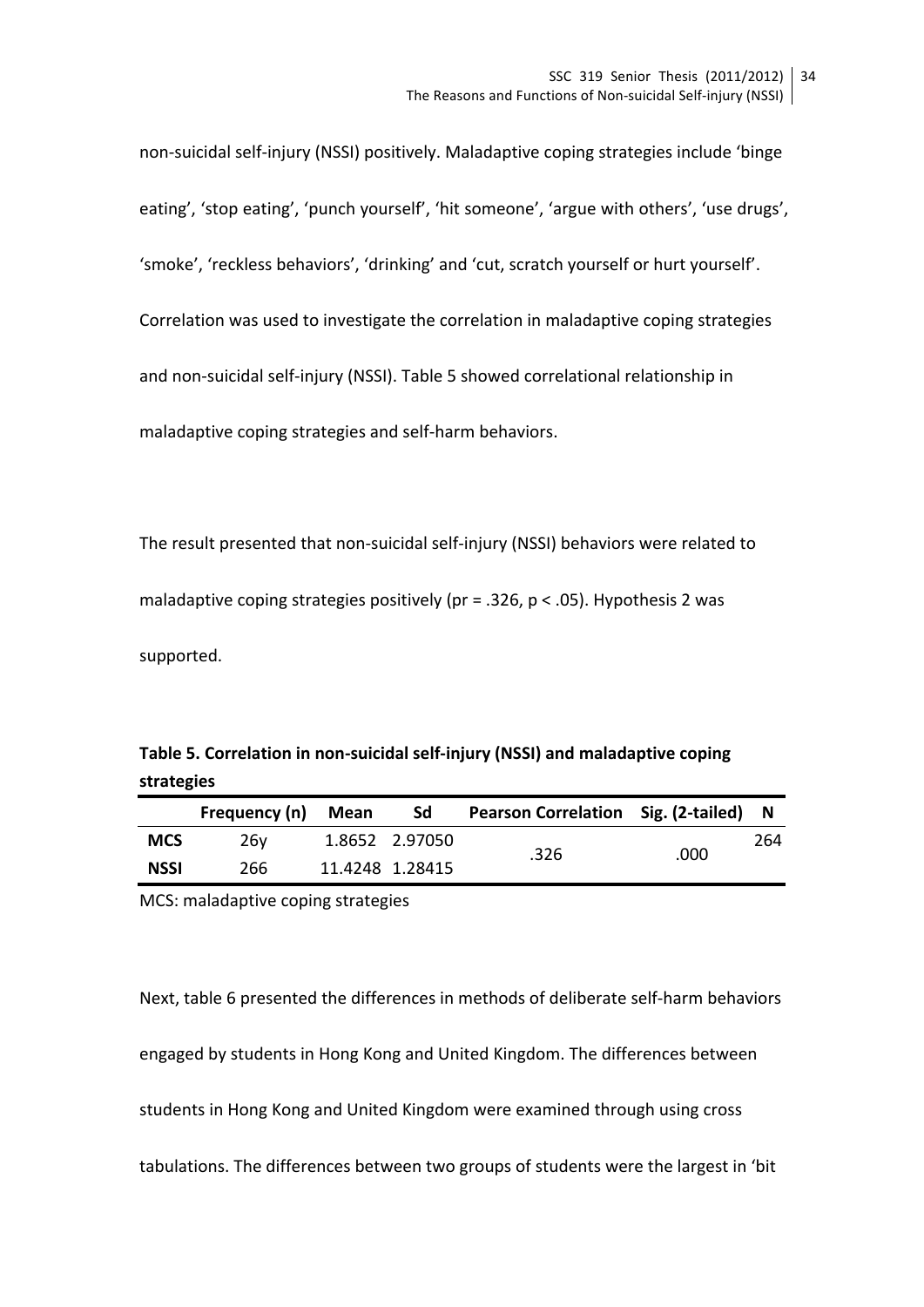yourself', followed by 'pulled your hair out' as well as 'picked areas of your body to the point of drawing blood'. No significant chi-square difference were located, except 'hit yourself on purpose'. Participants in Hong Kong and United Kingdom showed significant differences in 'hit yourself on purpose' (chi-square with two degrees of freedom =15.322,  $p = .000$ ). Hong Kong participants showed higher expected frequency and observed frequency than United Kingdom participants. Hypothesis 3 was, therefore not supported by the results as only one item showed significant difference.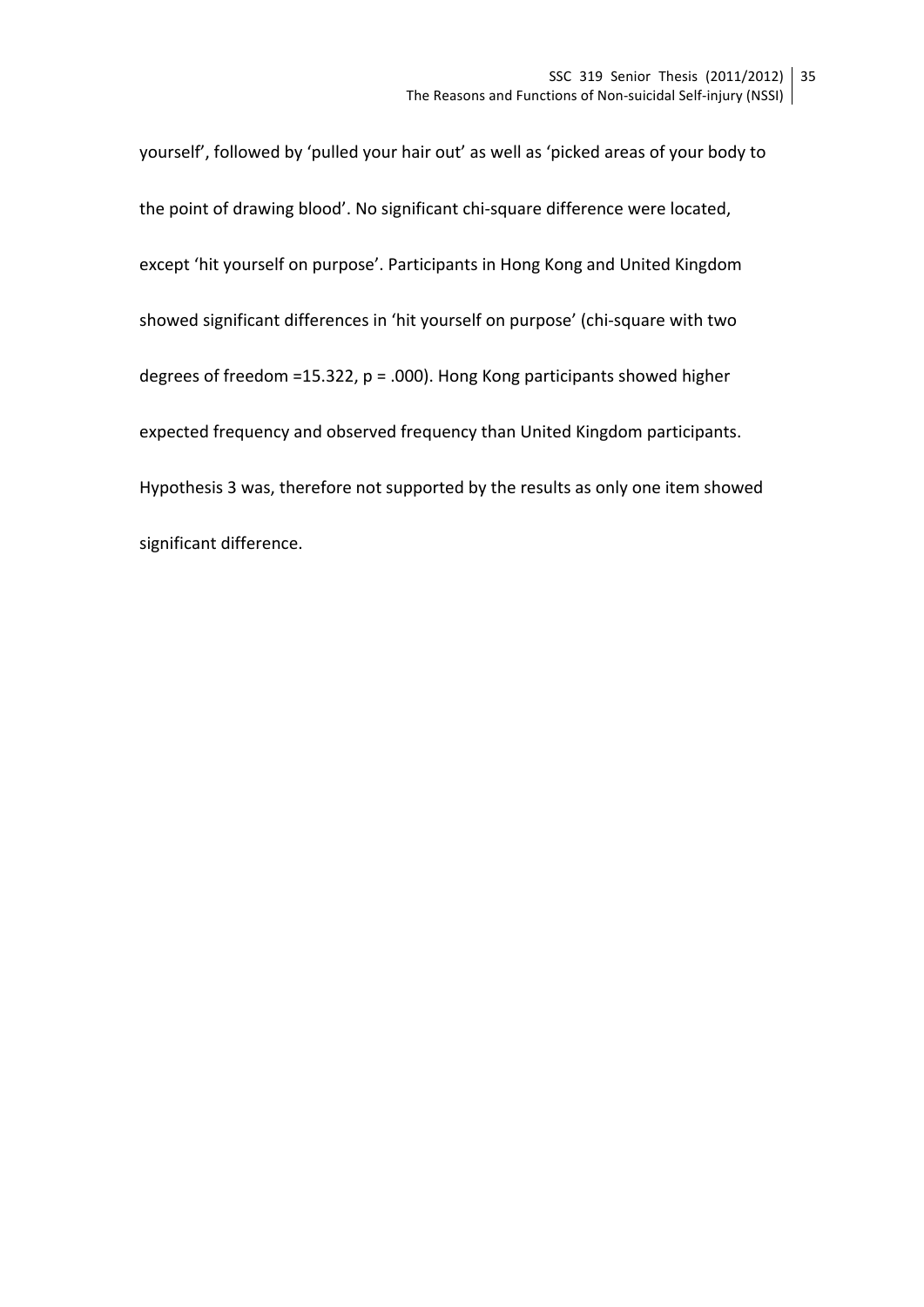|                                                            |                | <b>Hong Kong</b>      |                              |           | United Kingdom Chi-square |
|------------------------------------------------------------|----------------|-----------------------|------------------------------|-----------|---------------------------|
| Method of self-injurious behaviors                         | Frequency<br>Ξ | Frequency<br>Expected | Frequency<br>(n)<br>Expected | Frequency |                           |
| Cut or carved on your skin                                 | 6              | 7.7                   | 3                            | 2.2       | $5.573^a$                 |
| Hit yourself on purpose                                    | 9              | 13.1                  | 6                            | 3.7       | 15.322 <sup>a</sup>       |
| Pulled your hair out                                       | 11             | 10.0                  | $\overline{2}$               | 2.8       | .556 <sup>a</sup>         |
| Gave yourself a tattoo                                     | 2              | 3.1                   | $\overline{2}$               | .9        | $1.957$ <sup>a</sup>      |
| Picked at a wound                                          | 6              | 8.5                   | 5                            | 2.4       | $3.975^a$                 |
| Burned your skin (i.e., with a                             |                |                       |                              |           |                           |
| cigarette, match or other hot                              | 2              | 3.1                   | $\overline{2}$               | .9        | $1.973$ <sup>a</sup>      |
| object)                                                    |                |                       |                              |           |                           |
| Inserted objects under your nails<br>or skin               | 5              | 4.6                   | $\mathbf{1}$                 | 1.3       | .195 <sup>a</sup>         |
| Bit yourself (e.g., your mouth or<br>lip)                  | 19             | 20                    | 6                            | 5.6       | 1.087a                    |
| Picked areas of your body to the<br>point of drawing blood | 9              | 7.7                   | $\mathbf{1}$                 | 2.2       | $1.034$ <sup>a</sup>      |
| Scraped your skin                                          | 8              | 6.9                   | 1                            | 1.9       | $.797$ <sup>a</sup>       |
| "Erased" your skin                                         | 6              | 5.4                   | $\mathbf{1}$                 | 1.5       | .364 <sup>a</sup>         |

Table 6. Methods of deliberate self-harm behaviors engaged by students in Hong **Kong and United Kingdom**

In addition to the self-injurious behaviors proposed by the Functional Assessment of Self-Mutilation (FASM), other health compromising behaviors and reckless behaviors as a mean of self-harm were being studied. The health compromising behaviors, such as eating disorders behaviors and reckless behaviors, such as thrill-seeking behaviors engaged by Hong Kong and United Kingdom participants were presented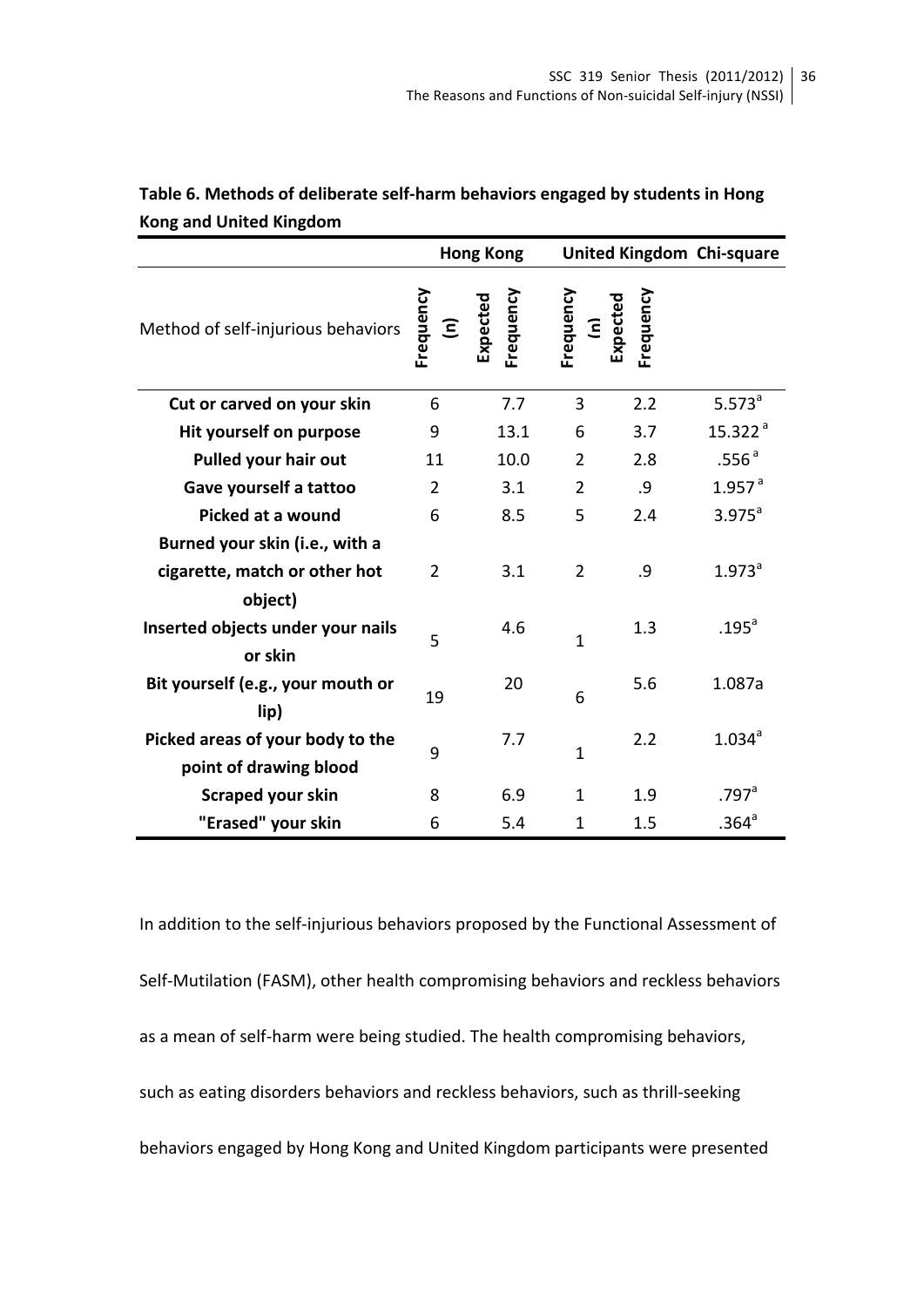in Table 7. Eating disorders behaviors, including restrained eating and binge eating, followed by drinking were common among participants in Hong Kong than in United Kingdom.

Cross tabulation was used to analyze the data. Three items, including 'smoking' (chi-square with six degrees of freedom =  $36.377$ , p = .000), 'drinking' (chi-square with six degrees of freedom = 27.678,  $p = .000$ ) and 'thrill-seeking behaviors' (chi-square with six degrees of freedom =  $27.368$  p = .000) showed significant differences between two locations. As only three items showed significant differences between Hong Kong and United Kingdom, hypothesis 3 was still not supported. 

|                         | <b>Hong Kong</b> |                 |                    |                                  |    |               | <b>United Kingdom</b> |                              |  |
|-------------------------|------------------|-----------------|--------------------|----------------------------------|----|---------------|-----------------------|------------------------------|--|
|                         |                  |                 | Frequency (n)      |                                  |    | Frequency (n) |                       |                              |  |
| <b>Behaviors</b>        | <b>Never</b>     | <b>Onc</b><br>e | Couple<br>of times | <b>Frequent Nev</b><br><b>ly</b> | er | Onc<br>e      | Couple<br>οf<br>times | <b>Frequent</b><br><b>ly</b> |  |
| <b>Eating disorders</b> |                  |                 |                    |                                  |    |               |                       |                              |  |
| behaviors, e.g.         | 145              | 22              | 29                 | 5                                | 3  | 0             | 1                     | 0                            |  |
| restrained eating/      |                  |                 |                    |                                  |    |               |                       |                              |  |
| binge eating            |                  |                 |                    |                                  |    |               |                       |                              |  |
| <b>Smoking</b>          | 181              | 6               | 8                  | 6                                | 33 | 2             | 7                     | 13                           |  |
| <b>Drinking</b>         | 151              | 14              | 29                 | 7                                | 29 | 3             | 10                    | 13                           |  |
| <b>Substance abuse</b>  | 190              | 4               | 6                  | $\mathbf{1}$                     | 49 | 1             | 2                     | 3                            |  |

| Table 7. Health compromising behaviors and reckless behaviors engaged by Hong |  |
|-------------------------------------------------------------------------------|--|
| Kong and United Kingdom participants                                          |  |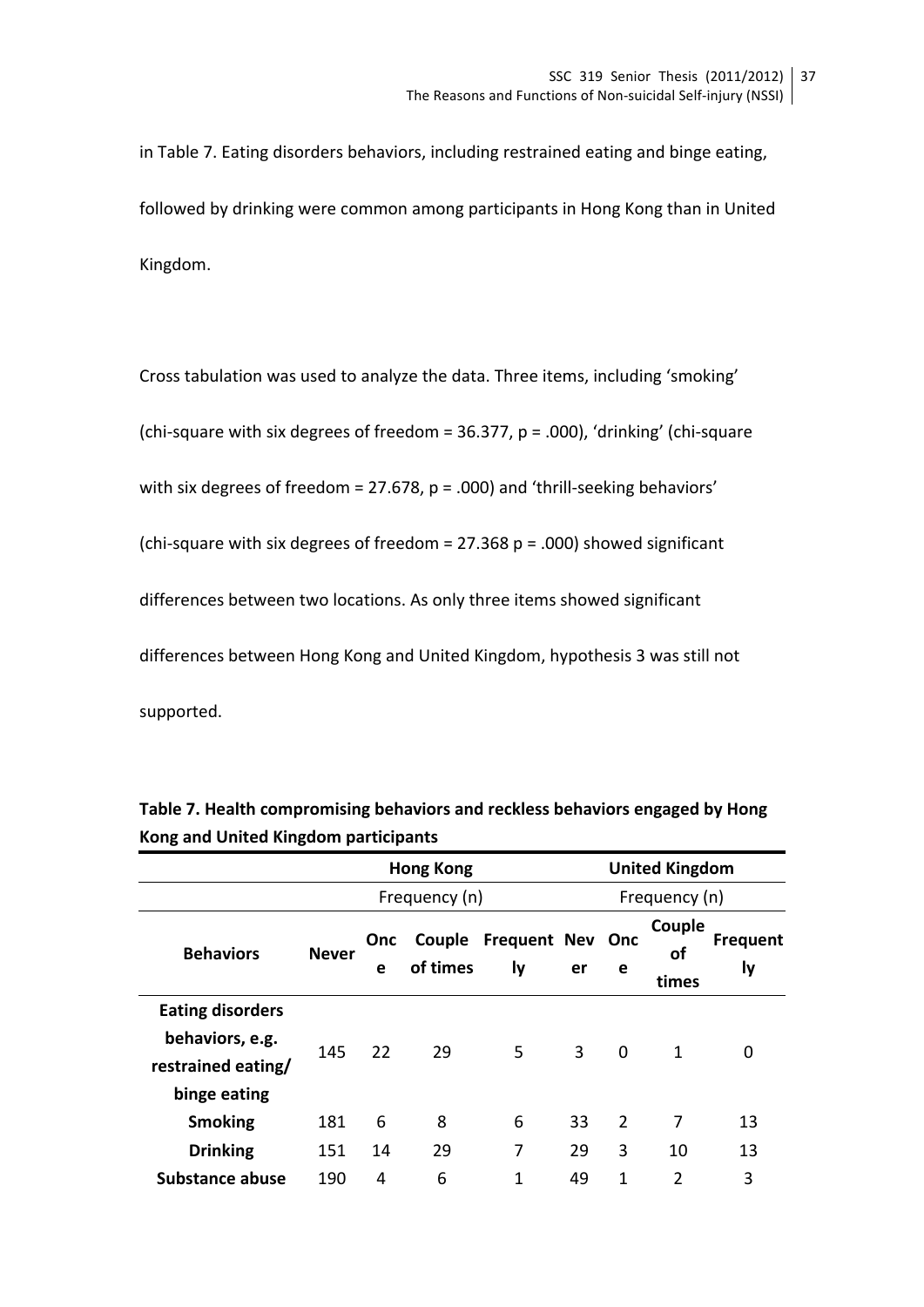SSC 319 Senior Thesis (2011/2012) | 38 The Reasons and Functions of Non-suicidal Self-injury (NSSI)

| <b>Drunk driving</b>  | 195 | 1  | 3 | 52 | 1 |   |
|-----------------------|-----|----|---|----|---|---|
| <b>Thrill-seeking</b> |     |    |   |    |   |   |
| behaviors, e.g.       | 188 | -6 | 4 | 41 | 4 | ર |
| speeding              |     |    |   |    |   |   |

Then, cross tabulations of data were conducted to examine whether females were more likely than males to use cutting and eating disorder behaviors as a mean for self-injury. As shown in table 8, females were more likely than male to use eating disorders behaviors such as binge eating as well as stop eating as a mean for self-injury. 

To analyze if there was any significant differences between two gender groups, cross tabulation was used. Only two items showed significant differences between females and males, which were 'binge eating' (chi-square with three degrees of freedom  $=$ 11.043,  $p = .011$ ) and 'eating disorders behaviors' (chi-square with three degrees of freedom =  $10.339$ ,  $p = .016$ ). Females showed higher expected frequency and observed frequency than males for these two items. The differences between two gender groups in cutting behaviors as a mean for self-harm were not significant, thus hypothesis 4 was not supported.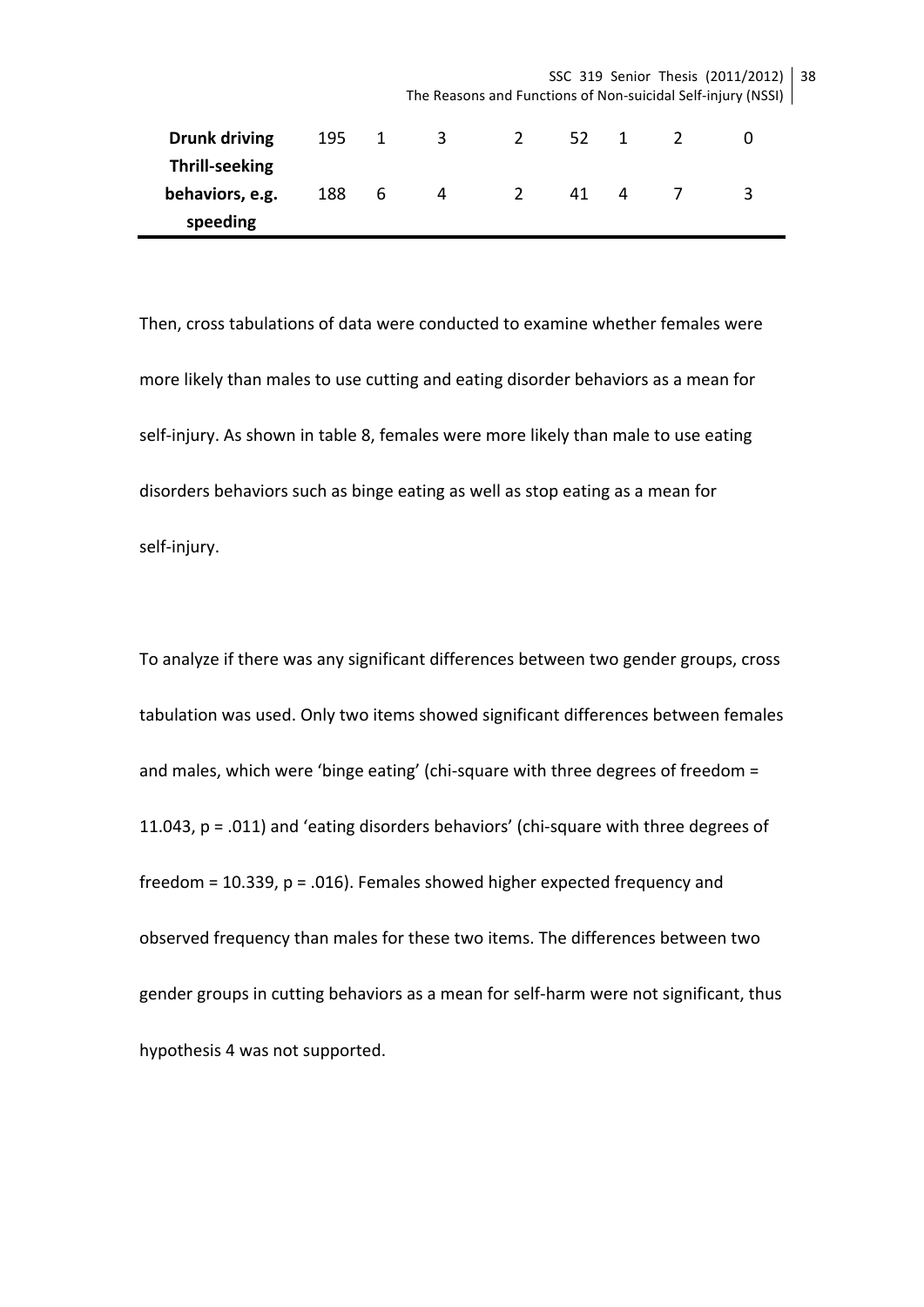|                                                                                  | <b>Female</b> |          |                    |                               | <b>Male</b> |    |                       |                              |
|----------------------------------------------------------------------------------|---------------|----------|--------------------|-------------------------------|-------------|----|-----------------------|------------------------------|
|                                                                                  |               |          | Frequency (n)      |                               |             |    | Frequency (n)         |                              |
| <b>Behaviors</b>                                                                 | <b>Never</b>  | Onc<br>e | Couple<br>of times | <b>Frequent Nev Onc</b><br>ly | er          | e  | Couple<br>of<br>times | <b>Frequent</b><br><b>ly</b> |
| <b>Binge eating</b>                                                              | 75            | 29       | 39                 | 22                            | 60          | 16 | 14                    | 4                            |
| <b>Stop eating</b>                                                               | 113           | 32       | 16                 | 5                             | 72          | 10 | 11                    | $\mathbf{1}$                 |
| Cut, scratch yourself<br>or hurt yourself                                        | 146           | 10       | 3                  | 6                             | 81          | 8  | 5                     | 0                            |
| <b>Eating disorders</b><br>behaviors, e.g.<br>restrained eating/<br>binge eating | 106           | 27       | 26                 | 7                             | 75          | 4  | 13                    | 2                            |
|                                                                                  | <b>Yes</b>    |          | <b>No</b>          |                               | <b>Yes</b>  |    |                       | <b>No</b>                    |
| <b>Cut or craved on</b><br>your skin                                             | 5             |          | 160                |                               | 5           |    |                       | 90                           |

# Table 8. Cutting and eating disorders behaviors as a mean for self-injury engaged by female and male participants

Furthermore, it was proposed that females were more motivated than males by automatic reinforcement when performing non-suicidal self-injurious behaviors in hypothesis 5. Automatic reinforcement could be divided into automatic-negative reinforcement and automatic-positive reinforcement. Automatic-negative reinforcement included 'to relieve feeling numb or empty' and 'to stop bad feelings' whereas automatic-positive reinforcement included 'to feel something, even if it was pain', 'to punish yourself' and 'to feel relaxed'. Independent sample T-test was used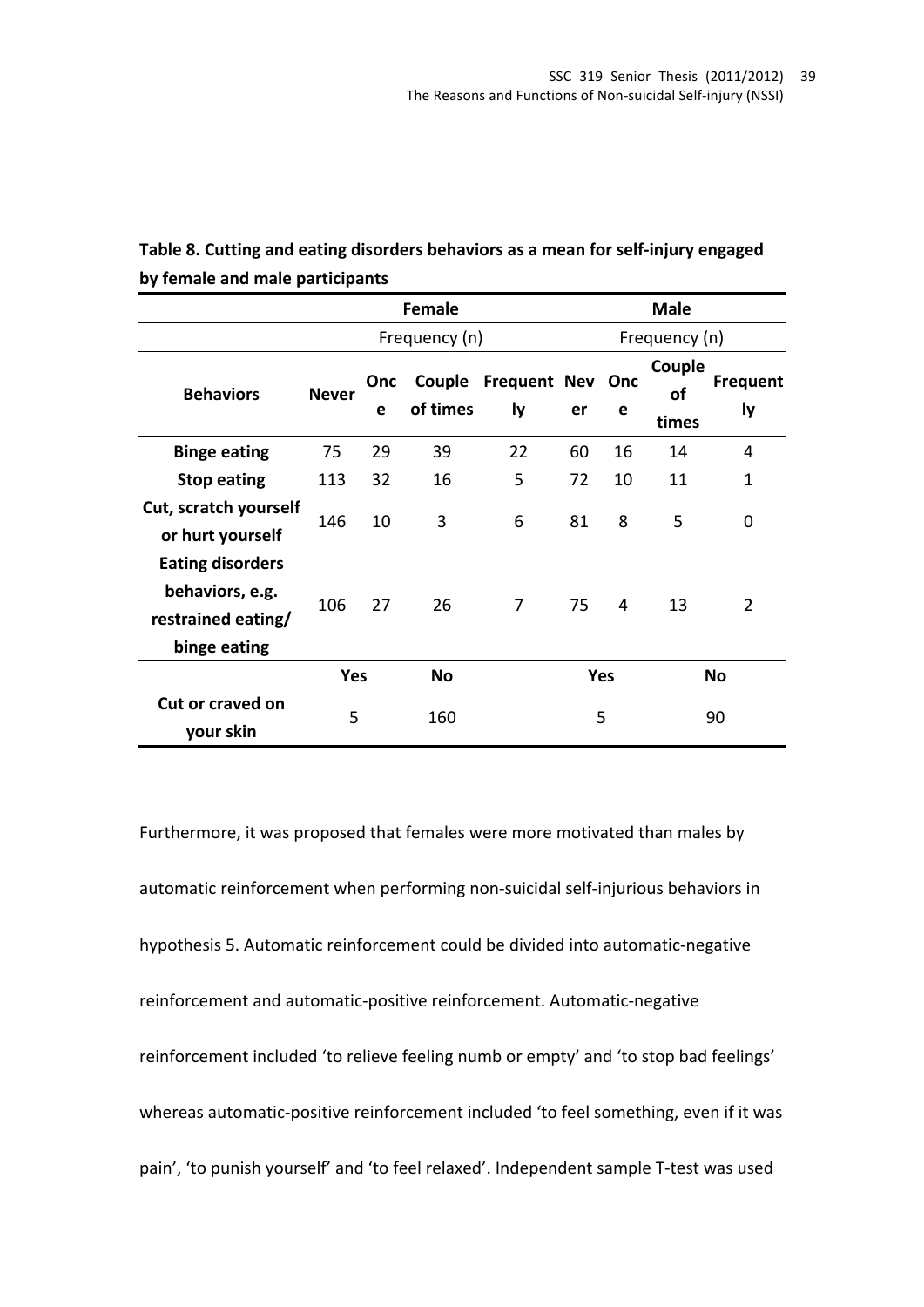to examine the differences in using automatic reinforcement as a reason for self-harm behaviors between females and males.

Table 9 showed the differences in automatic reinforcement as a reason for self-harm behaviors between two gender groups. In terms of automatic-negative reinforcement, both 'to relieve feeling numb or empty' (t (99) = .679, n.s.) and 'to stop bad feelings' (t (95) = .576, n.s.) showed no statistically differences in two groups. The mean of two automatic-negative reinforcements in females were higher than that in males.

For automatic-positive reinforcement, 'to feel something, even if it was pain' (t (96)  $=$ . 809, n.s.), 'to punish yourself' (t (94) = -.98, n.s.) and 'to feel relaxed' (t (95) =-1.45, n.s.) showed no statistically significant difference between females and males. The mean of 'to feel something, even if it was pain' in females was higher than males. For 'to punish yourself' as well as 'to feel relaxed', however, the mean was higher in males than in females.

All of the five automatic reinforcements as a reason for self-harm behaviors showed no statistically significant difference between two gender groups. Thus, hypothesis 5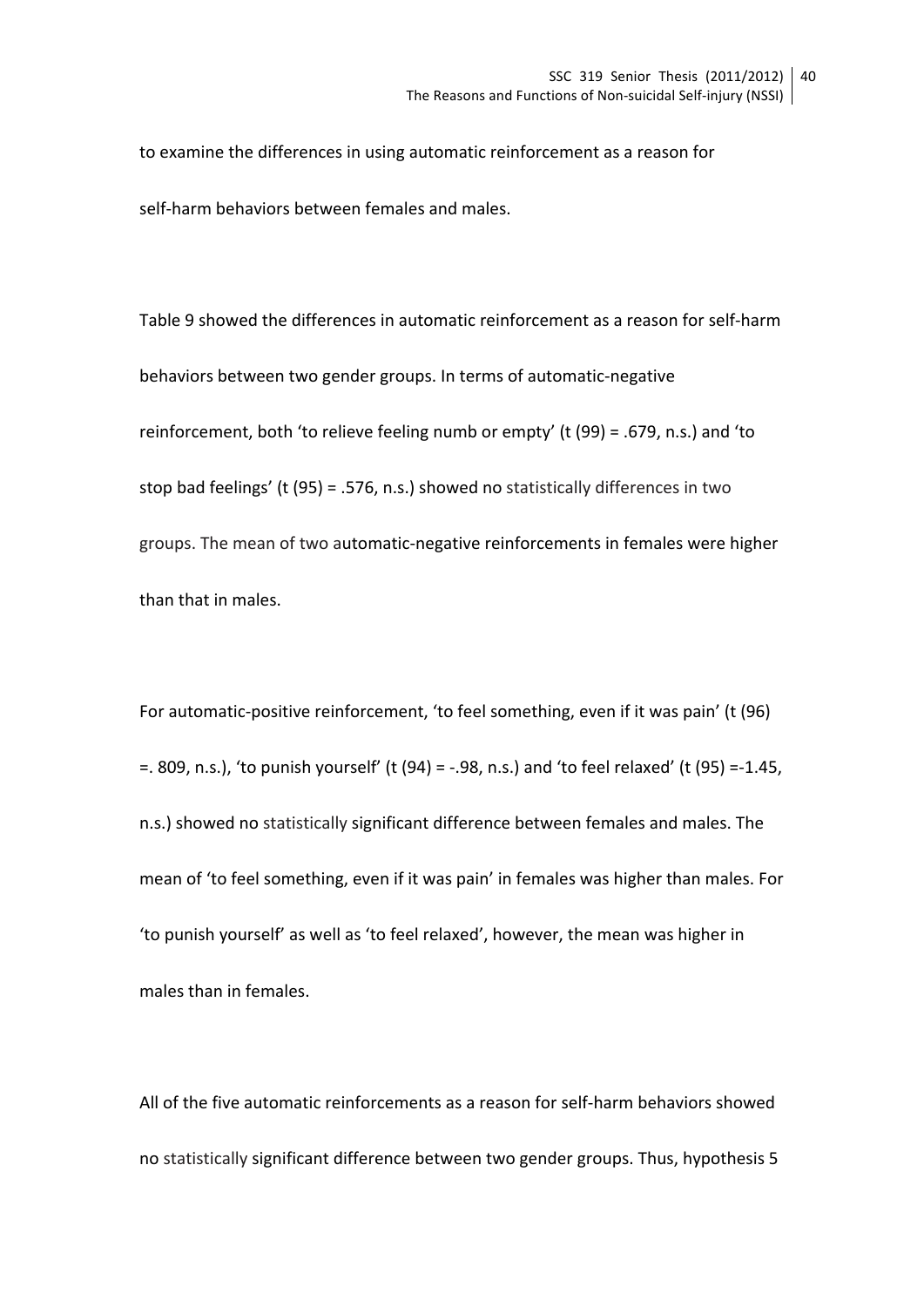was not supported.

| Reasons                                   |            | <b>Frequency</b><br>(n) | Mean | Sd    | Sig.  | t          | df | Sig.<br>(2-tailed) |
|-------------------------------------------|------------|-------------------------|------|-------|-------|------------|----|--------------------|
| To relieve feeling                        | Femal      |                         |      |       |       |            |    |                    |
| numb or empty                             | e          | 63                      | 0.6  | 0.943 | 0.247 | 0.415 99   |    | 0.679              |
|                                           | Male       | 38                      | 0.53 | 0.83  |       |            |    |                    |
| To stop bad feelings                      | Femal      | 61                      | 0.72 | 0.985 |       |            |    |                    |
|                                           | e<br>Male  | 36                      | 0.61 | 0.766 | 0.063 | 0.576 95   |    | 0.566              |
| To feel something,<br>even if it was pain | Femal<br>e | 61                      | 0.54 | 0.867 | 0.082 | 0.809 96   |    | 0.42               |
|                                           | Male       | 37                      | 0.41 | 0.686 |       |            |    |                    |
| To punish yourself                        | Femal<br>e | 61                      | 0.41 | 0.739 | 0.173 | $-0.98$ 94 |    | 0.332              |
|                                           | Male       | 35                      | 0.57 | 0.85  |       |            |    |                    |
|                                           |            |                         |      |       |       |            |    |                    |
| To feel relaxed                           | Femal      | 61                      | 0.67 | 0.961 |       |            |    |                    |
|                                           | e<br>Male  | 36                      | 0.97 | 1.028 | 0.237 | $-1.45$ 95 |    | 0.151              |
|                                           |            |                         |      |       |       |            |    |                    |

| Table 9. Automatic reinforcement as a reason for self-harm behaviors between |
|------------------------------------------------------------------------------|
| females and males                                                            |

Regarding hypothesis 6, it proposed that adolescents and young adults with have higher borderline personality characteristics were prone to engaging in non-suicidal self-injury (NSSI). With higher level of borderline personality disorders characteristics, participants were expected to engage in more non-suicidal self-injury (NSSI)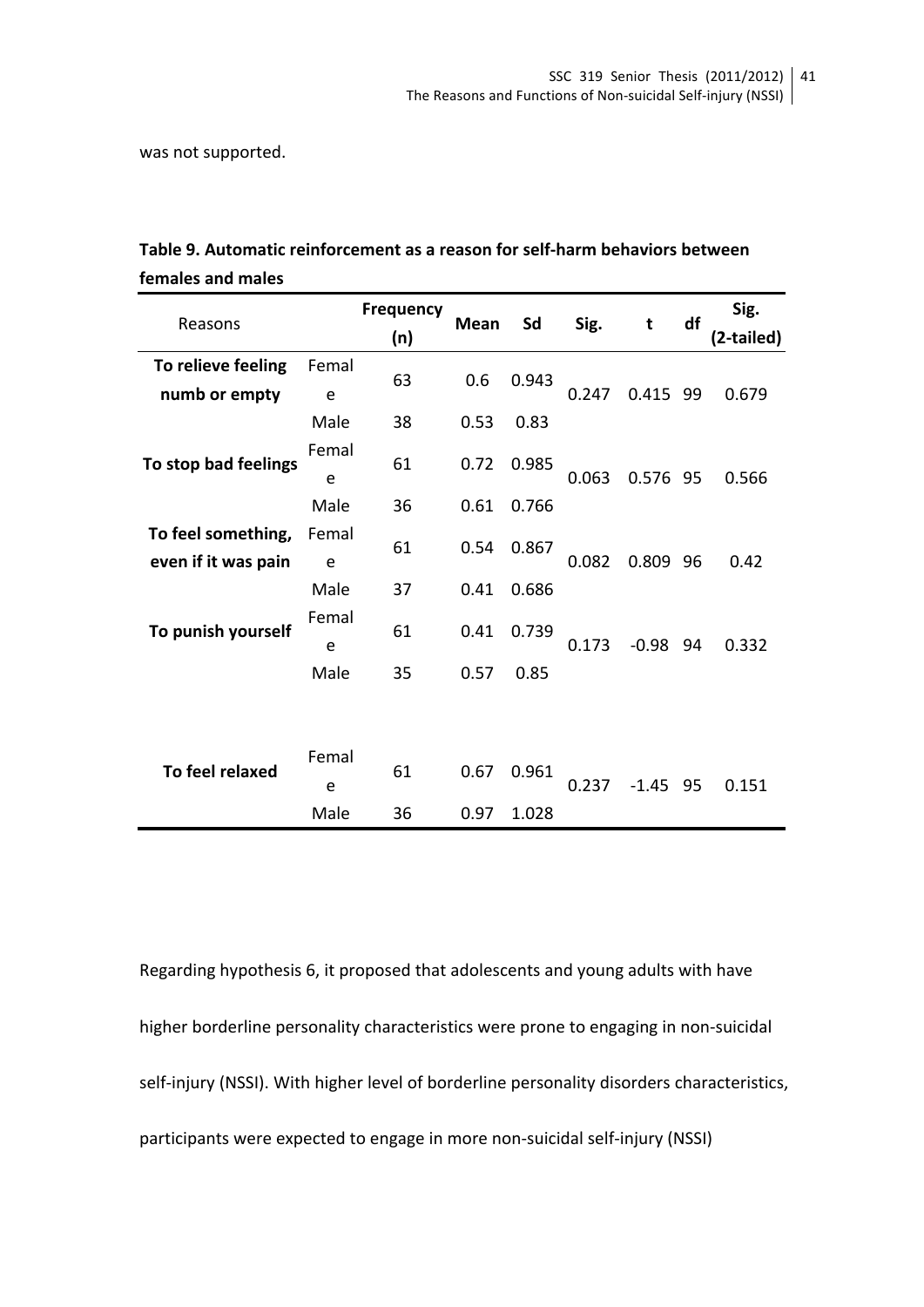behaviors. Regression was used In order to study the relationship of non-suicidal self-injury (NSSI) behaviors by borderline personality disorders characteristics. The correlational relationship between borderline personality disorders characteristics and non-suicidal self-injury (NSSI) behaviors were presented in table 9.

By referring to the result, non-suicidal self-injury (NSSI) behaviors correlated with r borderline personality characteristics  $(r = .281, p < .05)$ . Non-suicidal self-injury (NSSI) correlated with the level of borderline personality disorders characteristics positively. As a result, hypothesis 6 was supported with the statistically significant relationship.

**Table 10. Correlational relationship between borderline personality characteristics** and non-suicidal self-injury (NSSI)

|             | Mean | Sd              | Pearson                       | Sig. | N   | R                 | <b>R</b> Square |
|-------------|------|-----------------|-------------------------------|------|-----|-------------------|-----------------|
|             |      |                 | <b>Correlation (1-tailed)</b> |      |     |                   |                 |
| <b>BPC</b>  |      | 7.4235 6.61073  | .281                          | .000 | 255 | .281 <sup>a</sup> | .079            |
| <b>NSSI</b> |      | 11.4392 1.30837 |                               |      |     |                   |                 |

BPC: borderline personality characteristics; NSSI: non-suicidal self-injury

**`**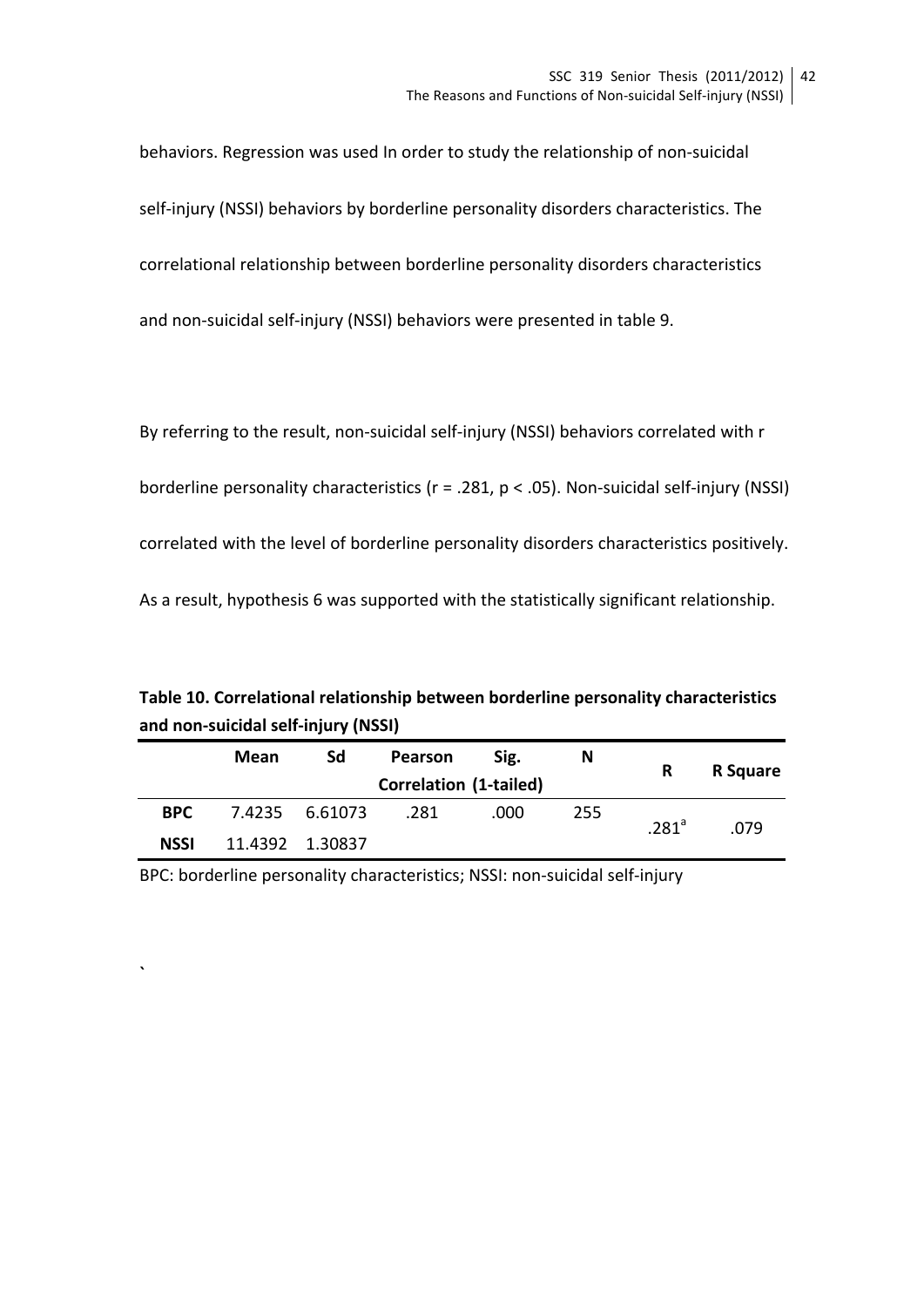### **Chapter 6 Discussions and Conclusions**

#### **6.1 Discussions**

The present study investigated the prevalence, correlates, reasons and functions of non-suicidal self-injury (NSSI). Overall, 17.1% (n=46) of participants responded non-suicidal self-injury (NSSI) in the past 12 months, with more females (9.7%) than males (7.1%). 18.2% ( $n = 49$ ) of participants endorsed engaging in non-suicidal self-injury (NSSI) at least once in their life time. The prevalence rates, including gender differences were consistent with some recent researches related to adolescents' self-harm behaviors (Hawton et al., 2002; Laye-Gindhy & Schonert-Reichl, 2005; Ross & Heath, 2002; Tang et al., 2011).

Tang et al. (2011) indicated that 15.5% of respondents in the sample (n=2013) engaged in non-suicidal self-injury (NSSI) in the previous year, with 10.5% and 5% of adolescents engaged in minor self-injurious behaviors and moderate or severe self-injurious behaviors respectively. The samples of the study were drawn from two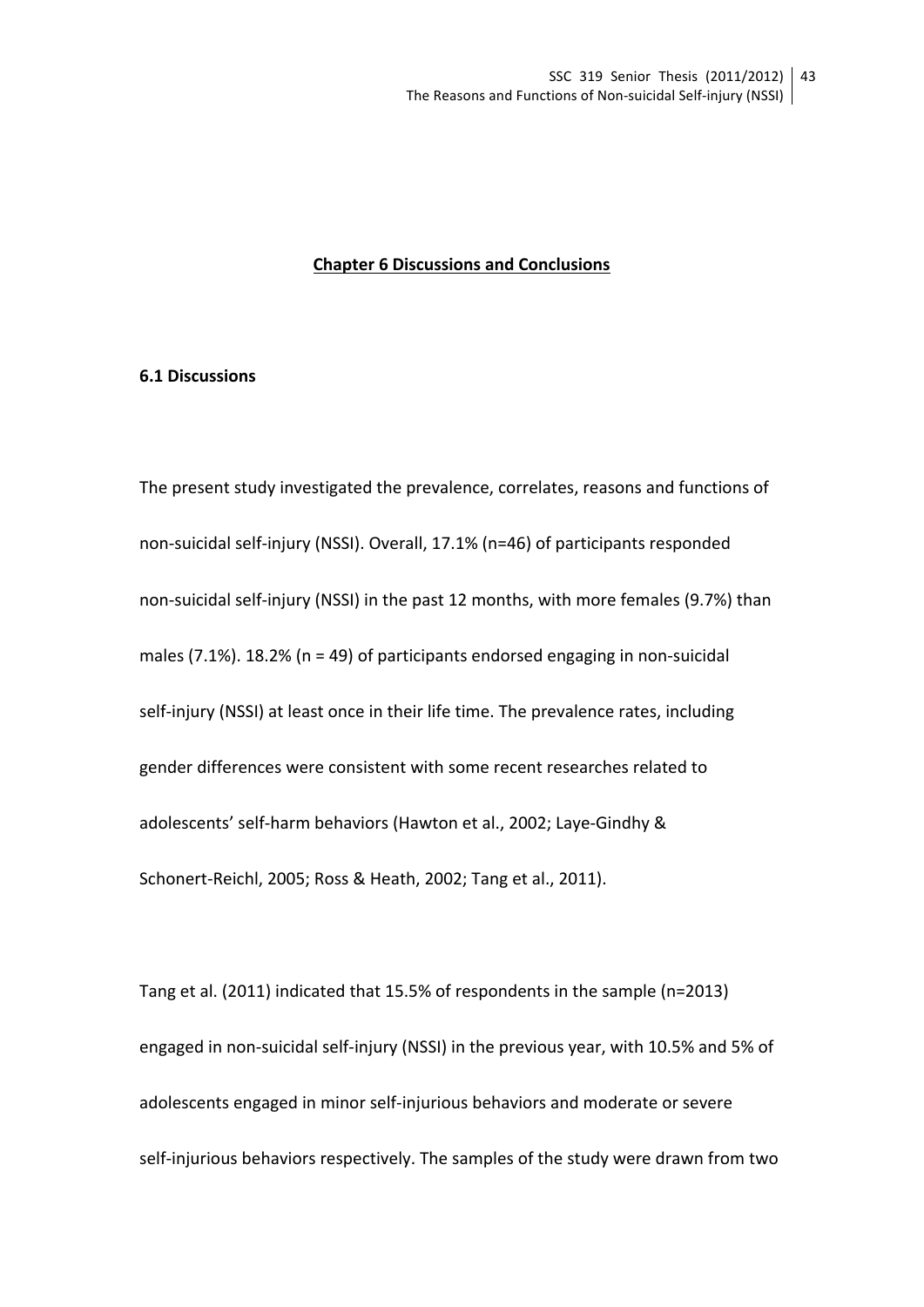junior high schools, two high schools and a college in Wuhan, China. In United Kingdom, Hawton et al. (2002) expressed 6.9% of participants reported an act of deliberate self-injurious behaviors in the past year, with sample drawn from 41 schools in England. Females (11.2%) reported more non-suicidal self-injury (NSSI) behaviors than male (3.2%) (Hawton et al., 2002).

Nevertheless, the prevalence rates of non-suicidal self-injury (NSSI) in the previous 12 months in this study were lower than some researches with hospitalized inpatients sample. The study conducted by Nock and Prinstein (2004) reported overall 82.4% ( $n = 89$ ) of the adolescents engaged in at least one incident of self-harm behaviors in the past year. The sample found Nock and Prinstein (2004) found was patients drawn from consecutive admissions to an adolescent psychiatric inpatient unit in New England.

When compared with some studies using community samples, this present studies have a lower prevalence rates. Hilt, Cha and Nolen-Hoeksema (2008) found that 56% of the female adolescents engaged in non-suicidal self-injury (NSSI) at least once in their life time and 36% had engaged in non-suicidal self-injury (NSSI) in the past year. Their higher rates of non-suicidal self-injury (NSSI) reported my due to demographic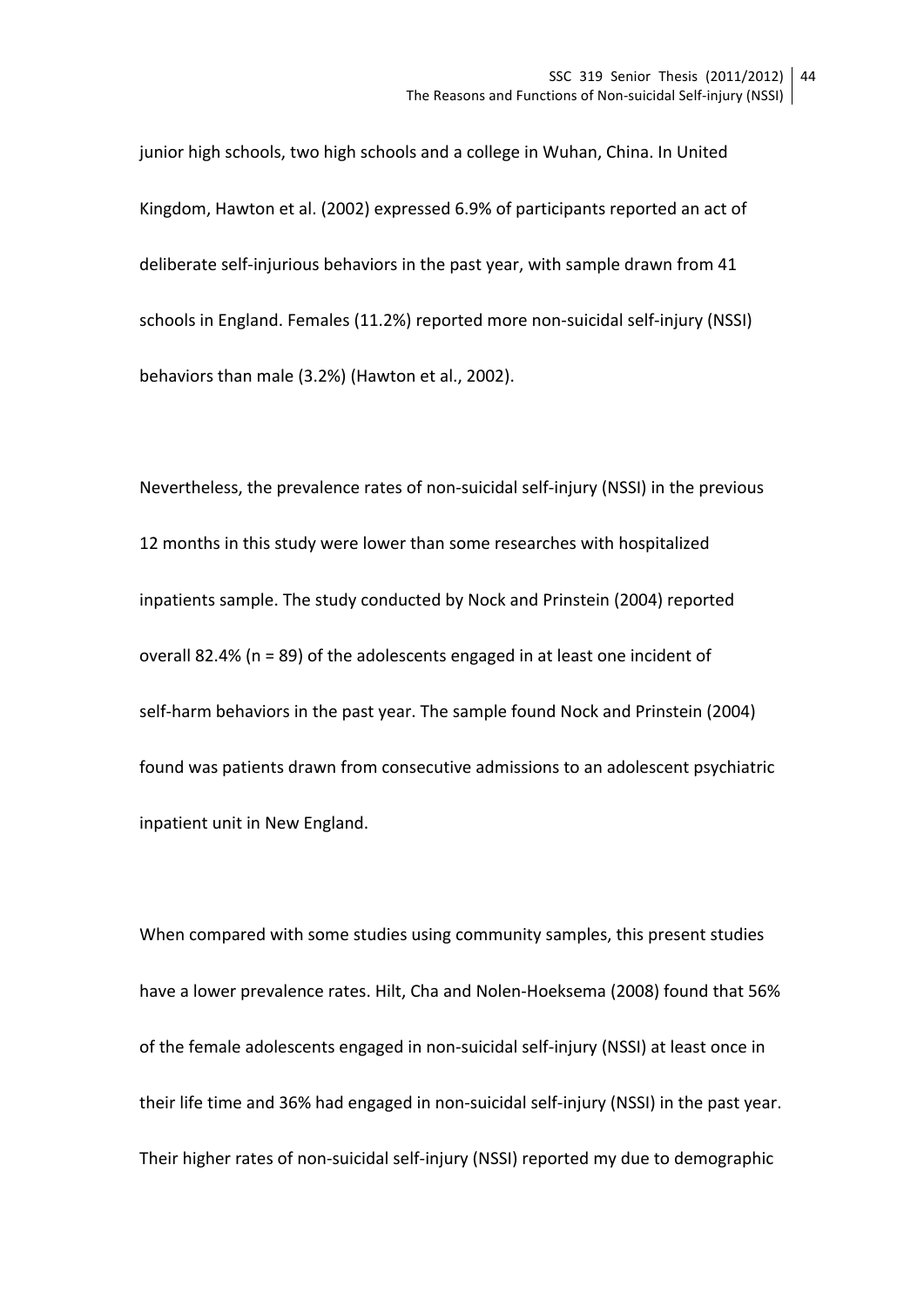characteristics, for instance, lower socio-economic statues, which leaded to high levels of chronic stress (Hilt et al., 2008). In this study, data were collected in secondary school and universities. With higher educational background, participants may have higher socio-economic statues, leading to lower levels of chronic stress.

Also, the rates of non-suicidal self-injury (NSSI) were higher in Hilt, Cha and Nolen-Hoeksema's study (2008) as their sample only consisted of girls, fitting the results of some studies which showed gender differences in self-harm behaviors (Hawton et al., 2002; Ross & Heath, 2002).

With regard to non-suicidal self-injury (NSSI) behaviors, participants were more likely to engage in both health-comprising and direct self-injurious behaviors when they were stressful and unable to cope with the stressors. With limited resources, teenagers and young adults may not be able to cope with stressors will effective coping strategies. They are overwhelmed by the stressful events and over-aroused by stressors, leading to their engagement in maladaptive coping methods. These maladaptive coping methods included self-injurious behaviors such as 'bit yourself' as well as other health-comprising non-suicidal self-injury (NSSI) like 'eating disorders behaviors' and 'substance abuse', etc. This showed the positive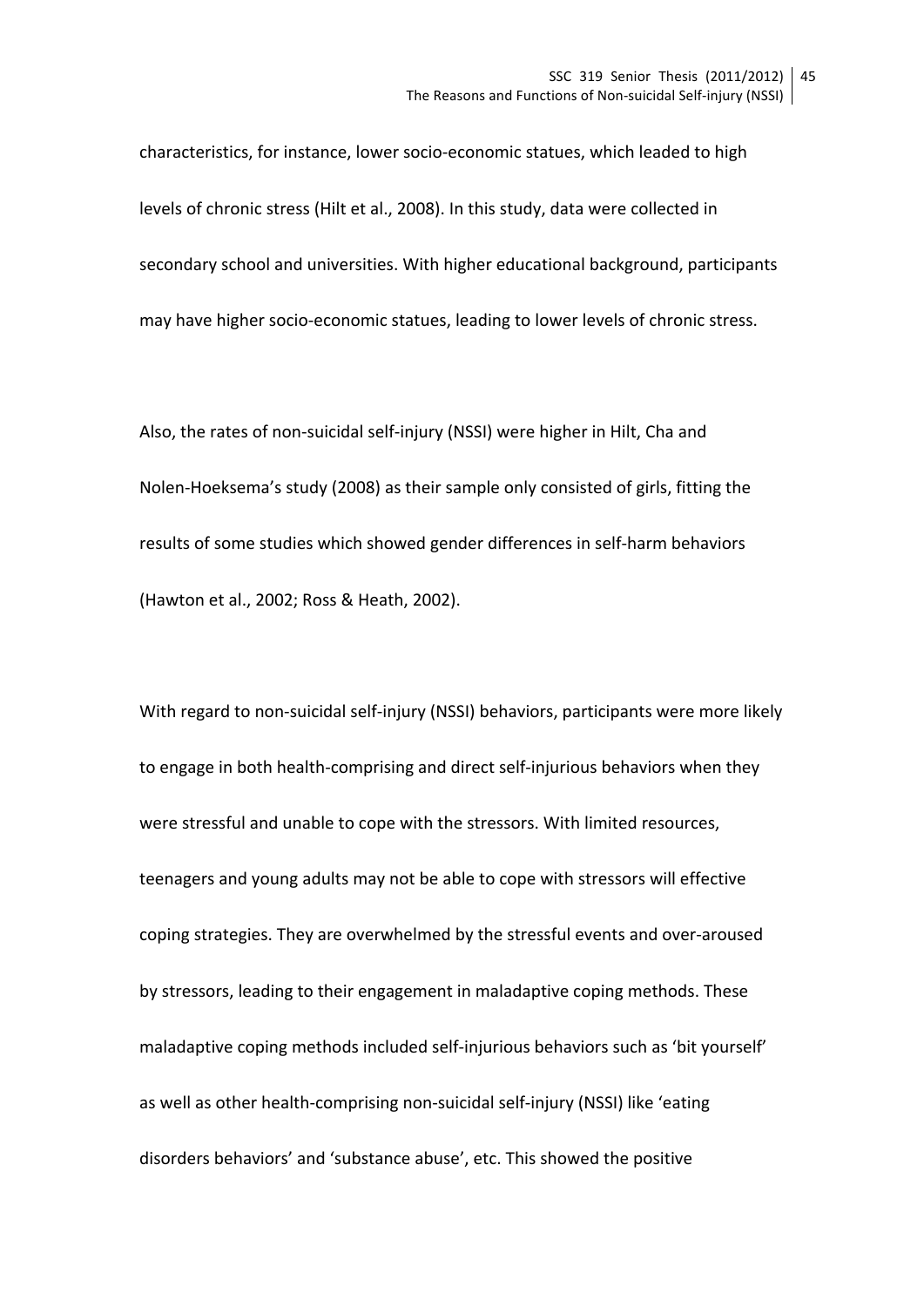correlational relationship between maladaptive coping strategies and non-suicidal self-injury (NSSI).

Laye-Gindhy & Schonert-Reichl (2005) presented that both male and female self-harmers reported significantly more than non-self-harmers to have tattoo as well as engaging in other risky behaviors, for instance, thrill-seeking behaviors. Based on adolescent conceptualizations of self-injurious behaviors, 16% of participants reported pills abuse, 7% reported eating disordered behaviors and 5% reported reckless behaviors (Laye-Gindhy & Schonert-Reichl, 2005).

Then, adolescents and young adults in United Kingdom were not more likely to engage in non-suicidal self-injury (NSSI) than that in Hong Kong. Despite of the cultural differences between two locations, the difference was significant only for 'hit vourself on purpose'. Under individualism in United Kingdom, expression of angry may be more acceptable. Adolescent and young adults in United Kingdom may be more likely to commit on self-hitting behaviors to express their negative feelings than those in Hong Kong. The comparison between students in Hong Kong and United Kingdom was limited as well because of the great differences in the sample between two groups of students.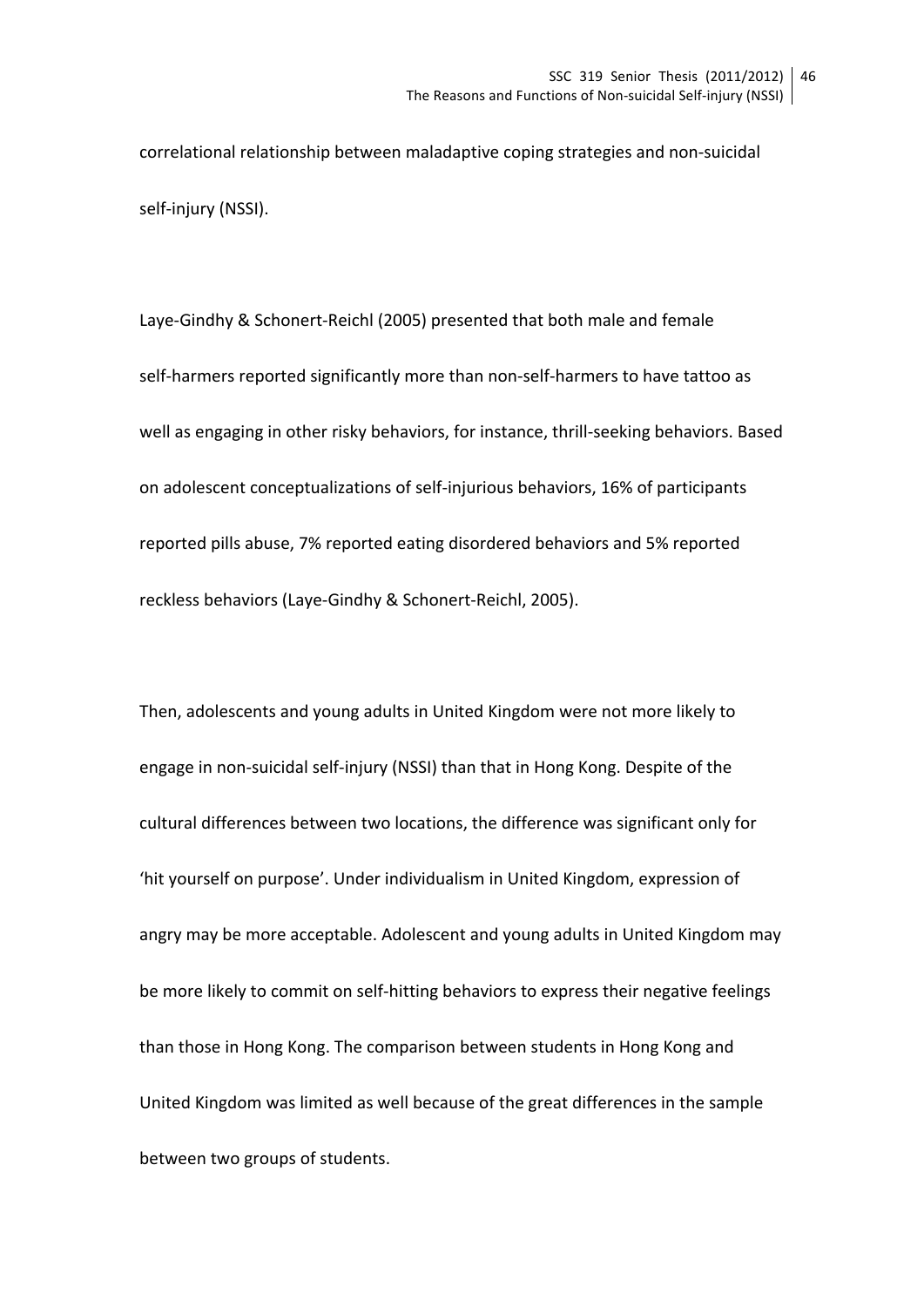Next, females were not more likely than males to use cutting as a mean for self-injury. Referring to eating disorders behaviors, female participants reported engaging in higher level of binge eating and eating disorders behaviors than male participants. This showed that self-injurious behaviors related to eating were more popular among female. As female were more subjected to socialization, they tended to use hidden methods such as eating disorders behaviors to express their distresses inwardly. For cutting as mean for self-injury, female participants may not dare to engage in them due to the direct hurt to their body. Female participants may care more about their appearance than males and not willing to destruct their body.

Moreover, females were not more motivated than males by automatic reinforcement when performing non-suicidal self-injurious behaviors, which was contradict to previous study. Lloyd-Richardson, Perrine, Dierker and Kelley's study (2007) demonstrated 46.5% (n=293) of the sample from schools located in both the southern and mid-western United States (n=633) endorsed engaging in non-suicidal self-injury (NSSI) in the past 12 months. Their study showed that 22% to 28% of all self-injurers endorsed engaging in non-suicidal self-injury (NSSI) for automatic reinforcement (Lloyd-Richardson et al., 2007). Since the sample size in the present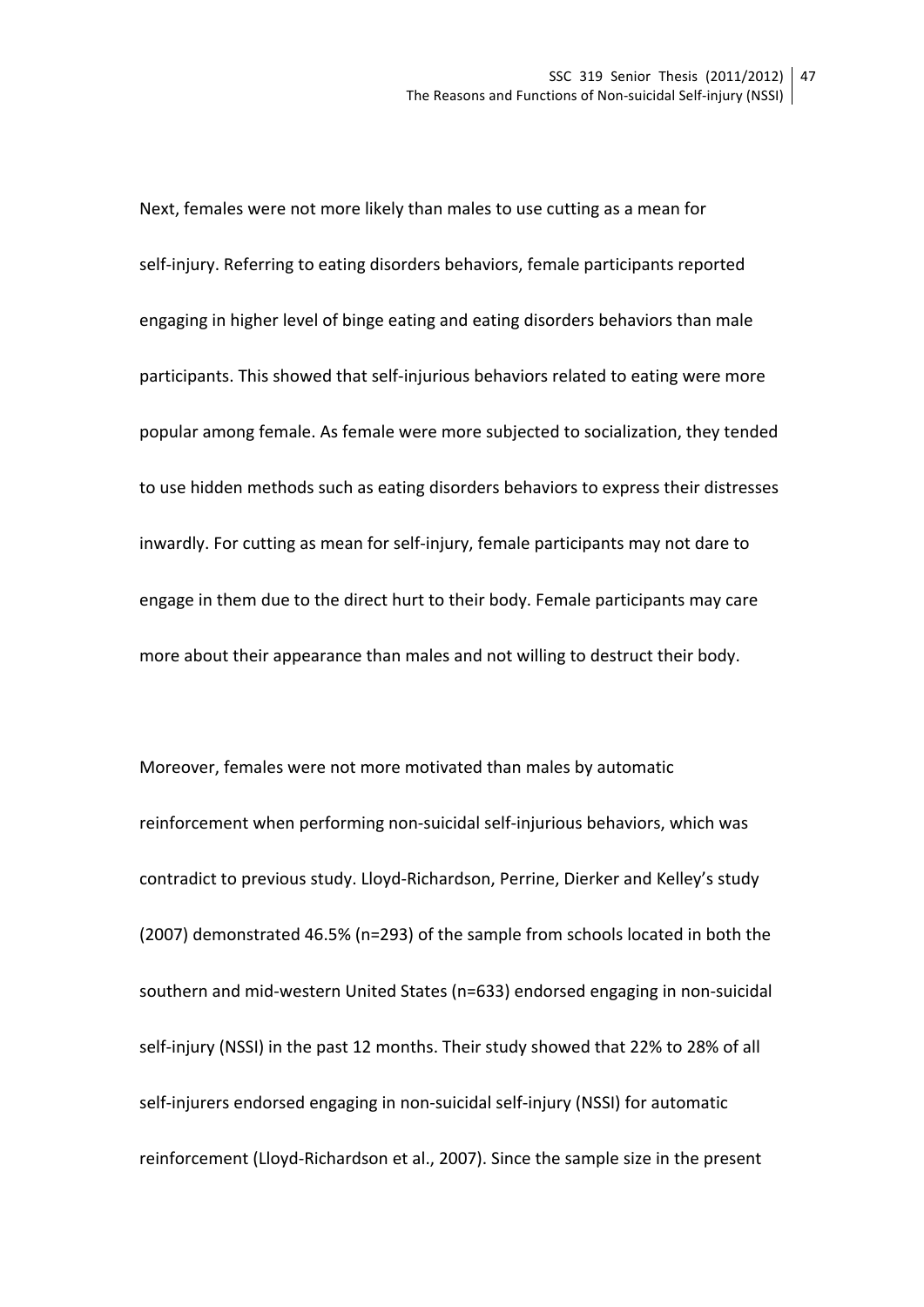study was smaller, with low prevalence rate of non-suicidal self-injury (NSSI), the differences in reasons for self-harm may not be significant between females and males. 

When it comes to borderline personality disorders (BPD), it was often associated with non-suicidal self-injury (NSSI). In this present study, borderline personality characteristics were positively correlated with non-suicidal self-injury (NSSI). Since the criteria for borderline personality disorders (BPD), such as 'intensive feelings of abandonment' and 'unstable and intense interpersonal relationships' were negative and stressful situations, adolescents and young adults may feel distressed with higher level of borderline personality characteristics. Under the constraints of intrapersonal vulnerability factors caused by their high level of borderline personality characteristics, it was possible for participants to experience difficulties in expressing their feelings to others and communicating with others (Nock, 2009).

Participants may engage in maladaptive coping strategies, especially non-suicidal self-injury (NSSI) behaviors, for example 'cut or craved on your skin' and 'picked at a wound' as well as other health-comprising self-injurious behaviors for the sake of dealing with their distress. Consequently, the positive correlational relationship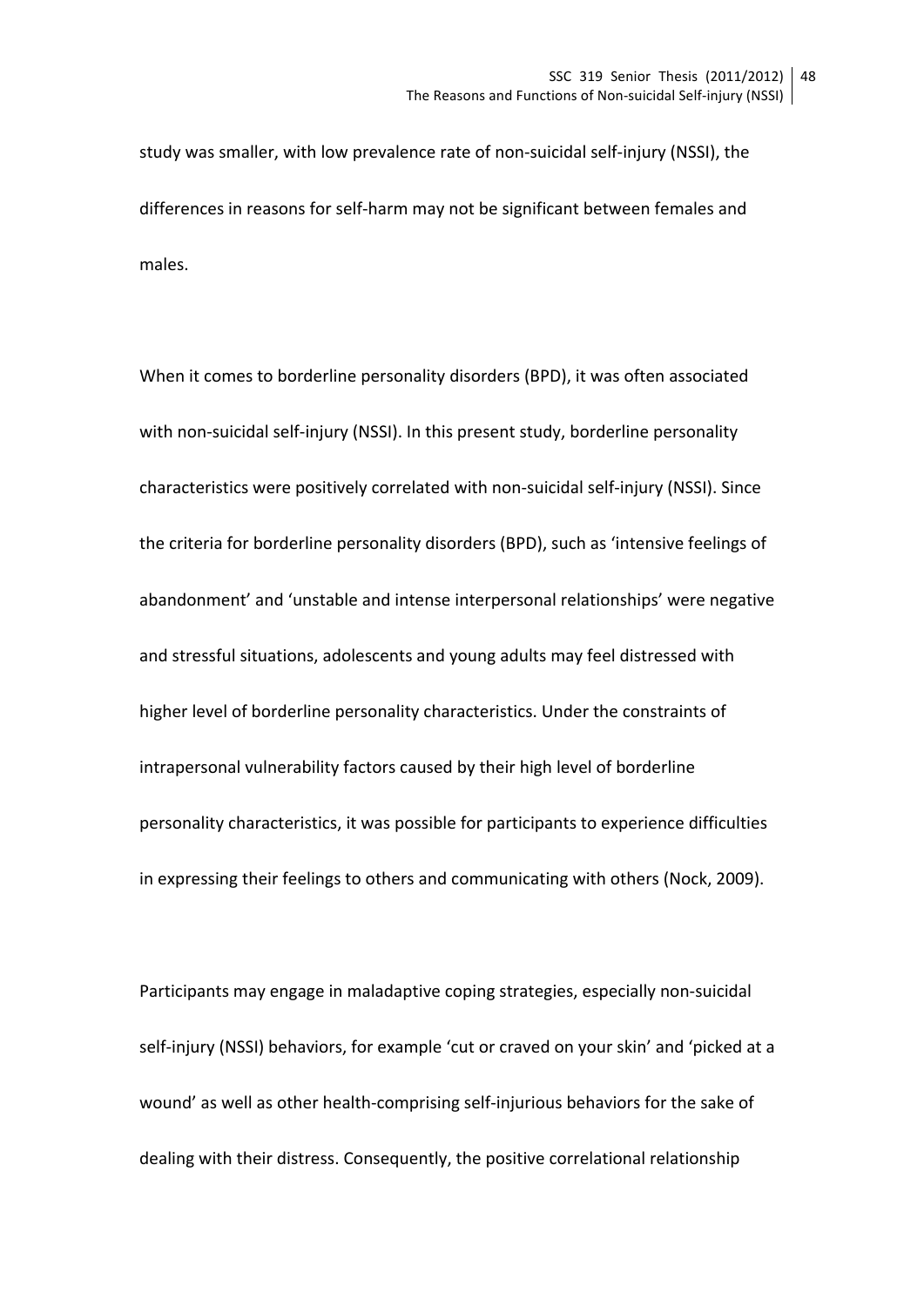between borderline personality characteristics and non-suicidal self-injury (NSSI) was built. 

#### **6.2 Limitations and Future Directions**

In this study, a number of limitations need to be considered. Due to the limitation on settings and difficulties on finding sample for research, the sample found in this study was relatively small. Meanwhile, the samples found for this study were normal and hospitalized sample from local secondary schools and universities, lowering the possibility of finding significant results of non-suicidal self-injury (NSSI) behaviors.

Different from some studies, researchers were able to found psychiatric sample for study. Nock and Prinstein (2004) conducted a study using the Functional Assessment of Self-Mutilation (FASM) as well. The sample Nock and Prinstein (2004) found was patients drawn from consecutive admissions to an adolescent psychiatric inpatient unit in New England, which favored their study for self-injurious behaviors greatly. In their study, overall 82.4% ( $n = 89$ ) of the adolescents engaged in at least one incident of self-harm behaviors in the past year (Nock & Prinstein, 2004). Another sample found by Nock and Prinstein (2005) were 89 psychiatric inpatients admitted to an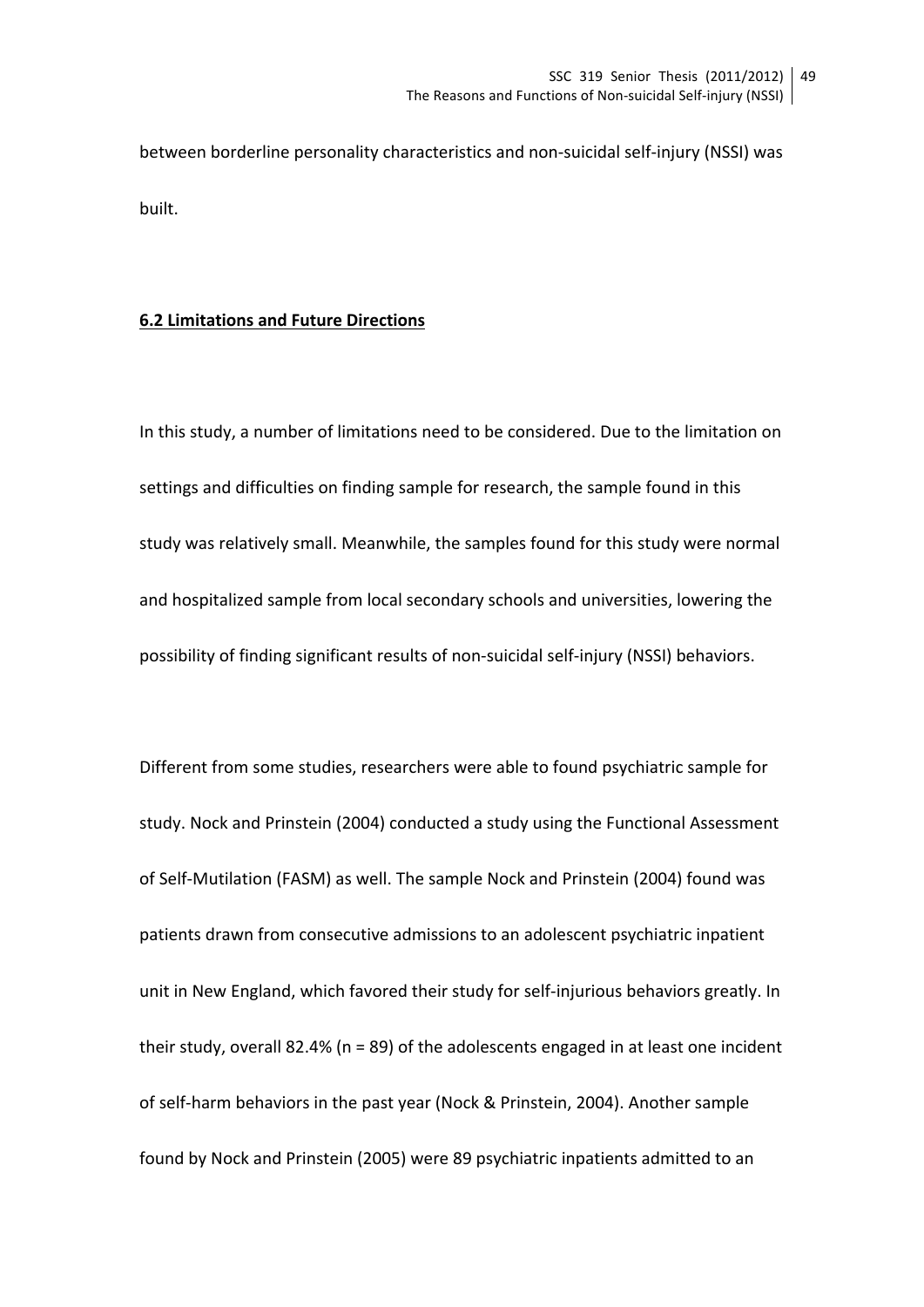adolescent psychiatric inpatient unit, who reported engaging in non-suicuidal self-injury (NSSI) in the past 12 months. The study done by Nock et al, (2006) collected data from 89 adolescent selected from consecutive admissions to an inpatient psychiatric unit who reported engaging in NSSI in the previous 12 months The samples drew from inpatient unit could favore the study in self-mutialtive behaviors 

At the same time, the sample size differences between secondary school and university students in Hong Kong and United Kingdom were large because of the constraints in resources. The large differences between two groups of sample leaded to difficulties in comparing two groups of students in terms of reasons and method of self-mutilative behaviors.

Additionally, the control of collecting data from similar number of both genders was difficult due to limited resources, affecting the representative power of the findings. The gender ratio in this study was 166 females to 95 males, showing females may be overrepresented in the study. As consequences, the gender differences in the reasons and functions of non-suicidal self-injury (NSSI) behavior could not be explored in the present study. Referring to some previous studies, female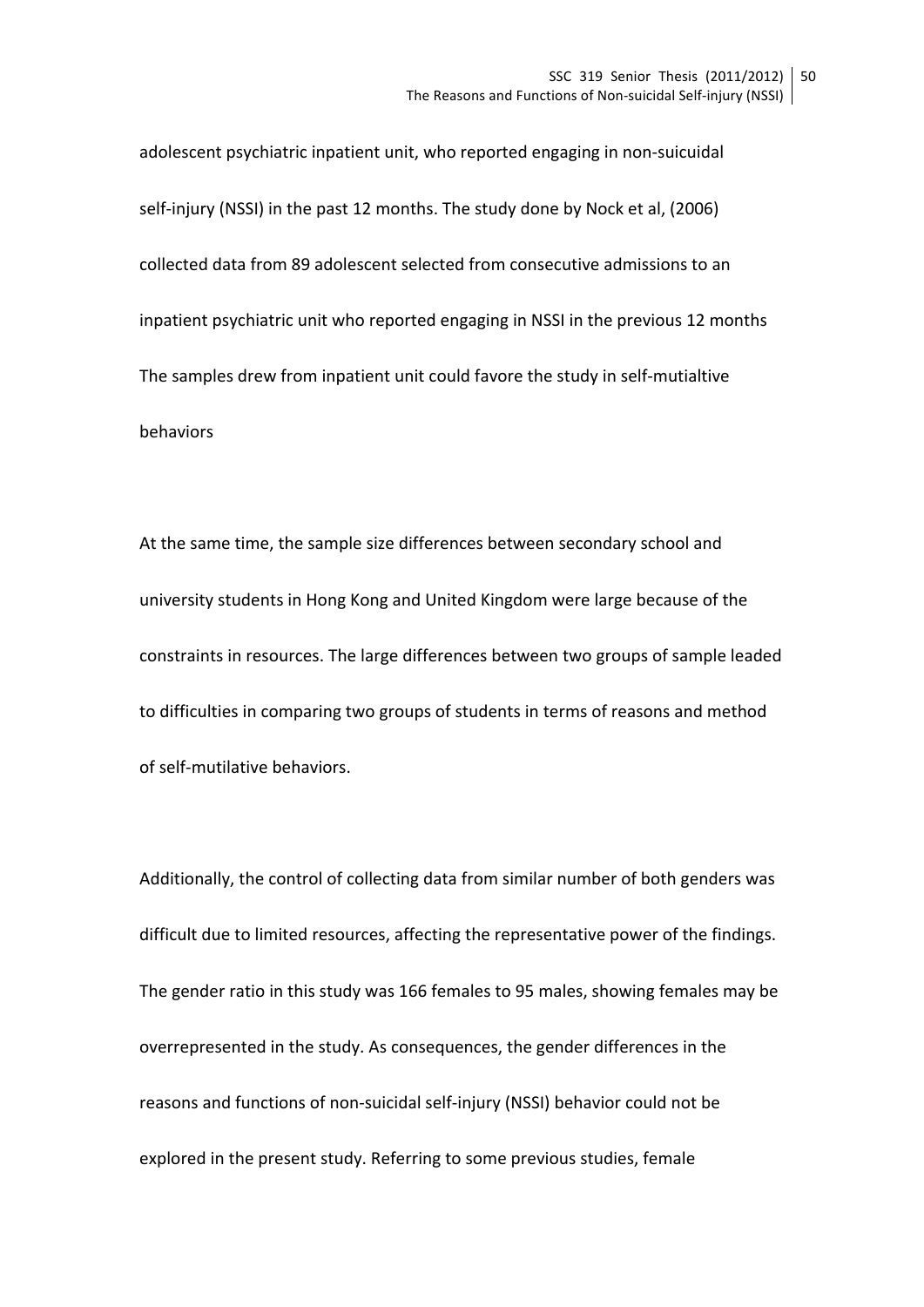participants were found to be more prone to self-harm behaviors than male participants ((Whitlock et al., 2006), while some studies showed no differences between two gender groups (Gollust, Eisenberg & Golberstein, 2008).

In further studies of non-suicidal self-injury (NSSI), a balanced sample between two gender groups as well as two locations for cultural differences studies could be found to ensure the representative power of findings.

Apart from the limitations in the sample, the collection of data from participants was limited. Since the collection of data relied on retrospective adolescent-report of selfinjury, they may give false or inaccurate information, lowering the validity and the representation power of the study and social desirability too. In this study, questionnaires for participants studying in secondary school were distributed through their school and teachers. Despite of the statement of confidentiality shown on the cover page of questionnaires, participants, especially those from secondary school may not willing to give true and accurate information related to their self-injurious behaviors. It was possible for participants to be afraid of the disclosure of their information, leading to the punishment from their teachers. Further work on self-injurious behaviors could develop and include other formats such as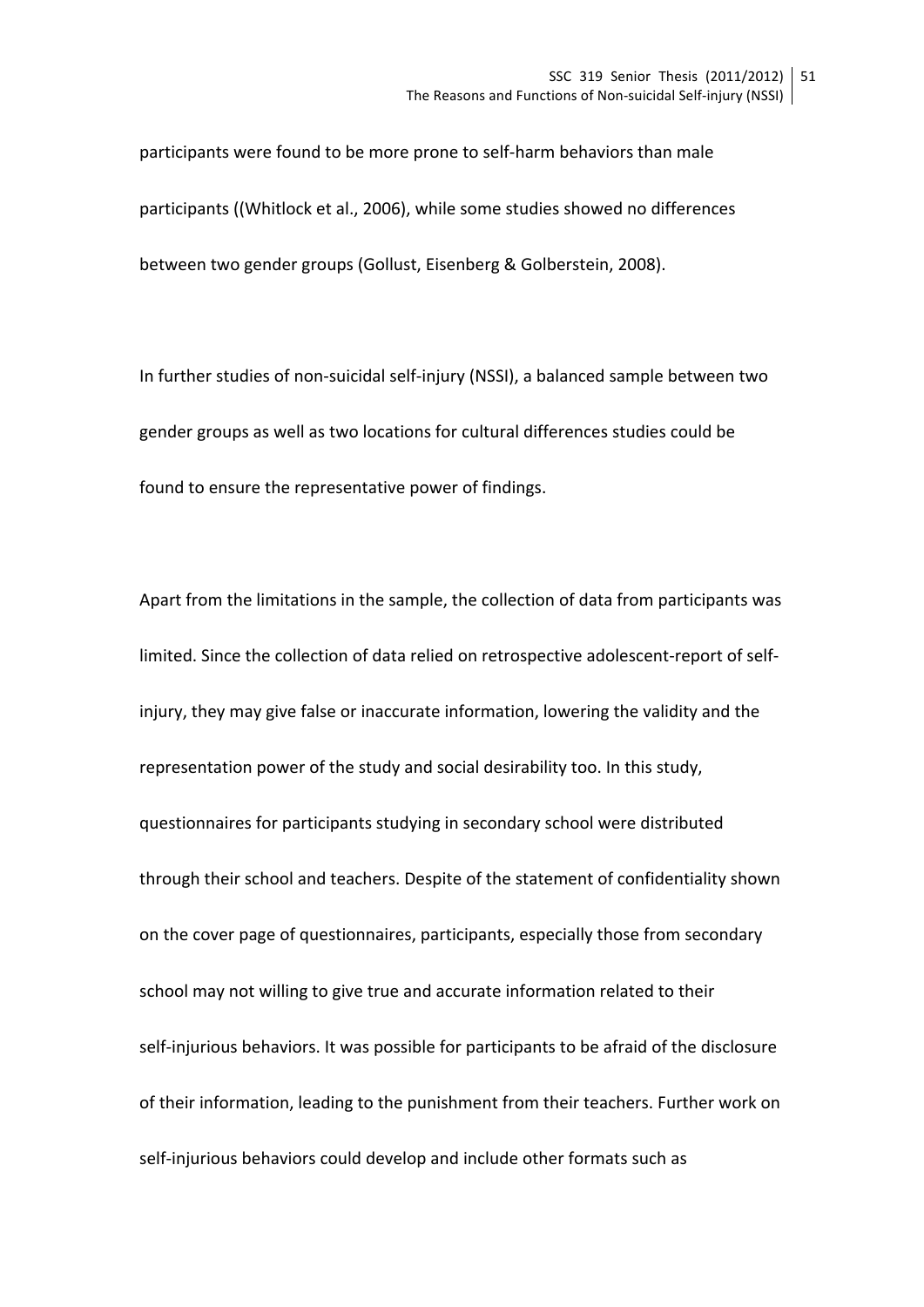observational methods to ensure validity.

Furthermore, it was unclear if borderline personality disorders (BPD) was associated with non-suicidal self-injury (NSSI). Based on the positive relationship found between borderline personality characteristics and non-suicidal self-injury (NSSI), further studies could examine the reasons causing the correlational relationship.

Further studies on this field were required in order to develop a better understanding of self-injurious behaviors among adolescents and young adults, so that effective treatments could be developed to prevent and alleviate the non-suicidal self-injury (NSSI).

### **6.3 Conclusion**

In conclusion, the present study focused on the reasons and functions of non-suicidal self-injury (NSSI) among secondary schools and universities students in Hong Kong and United Kingdom. Cultural as well as gender differences related to non-suicidal self-injury (NSSI) was investigated too. Despite of the limitations and constraints, this study provided us with some insights about self-injurious behaviors, helping us to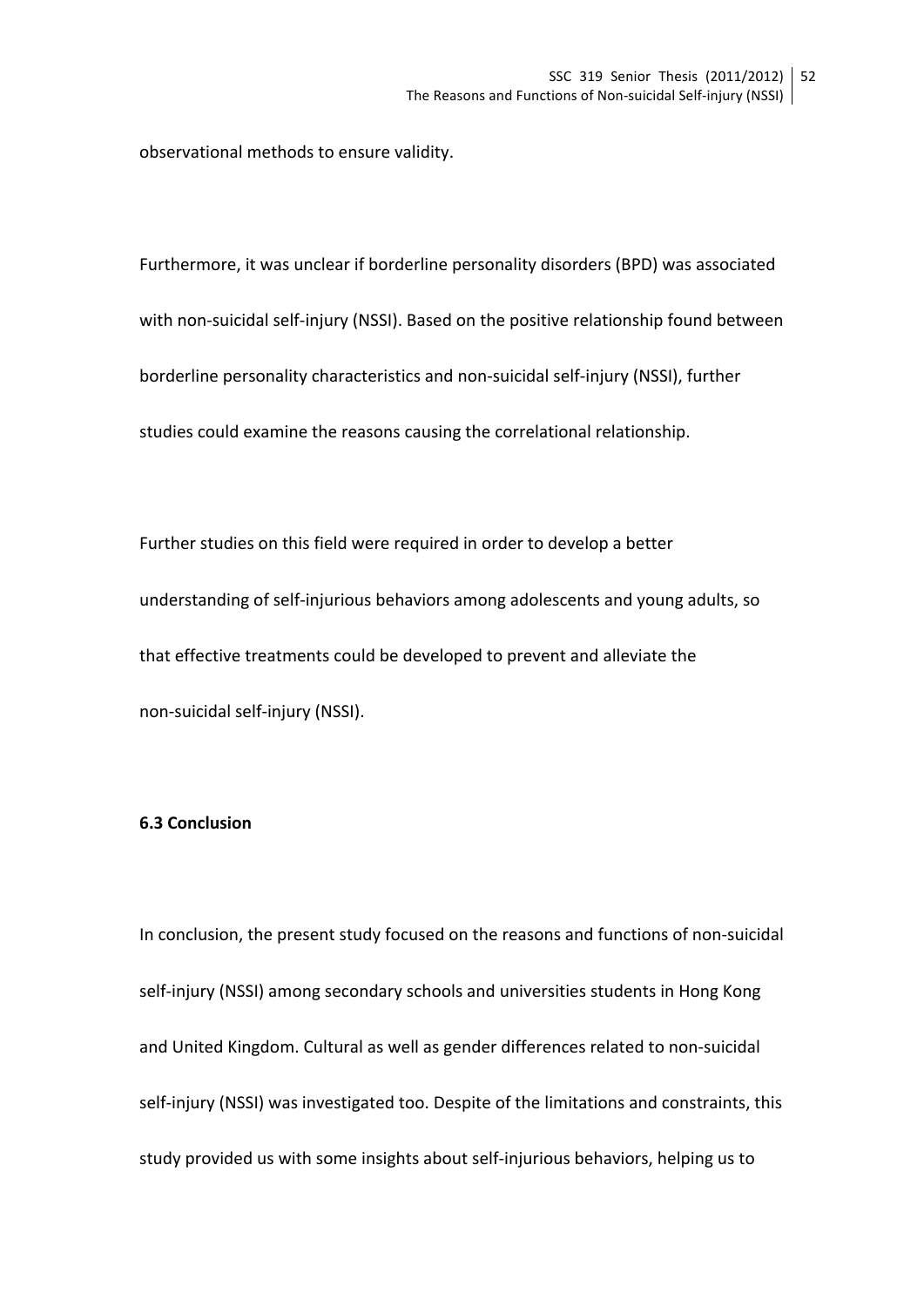develop a better understanding about the reasons and functions of non-suicidal self-injury (NSSI) in future study.

# **Acknowledgement**

I would like to deliver my gratitude to my supervisor, Dr. Francis Cheung for his constant support and guidance. He always shares his expertise knowledge in Psychology with me and provides me with constructive comments in related to my thesis. It is my honor to be one of his students and receive his guidance in all the time of writing this thesis. Without his encouragement and instructions, the thesis could not be developed to the final level.

Meanwhile, I would like offer my blessings to all of those who supported me during the completion of this thesis.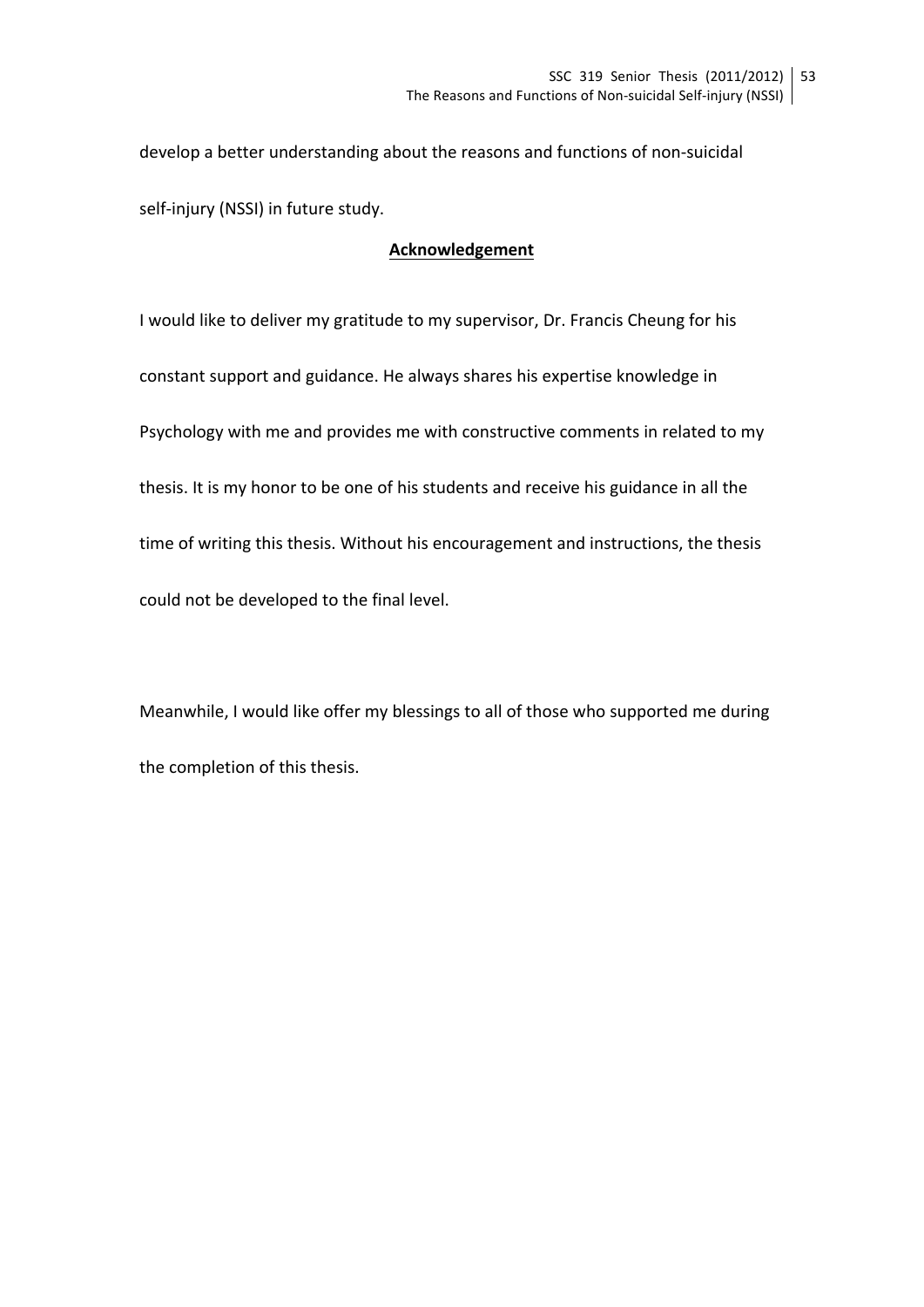# **Appendix 1 Questionnaire (English Version)**

A. There are a number of coping strategies in the following. Please indicate the frequency of using these strategies in the past 3 months when you are dealing with **stress and difficulties.**

| Frequency                                  | Never          | Once         | Couple of      | Frequently |
|--------------------------------------------|----------------|--------------|----------------|------------|
| <b>Strategies</b>                          |                |              | <b>Times</b>   |            |
| 1. Try not to think about it               | 0              | 1            | 2              | 3          |
| 2. Stay alone                              | $\Omega$       | 1            | $\overline{2}$ | 3          |
| 3. Talk to others, e.g. friend, parents    | $\overline{0}$ | $\mathbf{1}$ | $\overline{2}$ | 3          |
| 4. Try to solve the problem                | 0              | $\mathbf{1}$ | $\overline{2}$ | 3          |
| 5. Encourage yourself                      | $\mathbf 0$    | $\mathbf{1}$ | $\overline{2}$ | 3          |
| 6. Listen to music                         | $\mathbf 0$    | $\mathbf{1}$ | $\overline{2}$ | 3          |
| 7. Play sports                             | $\overline{0}$ | $\mathbf{1}$ | $\overline{2}$ | 3          |
| 8. Go shopping                             | 0              | 1            | $\overline{2}$ | 3          |
| 9. Binge Eating                            | $\mathbf 0$    | $\mathbf{1}$ | $\overline{2}$ | 3          |
| 10. Stop eating                            | $\mathbf 0$    | $\mathbf{1}$ | $\overline{2}$ | 3          |
| 11. Punch yourself                         | $\overline{0}$ | $\mathbf{1}$ | $\overline{2}$ | 3          |
| 12. Hit someone                            | $\mathbf 0$    | $\mathbf{1}$ | $\overline{2}$ | 3          |
| 13. Argue with others                      | $\mathbf 0$    | 1            | $\overline{2}$ | 3          |
| 14. Use drugs                              | $\overline{0}$ | $\mathbf{1}$ | $\overline{2}$ | 3          |
| 15. Smoke                                  | 0              | $\mathbf{1}$ | $\overline{2}$ | 3          |
| 16. Reckless behaviors                     | $\overline{0}$ | $\mathbf{1}$ | $\overline{2}$ | 3          |
| 17. Drinking                               | $\overline{0}$ | $\mathbf{1}$ | $\overline{2}$ | 3          |
| 18. Cry                                    | $\overline{0}$ | $\mathbf{1}$ | $\overline{2}$ | 3          |
| 19. Sleep                                  | $\overline{0}$ | $\mathbf{1}$ | $\overline{2}$ | 3          |
| 20. Cut, scratch yourself or hurt yourself | 0              | 1            | $\overline{2}$ | 3          |
| 21. Others:                                | 0              | $\mathbf{1}$ | $\overline{2}$ | 3          |

# B. Do you feel stressful because of the following things in the past 3 months? Please rate the frequency.

|          | Frequency |  | Never Rarely Sometimes Often |  |
|----------|-----------|--|------------------------------|--|
| Problems |           |  |                              |  |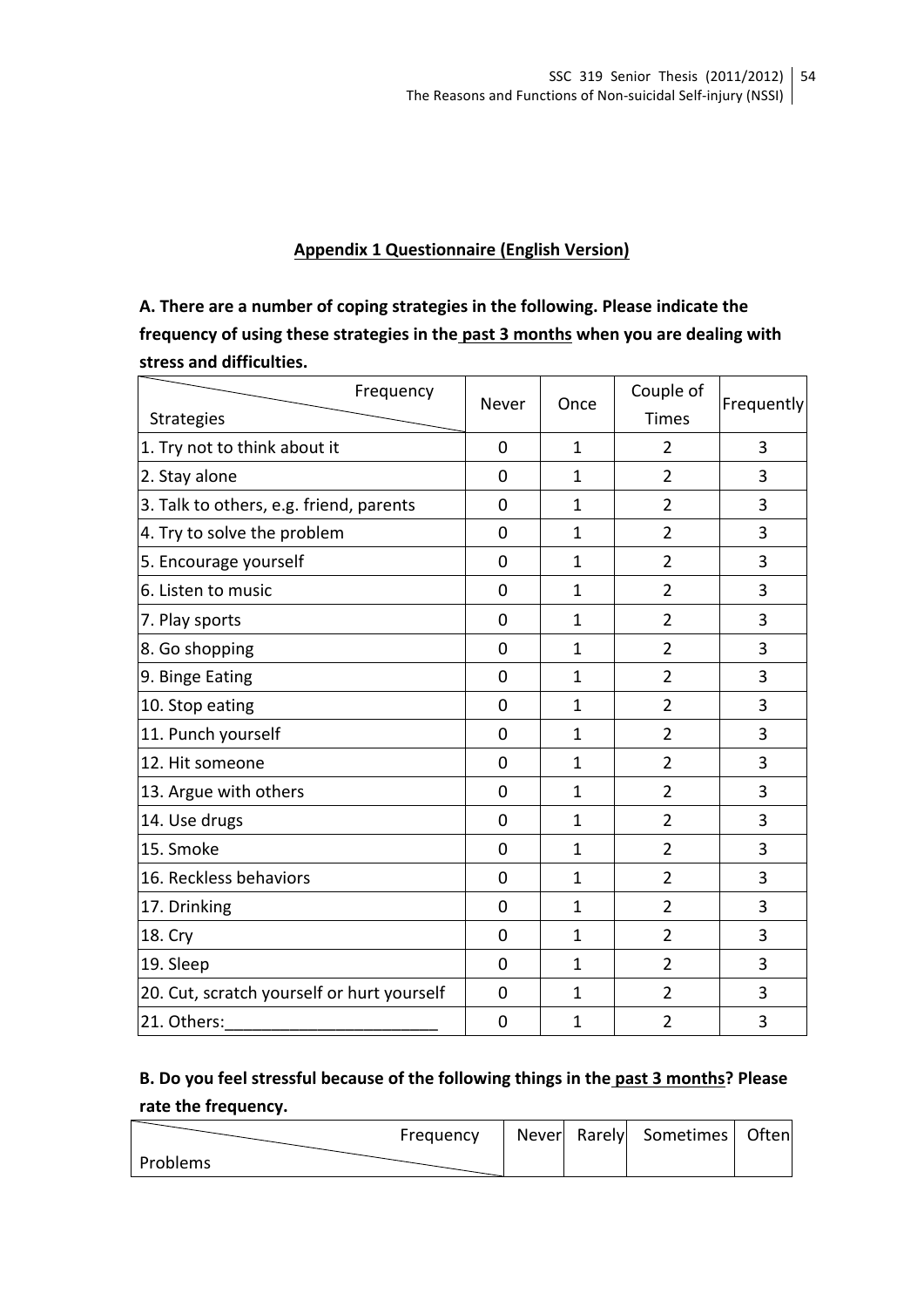### SSC 319 Senior Thesis (2011/2012) | 55 The Reasons and Functions of Non-suicidal Self-injury (NSSI)

| 1. Academic/ Study       |  |  |
|--------------------------|--|--|
| 2. Interpersonal issues  |  |  |
| 3. Family issues         |  |  |
| 4. Love and relationship |  |  |
| 5. Future career         |  |  |
| Others:<br>ь.            |  |  |

### C. In the past year, have you engaged in the following behaviors?

|    | Frequency                                                           | <b>Never</b> | Once | Couple of      | <b>Frequently</b> |
|----|---------------------------------------------------------------------|--------------|------|----------------|-------------------|
|    | <b>Behaviors</b>                                                    |              |      | <b>Times</b>   |                   |
| 1. | Eating disorders behaviors, e.g.<br>restrained eating/ binge eating | 0            | 1    | $\overline{2}$ | 3                 |
| 2. | Smoking                                                             | 0            | 1    | $\overline{2}$ | 3                 |
| 3. | <b>Drinking</b>                                                     | 0            | 1    | $\overline{2}$ | 3                 |
| 4. | Substance abuse                                                     | 0            | 1    | 2              | 3                 |
| 5. | Drunk driving                                                       | 0            | 1    | $\overline{2}$ | 3                 |
| 6. | Thrill-seeking behaviors, e.g.<br>speeding                          | 0            | 1    | 2              | 3                 |

# D. How often do you engage in the above behaviors for these reasons?

|    | Frequency                       | <b>Never</b> | Once | Couple of      | <b>Frequently</b> |
|----|---------------------------------|--------------|------|----------------|-------------------|
|    | Reasons                         |              |      | <b>Times</b>   |                   |
| 1. | Relieve feeling numb or empty   | $\Omega$     | 1    | 2              | 3                 |
| 2. | Stop bad feelings               | $\Omega$     | 1    | 2              | 3                 |
| 3. | Punish yourself                 | $\Omega$     | 1    | $\overline{2}$ | 3                 |
| 4. | For fun                         | $\Omega$     | 1    | $\overline{2}$ | 3                 |
| 5. | Out of boredom                  | $\Omega$     | 1    | 2              | 3                 |
|    | 6. Receive more attention from  | $\Omega$     | 1    | $\overline{2}$ | 3                 |
|    | others, e.g. parents or friends |              |      |                |                   |
| 7. | Gain control                    | $\Omega$     | 1    | $\overline{2}$ | 3                 |
| 8. | Influence others                | $\Omega$     | 1    | 2              | 3                 |
| 9. | Express yourself for            | $\Omega$     | 1    | $\overline{2}$ | 3                 |
|    | communication                   |              |      |                |                   |

# E. In the past year, have you engaged in the following behaviors to deliberately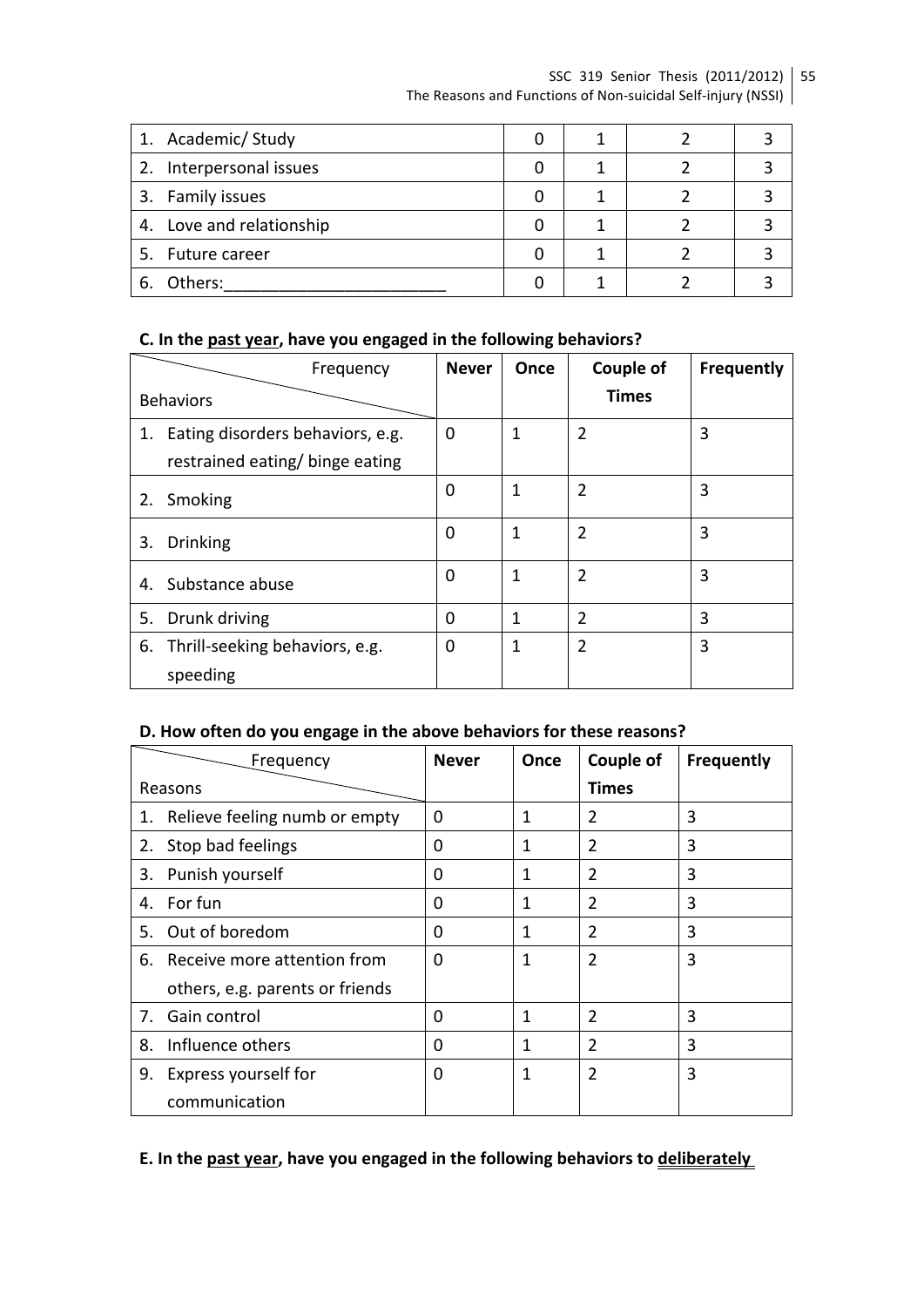# **harm yourself** (check all that apply):

|                                                                            | <b>No</b> | <b>Yes</b> | How many<br>times? | Have you gotten<br>medical<br>treatment? |
|----------------------------------------------------------------------------|-----------|------------|--------------------|------------------------------------------|
| 1. Cut or carved on your skin                                              |           |            |                    |                                          |
| 2. Hit yourself on purpose                                                 |           |            |                    |                                          |
| 3. Pulled your hair out                                                    |           |            |                    |                                          |
| 4. Gave yourself a tattoo                                                  |           |            |                    |                                          |
| 5. Picked at a wound                                                       |           |            |                    |                                          |
| 6. Burned your skin (i.e., with a<br>cigarette, match or other hot object) |           |            |                    |                                          |
| 7. Inserted objects under your nails<br>or skin                            |           |            |                    |                                          |
| 8. Bit yourself (e.g., your mouth or<br>lip)                               |           |            |                    |                                          |
| 9. Picked areas of your body to the<br>point of drawing blood              |           |            |                    |                                          |
| 10. Scraped your skin                                                      |           |            |                    |                                          |
| 11. "Erased" your skin                                                     |           |            |                    |                                          |
| 12. Other:                                                                 |           |            |                    |                                          |

**F.** If not in the past year, have you EVER done any of the above acts? □Yes □No

If yes to any of the above behaviors in the past year, please complete the questions **(G-L) below:**

**G.** While doing any of the above acts, were you trying to kill yourself? □Yes □No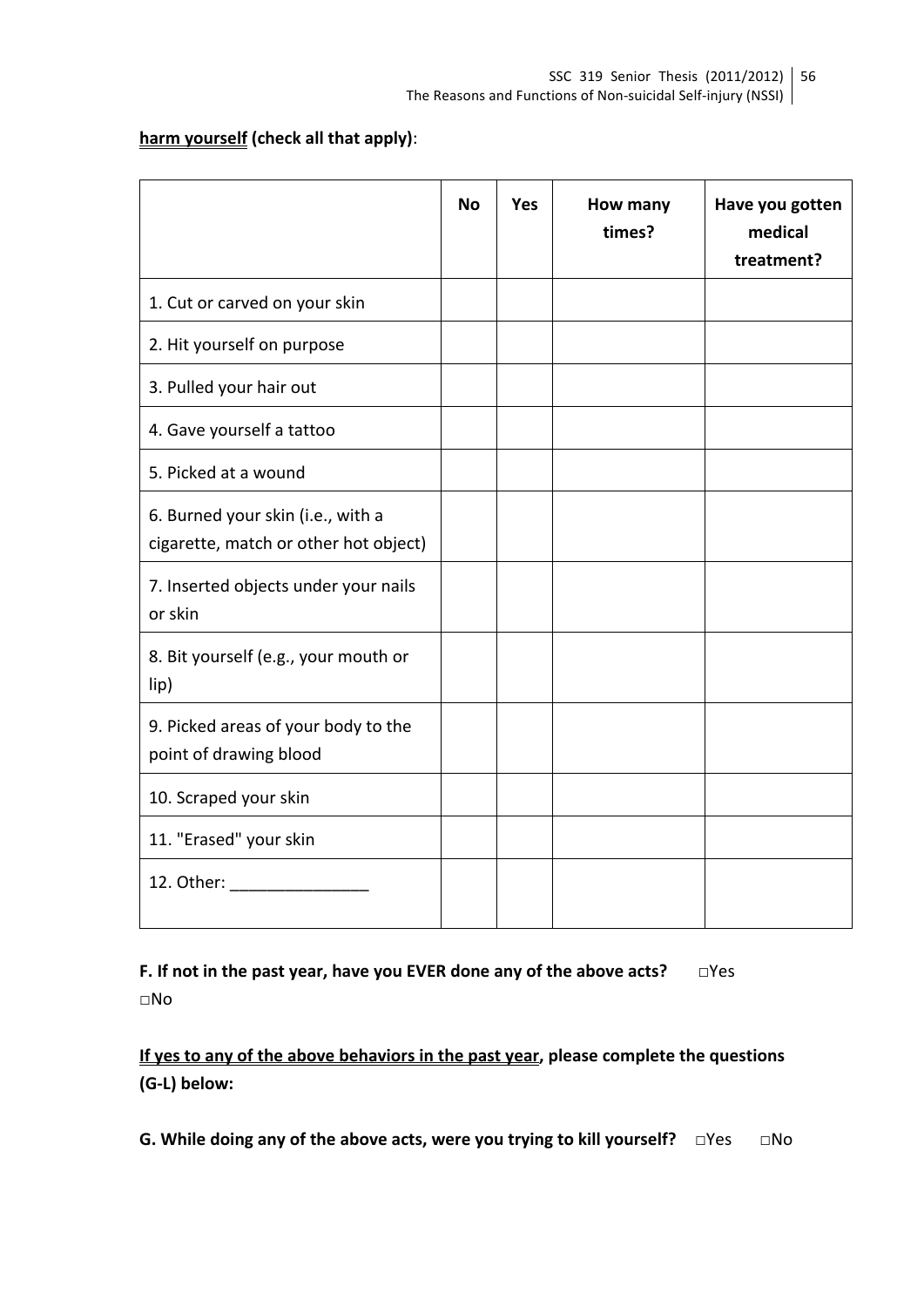# H. How long did you think about doing the above act(s) before actually doing it?

□ None □ "A few minutes" □ < 60 minutes □ > 1 hour but < 24 hours □More than 1 day but less than a week □Greater than a week

# **I.** Did you perform any of the above behaviors while you were taking drugs or

alcohol? □Yes □ No

# **J.** Did you experience pain during this self-harm?

□ Severe pain □Moderate pain □Little pain □No pain

# K. How old were you when you first harmed yourself in this way?

| 0                                     | 1                                          | $\overline{2}$ |                |                | 3              |   |
|---------------------------------------|--------------------------------------------|----------------|----------------|----------------|----------------|---|
| <b>Never</b>                          | Rarely                                     | Some           |                |                | <b>Often</b>   |   |
| <b>Reasons</b>                        |                                            |                | Rating         |                |                |   |
|                                       | 1. To avoid school, work, or other         |                | $\overline{0}$ | $\mathbf{1}$   | $\overline{2}$ | 3 |
| activities                            |                                            |                |                |                |                |   |
|                                       | 2. To relieve feeling "numb" or empty      |                | 0              | $\mathbf{1}$   | $\overline{2}$ | 3 |
| 3. To get attention                   |                                            |                | 0              | $\mathbf{1}$   | $\overline{2}$ | 3 |
|                                       | 4. To feel something, even if it was pain  |                | 0              | $\mathbf{1}$   | $\overline{2}$ | 3 |
|                                       | 5. To avoid having to do something         |                | 0              | 1              | $\overline{2}$ | 3 |
|                                       | unpleasant you don't want to do            |                |                |                |                |   |
| 6. To get control of a situation      |                                            |                | $\Omega$       | $\mathbf{1}$   | $\overline{2}$ | 3 |
|                                       | 7. To try to get a reaction from someone,  |                | $\Omega$       | 1              | $\overline{2}$ | 3 |
| even if it is a negative reaction     |                                            |                |                |                |                |   |
|                                       | 8. To receive more attention from your     |                | $\Omega$       | $\mathbf{1}$   | $\overline{2}$ | 3 |
| parents or friends                    |                                            |                |                |                |                |   |
| 9. To avoid being with people         |                                            |                | 0              | $\mathbf{1}$   | $\overline{2}$ | 3 |
| 10. To punish yourself                |                                            |                | $\Omega$       | $\mathbf{1}$   | $\overline{2}$ | 3 |
|                                       | 11. To get other people to act differently |                | $\Omega$       | 1              | $\overline{2}$ | 3 |
| or change                             |                                            |                |                |                |                |   |
|                                       | 12. To be like someone you respect         |                |                | $\mathbf{1}$   | $\overline{2}$ | 3 |
| 13. To avoid punishment or paying the |                                            | 0              | $\mathbf{1}$   | $\overline{2}$ | 3              |   |
| consequences                          |                                            |                |                |                |                |   |
| 14. To stop bad feelings              |                                            |                | 0              | $\mathbf{1}$   | $\overline{2}$ | 3 |
|                                       | 15. To let others know how desperate you   |                | 0              | $\mathbf{1}$   | $\overline{2}$ | 3 |

### L. Did you harm yourself for any of the reasons listed below?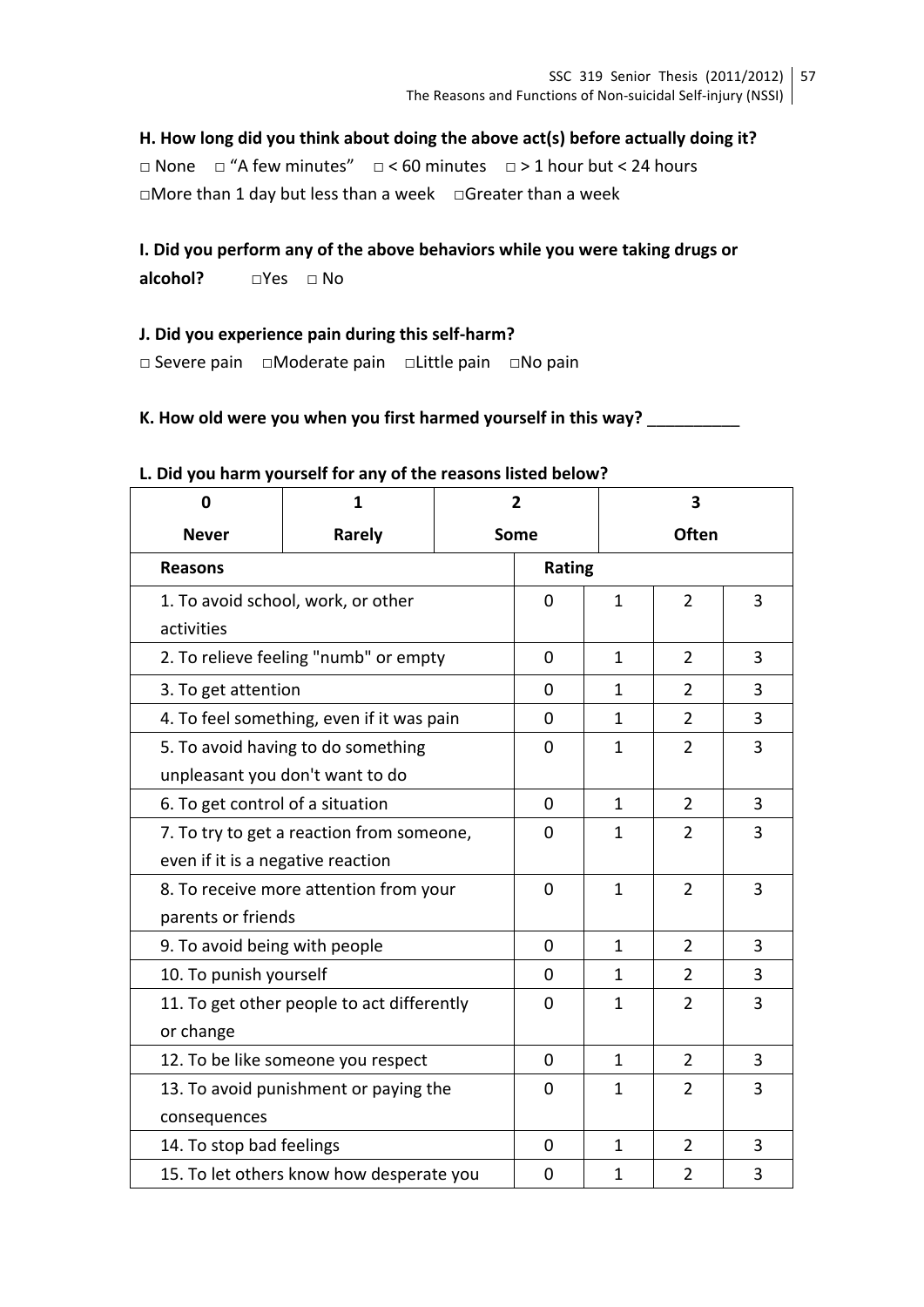SSC 319 Senior Thesis (2011/2012) | 58 The Reasons and Functions of Non-suicidal Self-injury (NSSI)

| were                                      |   |   |               |   |
|-------------------------------------------|---|---|---------------|---|
| 16. To feel more a part of a group        | ი | 1 | $\mathcal{P}$ | 3 |
| 17. To get your parents to understand or  |   |   | $\mathcal{P}$ |   |
| notice you                                |   |   |               |   |
| 18. To give yourself something to do when | O |   | $\mathcal{P}$ |   |
| alone                                     |   |   |               |   |
| 19. To give yourself something to do when | ∩ | 1 | $\mathcal{P}$ |   |
| with others                               |   |   |               |   |
| 20. To get help                           | ∩ | 1 | $\mathcal{P}$ | 3 |
| 21. To make others angry                  | n | 1 | $\mathcal{P}$ | 3 |
| 22. To feel relaxed                       |   | 1 | $\mathcal{P}$ | 3 |
| 23. Other:                                |   |   |               |   |

#### **Demographics**

Age: \_\_\_\_\_\_\_\_

Sex: □Female □Male

Race: □Asian □American □British □Germany

□Others:

Year in School: □Form 1-3 □Form 4-7 □Year 1 □Year 2 □Year 3 □Year 4 Location of School: □Hong Kong □United Kingdom □Others: \_\_\_\_\_\_\_\_\_\_\_\_\_\_\_\_\_\_\_\_\_\_\_\_

Family Structure: □Married Parents □Divorced/Separated Home

□*Widowed* Single *Parent*

# All of the information collected will be used for educational research only. **Thank you.**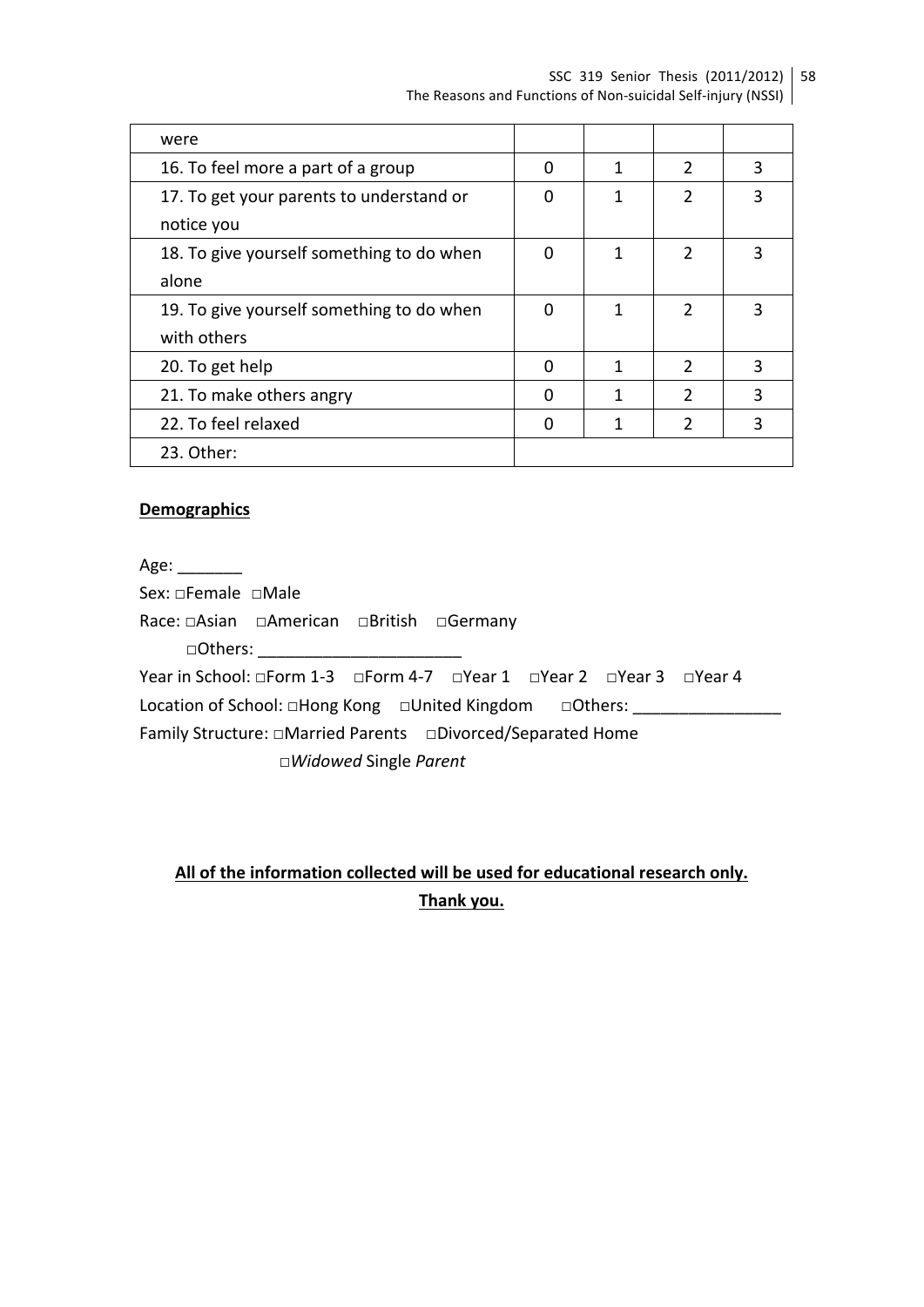### **Appendix 2 Questionnaire (Chinese Version)**

1. 以下是一些關係處理問題及壓力的解決方法。請選出在過去三個月在面對困 難及壓力時,你曾使用的解決方法的次數。

| 次數               | 從不             |                | 數次             | 經常             |
|------------------|----------------|----------------|----------------|----------------|
| 解決方法             |                | -次             |                |                |
| 1. 將問題拋開,不去想它    | $\overline{0}$ | 1              | $\overline{2}$ | 3              |
| 2. 獨處            | $\overline{0}$ | $\mathbf{1}$   | $\overline{2}$ | 3              |
| 3. 找別人傾訴,如朋友及家長  | $\mathbf 0$    | $\mathbf{1}$   | $\overline{2}$ | 3              |
| 4. 嘗試解決問題        | $\mathbf 0$    | $\mathbf{1}$   | $\overline{2}$ | 3              |
| 5. 鼓勵自己          | $\overline{0}$ | $\mathbf{1}$   | $\overline{2}$ | 3              |
| 6. 聆聽音樂          | $\mathbf 0$    | $\mathbf{1}$   | $\overline{2}$ | 3              |
| 7. 運動            | $\mathbf 0$    | $\mathbf{1}$   | $\overline{2}$ | 3              |
| 8. 逛街            | $\overline{0}$ | $\mathbf{1}$   | $\overline{2}$ | 3              |
| 9. 暴飲暴食          | $\mathbf 0$    | $\mathbf{1}$   | $\overline{2}$ | 3              |
| 10. 停止進食         | $\overline{0}$ | $\mathbf{1}$   | $\overline{2}$ | 3              |
| 11. 打或攻擊自己       | $\overline{0}$ | $\overline{1}$ | $\overline{2}$ | 3              |
| 12. 打或攻擊別人       | $\overline{0}$ | $\mathbf{1}$   | $\overline{2}$ | 3              |
| 13. 與別人爭執        | $\overline{0}$ | $\mathbf{1}$   | $\overline{2}$ | 3              |
| 14. 使用藥物         | $\overline{0}$ | $\mathbf{1}$   | $\overline{2}$ | 3              |
| 15. 吸煙           | $\overline{0}$ | $\overline{1}$ | $\overline{2}$ | $\overline{3}$ |
| 16. 魯莽行為         | $\overline{0}$ | $\mathbf{1}$   | $\overline{2}$ | 3              |
| 17. 飲酒或以酒精麻醉自己   | $\overline{0}$ | $\mathbf{1}$   | $\overline{2}$ | $\overline{3}$ |
| 18. 哭            | $\overline{0}$ | $\mathbf{1}$   | $\overline{2}$ | 3              |
| 19. 睡覺           | $\overline{0}$ | $\mathbf{1}$   | $\overline{2}$ | 3              |
| 20. 自殘,如界,抓或傷害自己 | $\overline{0}$ | $\mathbf{1}$   | $\overline{2}$ | 3              |
| 21. 其他:          | $\overline{0}$ | $\mathbf{1}$   | $\overline{2}$ | 3              |

# 2. 在過去三個月,你曾否因為以下事件已感到大壓力?請圈出次數。

|    | 次數 | 從不 | 甚少 | 有時 | 常常 |
|----|----|----|----|----|----|
| 事情 |    |    |    |    |    |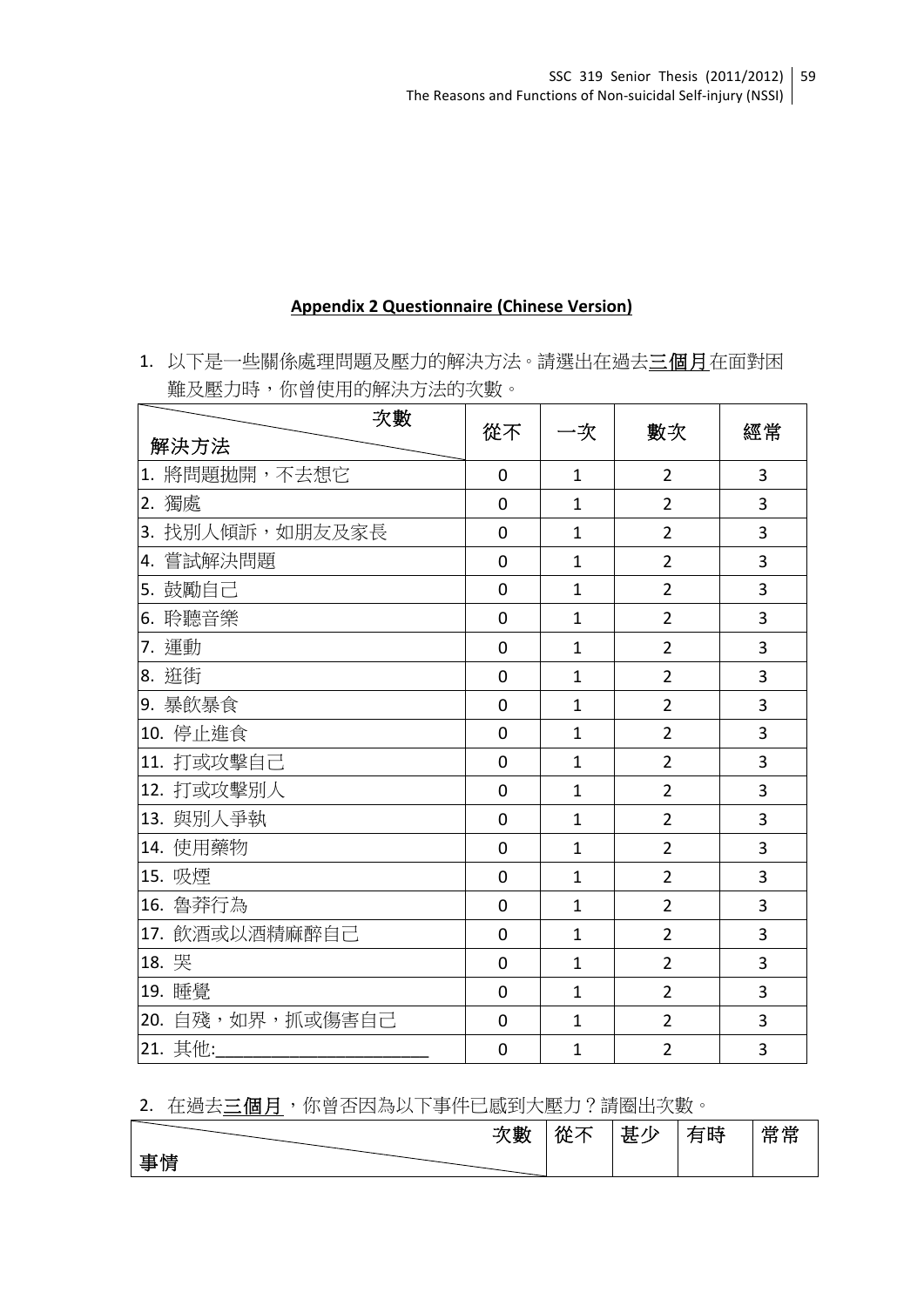SSC 319 Senior Thesis (2011/2012) | 60 The Reasons and Functions of Non-suicidal Self-injury (NSSI)

| 不滿意 GPA/學業成績<br>7. | $\Omega$ |   | 2 | 3 |
|--------------------|----------|---|---|---|
| 考試表現<br>8.         | 0        | 1 | 2 | 3 |
| 與朋友不和及爭執<br>9.     | 0        |   | 2 | 3 |
| 10. 覺得被忽略          | $\Omega$ | 1 | 2 | 3 |
| 11. 與家庭成員不和及爭執     | $\Omega$ | 1 | 2 | 3 |
| 12. 家庭狀況改變, 如父母離婚  | $\Omega$ | 1 | 2 | 3 |
| 13. 與男/女朋友不和及爭執    | $\Omega$ | 1 | 2 | 3 |
| 14. 與男/女朋友分手       | $\Omega$ | 1 | 2 | 3 |
| 15. 畢業後找不到工作       | $\Omega$ |   | 2 | 3 |
| 16. 對前路感到迷茫        | $\Omega$ |   | 2 | 3 |
| 17. 外表, 如體重        | 0        | 1 | 7 | 3 |
| 18. 其他:            | 0        |   |   | 3 |

3. 在過去一年,你曾否出現以下所述的行為?

|    |                 | 次數 | 從不 | 一次 | 數次 | 經常 |
|----|-----------------|----|----|----|----|----|
| 行為 |                 |    |    |    |    |    |
|    | 飲食失調,如不准飲食或暴飲暴食 |    | 0  |    |    | 3  |
| 2. | 吸煙              |    | 0  |    |    | 3  |
| 3. | 飲酒或酗酒           |    | 0  |    | າ  | 3  |
| 4. | 濫用藥物            |    | 0  |    |    | 3  |
| 5. | 醉駕              |    | 0  |    | າ  | 3  |
| 6. | 尋求刺激的行為, 如超速駕駛  |    | 0  |    |    | 3  |

4. 為什麼你會參與以上的行為?請就各原因圈出其次數。

| 次數                 | 從不       | 一次 | 數次 | 經常 |
|--------------------|----------|----|----|----|
| 原因                 |          |    |    |    |
| 10. 舒緩麻木及空虛的感覺     | $\Omega$ |    | 2  | 3  |
| 11. 停止不快的感覺        | $\Omega$ |    | 2  | 3  |
| 12. 懲罰自己           | $\Omega$ |    | 2  | 3  |
| 13. 從中得到怏感         | $\Omega$ |    | 2  | 3  |
| 14. 感到沈悶           | $\Omega$ |    | 2  | 3  |
| 15. 得到別人的注意,如家長及朋友 | $\Omega$ | 1  | 2  | 3  |
| 16. 自我控制           | $\Omega$ |    | 2  | 3  |
| 17. 影響別人           | $\Omega$ |    | 2  | 3  |
| 18. 以行為來表達自己       |          |    |    | 3  |

5. 在過去一年,你曾否用以下的行為蓄意傷害自己?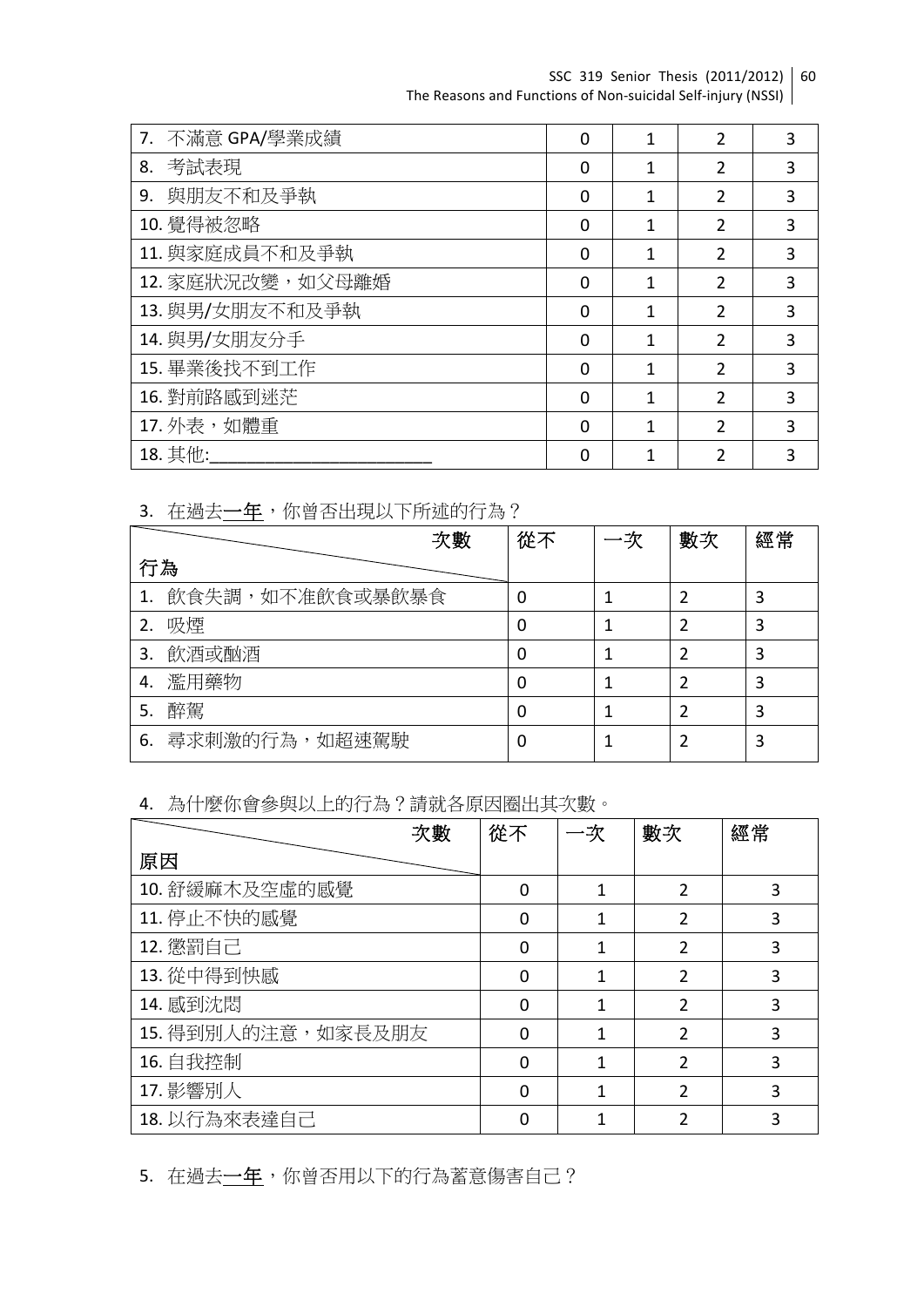SSC 319 Senior Thesis (2011/2012) | 61 The Reasons and Functions of Non-suicidal Self-injury (NSSI)

|                   | 沒有 | 有 | 次數 | 有否得到藥物治 |
|-------------------|----|---|----|---------|
|                   |    |   |    | 療?      |
| 1. 界身體某部份         |    |   |    |         |
| 2. 蓄意打及攻擊自己       |    |   |    |         |
| 3. 扯或拔掉自己的頭髮      |    |   |    |         |
| 4. 紋身             |    |   |    |         |
| 5. 對傷口加以傷害        |    |   |    |         |
| 6. 灼自己的身體,如煙頭,火柴等 |    |   |    |         |
| 7. 插東西入指甲或皮膚      |    |   |    |         |
| 8. 咬自己,如嘴唇        |    |   |    |         |
| 9. 令自己受傷流血        |    |   |    |         |
| 10. 刮損皮膚          |    |   |    |         |
| 11. 擦損皮膚          |    |   |    |         |
| 12. 其他:           |    |   |    |         |

6. 如不是在過去一年裡,你曾否有過以上的行為? 口有 口沒有

# 如果你在過去一年曾有以上的行為,請回答問題 **7 - 12**。

7. 當你有這些行為的時候,你有否想過自殺? 口有 口沒有

8. 你思考了多久才進行這些行為?

□ 沒有 □ 數分鐘 □少於 60 分鐘 □多於 1 小時,少於 24 小時 口多於 1 天,少於 1 星期 口多於 1 星期

9. 當你進行這些行為時,你有否吸煙或飲酒? 口有 口沒有

10. 當你進行自殘行為時,你有否感到痛楚? 口強烈痛楚 口中度痛楚 口輕度痛楚 口全沒痛楚

11. 你第一次進行自殘行為時,你的歲數是?

| 從不                | 甚少 | 有時 |    |  |  |  |
|-------------------|----|----|----|--|--|--|
| 原因                |    |    | 次數 |  |  |  |
| 1. 逃避參與學校,工作或其他活動 |    |    |    |  |  |  |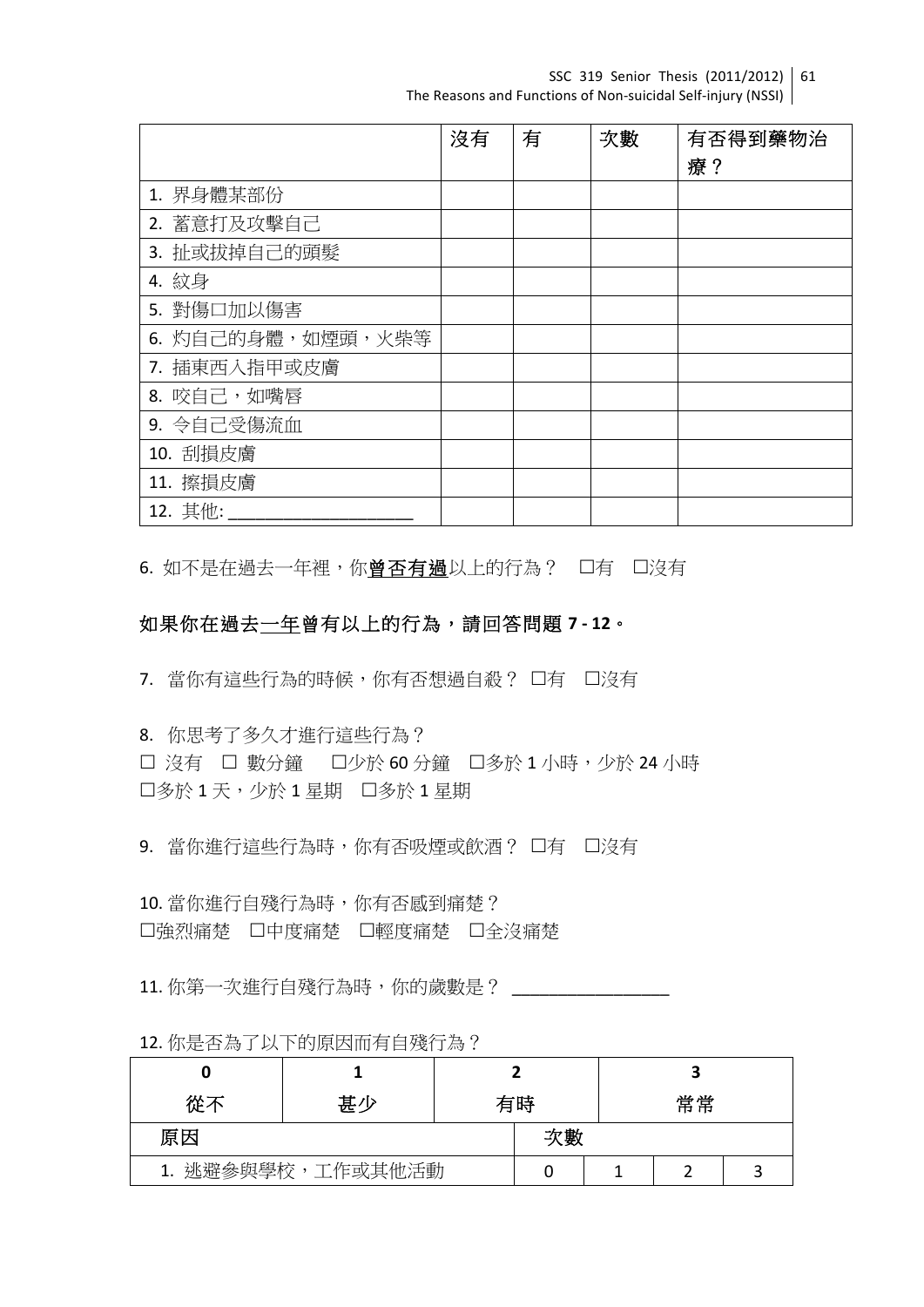SSC 319 Senior Thesis (2011/2012) The Reasons and Functions of Non-suicidal Self-injury (NSSI) 62

| 2. 舒緩麻木及空虛的感覺       | $\overline{0}$ | $\mathbf{1}$ | $\overline{2}$ | 3              |
|---------------------|----------------|--------------|----------------|----------------|
| 3. 吸引注意             | $\overline{0}$ | $\mathbf{1}$ | $\overline{2}$ | 3              |
| 4. 得到一些感覺, 即使是痛楚的感覺 | $\mathbf{0}$   | $\mathbf{1}$ | $\overline{2}$ | 3              |
| 5. 逃避你不喜愛或不想做的事情    | $\overline{0}$ | $\mathbf{1}$ | $\overline{2}$ | 3              |
| 6. 控制一個情況           | $\mathbf{0}$   | $\mathbf{1}$ | $\overline{2}$ | 3              |
| 7. 獲得別人的反應,即使是負面的反應 | $\mathbf{0}$   | $\mathbf{1}$ | $\overline{2}$ | 3              |
| 8. 從朋友或家人身上獲得注意     | $\overline{0}$ | $\mathbf{1}$ | $\overline{2}$ | 3              |
| 9. 逃避與人接觸           | $\mathbf{0}$   | $\mathbf{1}$ | $\overline{2}$ | 3              |
| 10. 懲罰自己            | $\mathbf{0}$   | 1            | $\overline{2}$ | 3              |
| 11. 改變其他人的做法        | $\overline{0}$ | $\mathbf{1}$ | $\overline{2}$ | $\overline{3}$ |
| 12. 令到你喜歡的人尊重你      | $\overline{0}$ | $\mathbf{1}$ | $\overline{2}$ | 3              |
| 13. 逃避懲罰或責任         | $\mathbf{0}$   | 1            | $\overline{2}$ | 3              |
| 14. 停止不快的感覺         | $\mathbf{0}$   | $\mathbf{1}$ | $\overline{2}$ | 3              |
| 15. 讓別人感受到你的絕望      | $\mathbf{0}$   | $\mathbf{1}$ | $\overline{2}$ | 3              |
| 16. 讓你更容易融入某個群體     | $\mathbf{0}$   | $\mathbf{1}$ | $\overline{2}$ | 3              |
| 17. 令到你的父母明白或注意你    | $\overline{0}$ | $\mathbf{1}$ | $\overline{2}$ | 3              |
| 18. 在獨處時有事情可做       | $\mathbf{0}$   | $\mathbf{1}$ | $\overline{2}$ | 3              |
| 19. 與別人一起時有事情可做     | $\mathbf{0}$   | $\mathbf{1}$ | $\overline{2}$ | 3              |
| 20. 獲得幫助            | $\overline{0}$ | $\mathbf{1}$ | $\overline{2}$ | 3              |
| 21. 令別人生氣           | $\overline{0}$ | 1            | $\overline{2}$ | 3              |
| 22. 令自己放鬆           | $\Omega$       | $\mathbf{1}$ | $\overline{2}$ | 3              |
| 23. 其他:             |                |              |                |                |

13. 在過去6個月,你曾否經歷過以下事情?請圈出次數。

|    | 次數<br>事情                      |          | 一次           | 數次             | 經常 |
|----|-------------------------------|----------|--------------|----------------|----|
|    | 1. 有強烈被遺棄的感覺                  | $\Omega$ | 1            | 2              | 3  |
|    | 2. 付出很大的努力去避免現實或想像中被遺棄<br>的感覺 | 0        |              |                |    |
|    | 3. 不穩定或緊張的人際關係                | 0        | 1            | 2              | 3  |
|    | 4. 理想化你身邊的人                   | $\Omega$ |              | 2              | 3  |
|    | 5. 與別人出現爭執時便貶低對方              | 0        |              | $\mathfrak{p}$ | 3  |
| 6. | 不穩定的情緒                        | $\Omega$ | 1            | 2              | 3  |
|    | 17. 出現強烈的空虛感                  | $\Omega$ |              | 2              | 3  |
|    | 8. 不合理及強烈的憤怒                  | $\Omega$ |              | 2              | 3  |
|    | 9. 控制憤怒情緒時出現困難                | $\Omega$ | $\mathbf{1}$ | 2              | 3  |
|    | 10. 自毀行為,如吸毒,魯莽駕駛,暴飲暴食        | 0        |              |                | 3  |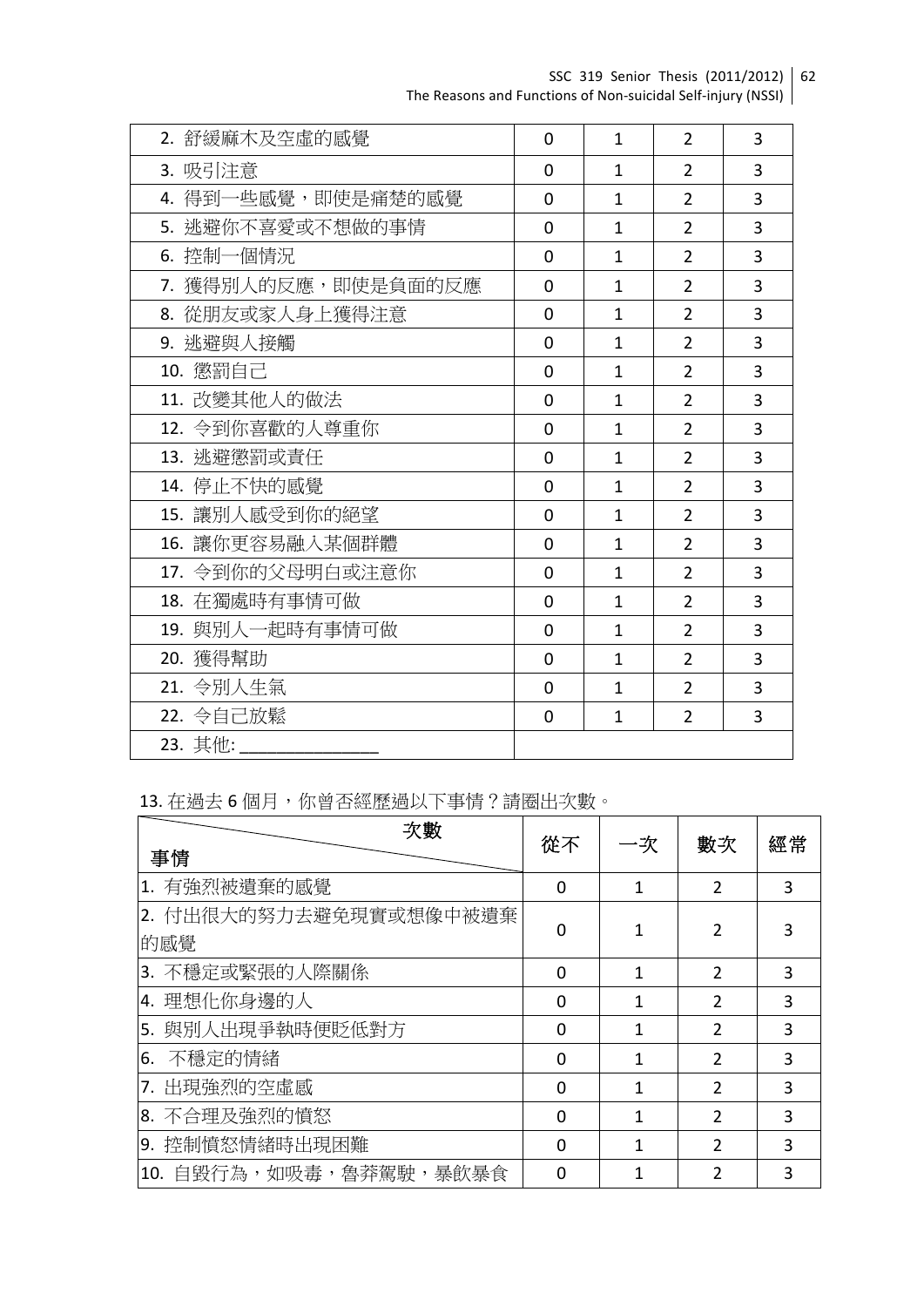| SSC 319 Senior Thesis (2011/2012) 63                         |  |
|--------------------------------------------------------------|--|
| The Reasons and Functions of Non-suicidal Self-injury (NSSI) |  |

| …現自殘行*<br>下斷ト<br>$ 11$ .<br>心 |  |  |  |  |
|-------------------------------|--|--|--|--|
|-------------------------------|--|--|--|--|

# 個人資料

14. 年齡: \_\_\_\_\_\_\_\_\_\_ 15. 性別: 口女 口男 16. 種族:口亞洲人 口美國人 口英國人 口德國人 口其他: 17. 就讀年級: □ 中學 Form 1-3 미中學 Form 4-7 미大學 Year 1 미大學 Year 2 口大學 Year 3 口大學 Year 4 18. 學校地點:口香港 口英國 口其他: 19. 家庭狀況:口與父母同住 口父母離異 口單親家庭/父母一方離世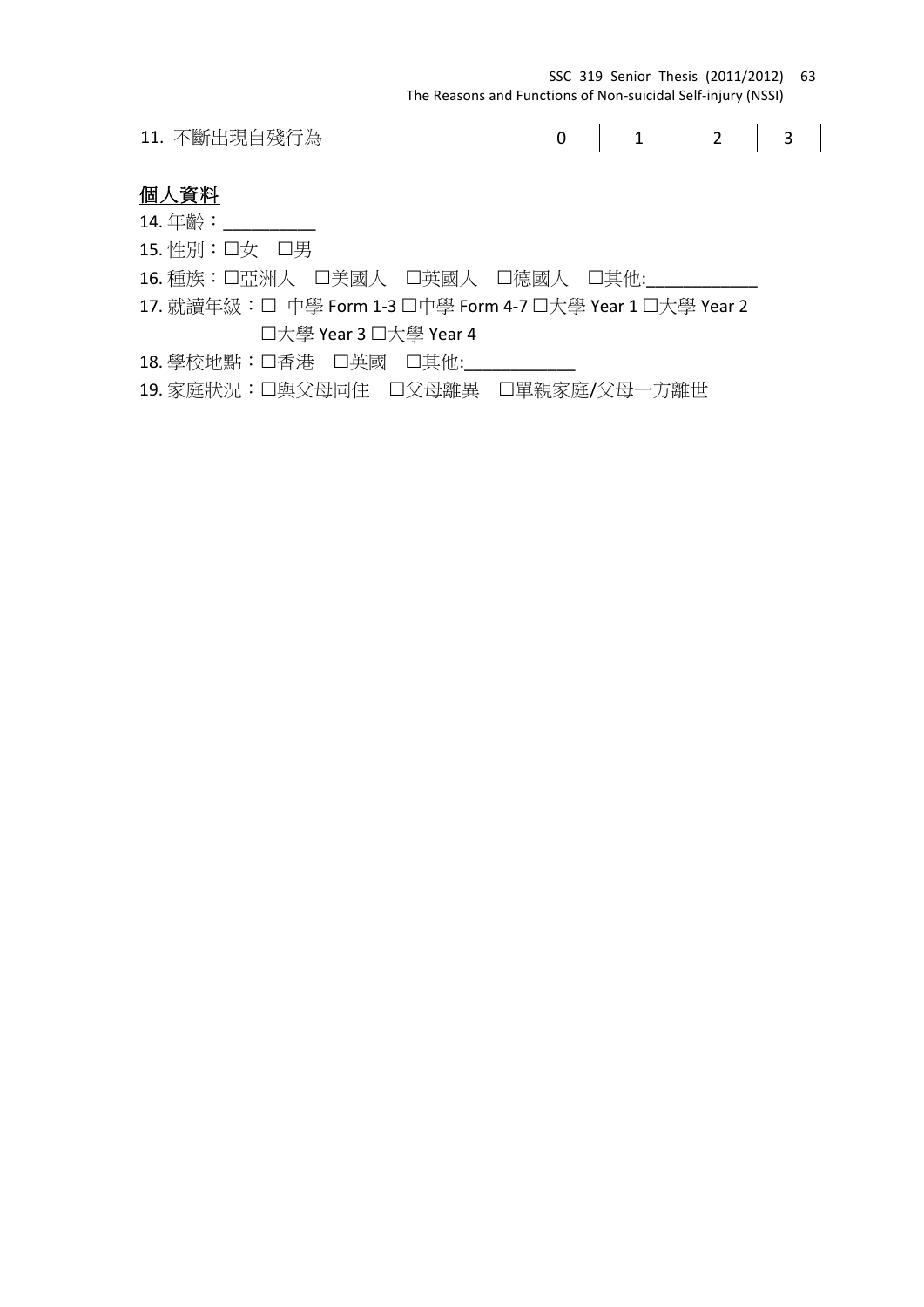# **Appendix 3 The Four Functions of Non-suicidal Self-Injury (NSSI)**

| 2. To relieve feeling numb or empty<br>14. To stop bad feelings |
|-----------------------------------------------------------------|
|                                                                 |
|                                                                 |
| ii.<br>Automatic-positive reinforcement                         |
| 4. To feel something, even if it was pain                       |
| 10. To punish yourself                                          |
| 22. To feel relaxed                                             |
| iii.<br>Social-negative reinforcement                           |
| 1. To avoid school, work or other activities                    |
| 5. To avoid doing something unpleasant you don't want to do     |
| 9. To avoid being with people                                   |
| 13. To avoid punishment or paying the consequences              |
| Social-positive reinforcement<br>iv.                            |
| 3. To get attention                                             |
| 7. To try to get a reaction from someone, even if it's negative |
| 8. To receive more attention from your parents or friends       |
| 16. To feel more a part of a group                              |
| 17. To get your parents to understand or notice you             |
| 6. To get control of the situation                              |
| 11. To get other people to act differently or change            |
| 12. To be like someone you respect                              |
| 15. To let others know how desperate you were                   |
| 18. To give yourself something to do when alone                 |
| 19. To give yourself something to do with others                |
| 20. To get help                                                 |
| 21. To make others angry                                        |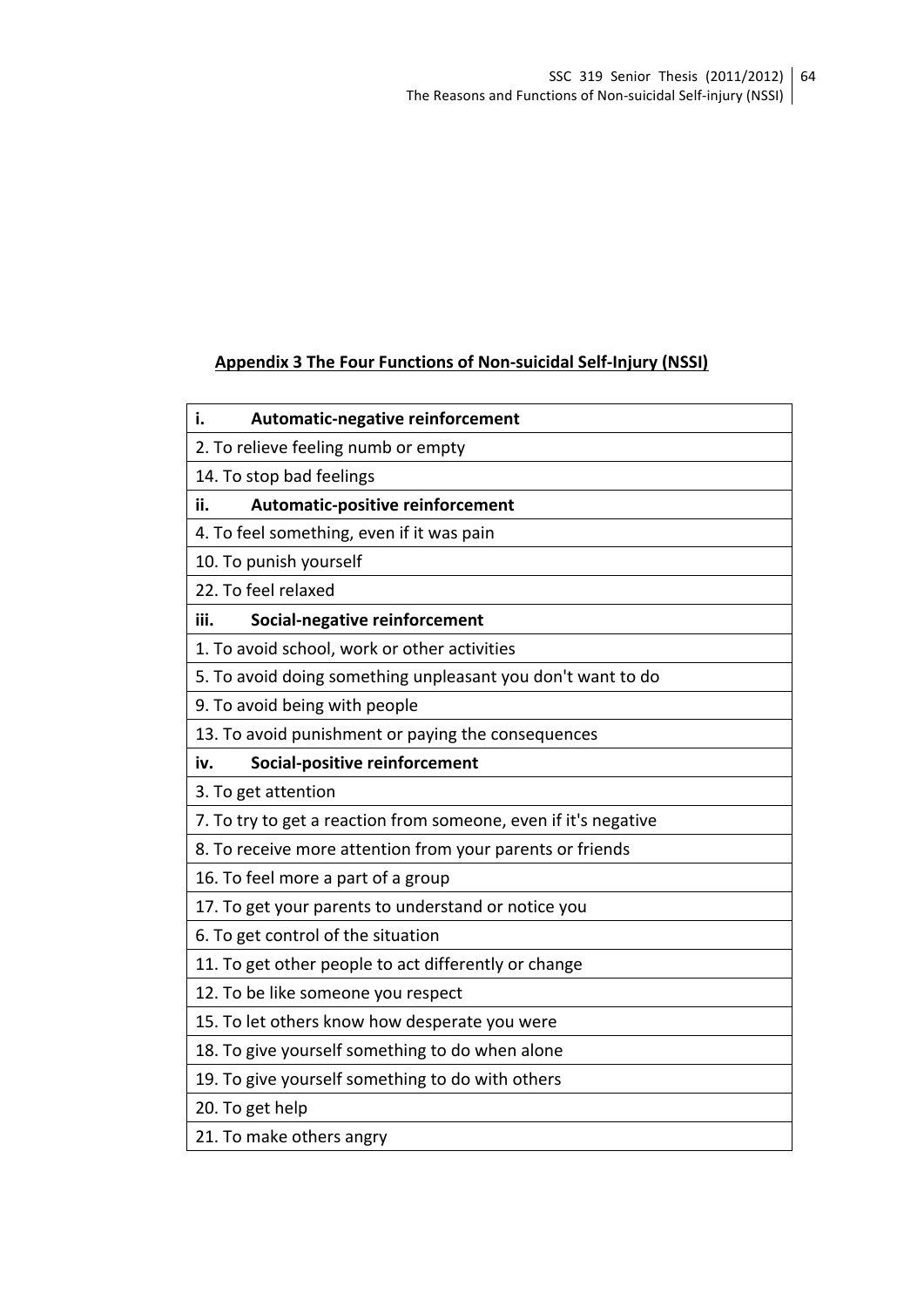# **References**

American Psychiatric Association. (2000). Diagnostic *and Statistical Manual of Mental Disorders* (4<sup>th</sup> ed, Text Revision.). Washington, DC: American Psychiatric Association.

Gollust, S. E., Eisenberg, D. & Golberstein, E. (2008). Prevalence and Correlates of Self-Injury Among University Students. Journal of American College Health, 56(5), 491-498. 

Hawton, K., Rodham, K., Evan, E., Weatherall, R. (2002) Deliberate self harm in adolescents: self report survey in schools in England. British Medical Journal, 325, 1207-1211

Hilt, L. M., Cha, C. B. Nolen-Hoeksema, S. (2008). Nonsuicidal Self-Injury in Young Adolescents Girls: Moderators of the Distress-Function Relationship. *Journal of Consulting and Clinical Psychology*, 76(1), 63-71. 

Ho, D. Y. F. (1994). Filial piety, authoritarian moralism, and cognitive conservatism in Chinese society. *Genetic, Social and General Psychology Monograph, 129, 349-365.* 

Klonsky, E. D. (2007). The dfunctions of deliberate self-injury: A review of the evidence. Clinical Psychology Review, 27, 226-239.

Laye-Gindhu, A. & Schonert-Reichl, K. A. (2005). Nonsuicidal Self-Harm Among Community Adolescents: Understanding the "Whats" and "Whys" of Self-Harm. *Journal of Youth and Adolescence*, 34(5), 447–457.

Leung, A. N., Wong, S. S., Wong I. W. & McBride-Chang, C. (2010). Filial Piety and Psychosocial Adjustment in Hong Kong Chinese Early Adolescents. The Journal of *Early Adolescence,* 30(5), 651–667.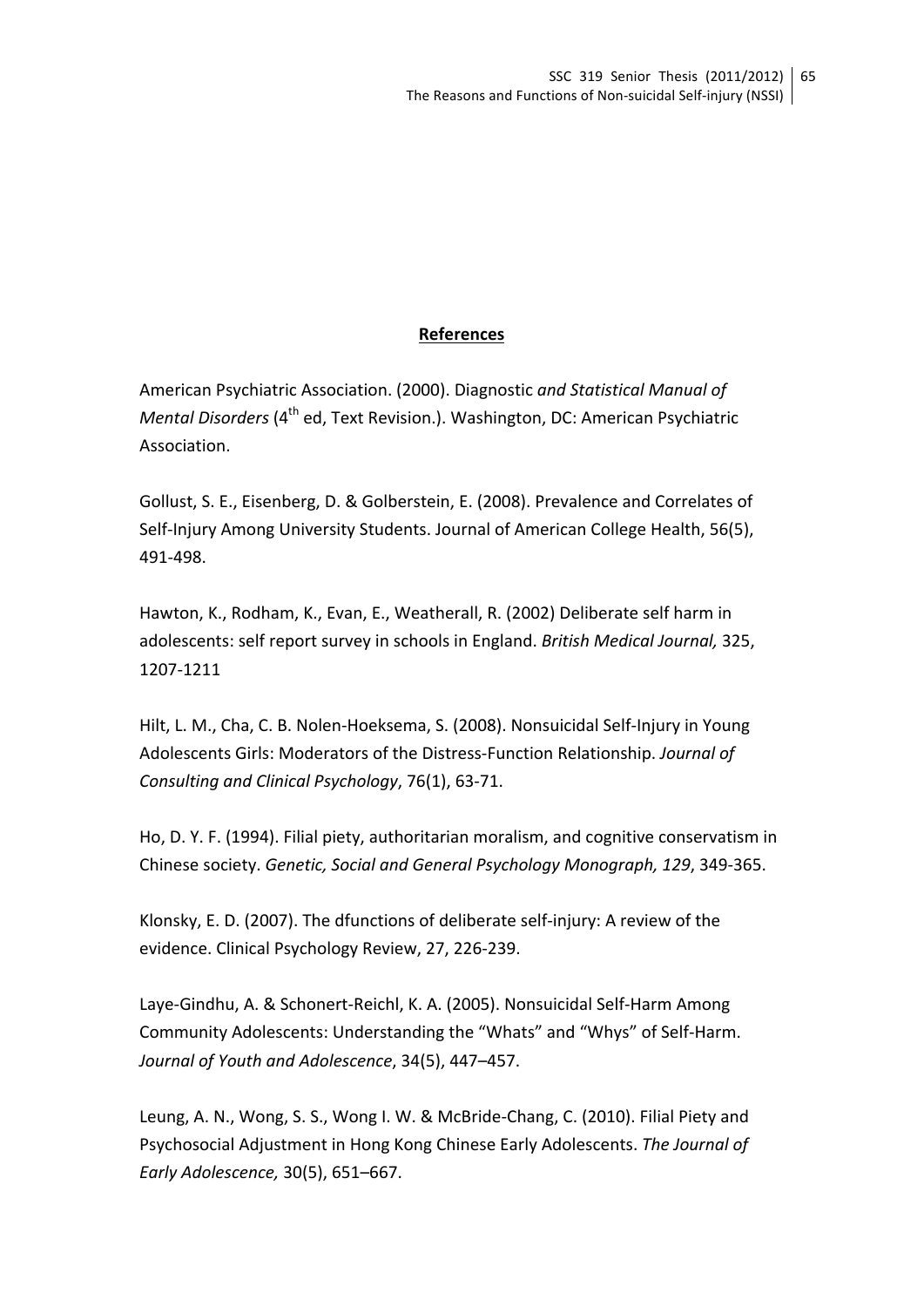Lloyd-Richardson, E., Perrine, N., Dierker, L. & Kelley, M. L. (2007). Characteristics and functions of non-suicidal self-injury in a community sample of adolescents. *Psychological Medicine*, 37(8), 1183-1192.

Markus, H. R. & Kitayama, S. (1991). Culture and the Self." Implications for Cognition, Emotion, and Motivation. *Psychological Review*, 98(2), 224-253.

Nock, M. K. & Prinstein, M. J. (2004). A Functional Approach to the Assessment of Self-Mutilative Behavior. *Journal of Consulting and Clinical Psychology*, 72(5), 885-890.

Nock, M. K. & Prinstein, M. J. (2005). Contextual Features and Behavioral Functions of Self-Mutilation Among Adolescents. *Journal of Abnormal Psychology*, 114(1), 140-146. 

Nock, M. K., Joiner, T. E., Gordon, K. H., Lloyd-Richardson, E. E. & Prinstein, M. J. (2006). Non-Suicidal Self-Injury among Adolescents: Diagnostic Correlates and Relation to Suicide Attempts. *Psychiatry Research*, 144(1), 65-72.

Nock, M. K. (2009). Why Do People Hurt Themselves? New Insights Into the Nature and Functions of Self-Injury. *Current Directions in Psychological Science*, 18(2), 78-83.

Office for National Statistics. (2012). Suicides in the United Kingdom, 2010. Retrieved from

http://www.ons.gov.uk/ons/rel/subnational-health4/suicides-in-the-united-kingdom /2010/stb-statistical-bulletin.html

Ross, S., & Heath, N. (2002). A Study of the Frequency of Self-mutilation in a Community Sample of Adolescents. Journal of Youth and Adolescence, 31(1), 67-77.

Tang, J., Yu, Y., Wu, Y., Du, Y., Ma, Y., Zhu, H., Zhang, P. & Liu, Z. (2011). Association between Non-Suicidal Self-Injuries and Suicide Attempts in Chinese Adolescents and College Students: A Cross-Section Study. PLoS ONE, 6(4).

The Hong Kong Council of Social Service. (n. d.). Social Indicators of Hong Kong. Retrieved from http://www.socialindicators.org.hk/chi/indicators/youth/30.4